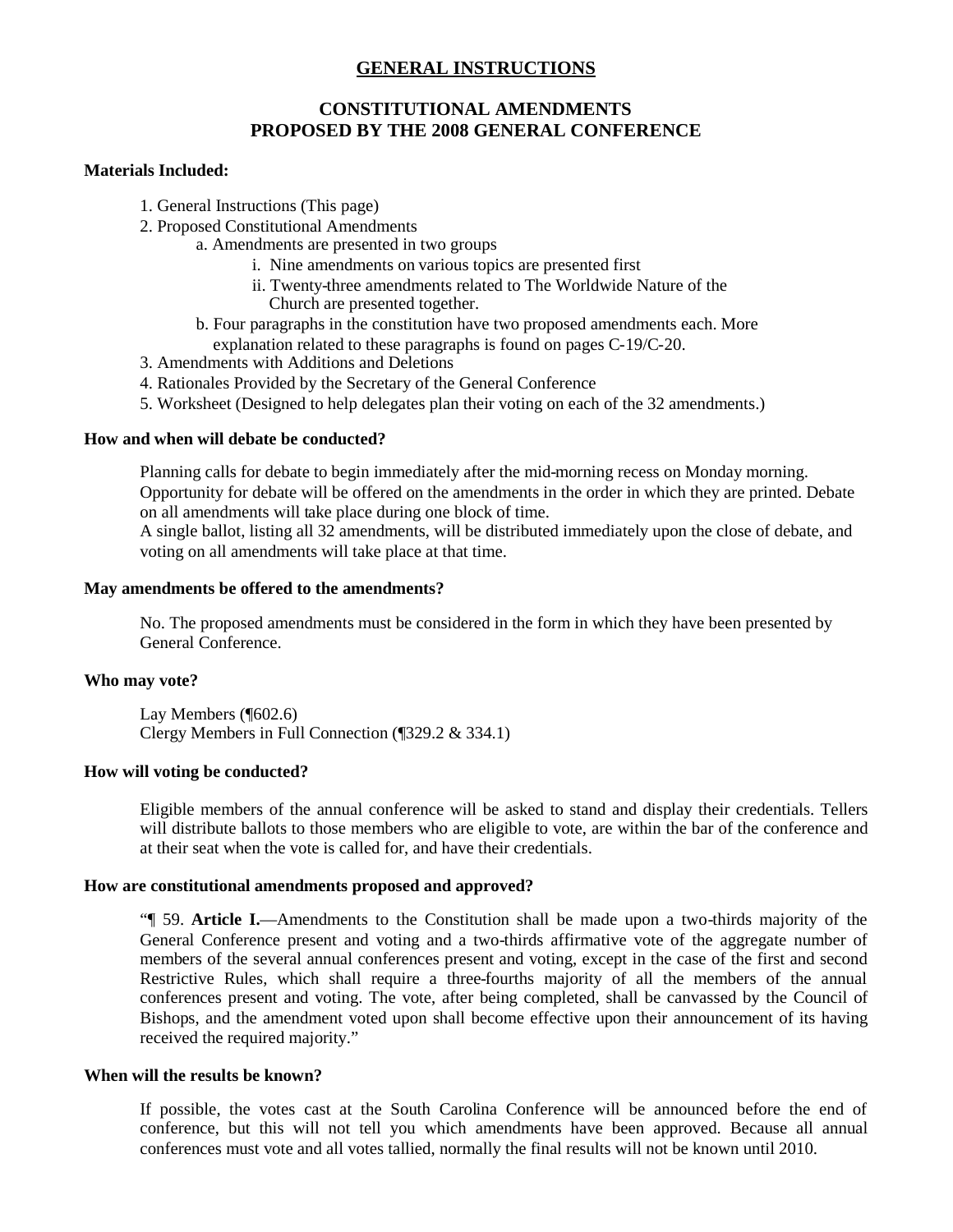# **2008 GENERAL CONFERENCE The United Methodist Church**

# **PROPOSED CONSTITUTIONAL AMENDMENTS**

# **Proposed Constitutional Amendment – I (# 1)**

On May 1, 2008, at a session of the General Conference of The United Methodist Church held in Fort Worth, Texas, the following Constitutional Amendment was made by a recorded vote of 558 Yes, 276 No. It is now presented to the Annual Conferences for vote.

**In the 2004** *Book of Discipline,* **Division One, ¶ 4,** *Article IV***, (2008** *Book of Discipline,* **Division One, ¶ 4***, Article IV))* **amend by deletion and addition as follows:**

**After "worth" add "and that we are in ministry to all" and after "persons" delete "without regard to race, color, national origin, status or economic condition" and after "sacraments," add "and" and after "members" delete ", and" and insert a period and add "All persons," and after "faith" add "and relationship in Jesus Christ, shall be eligible to" and after "body" delete "of the Church because of race, color, national origin, status or economic condition".**

If voted and so declared by the Council of Bishops, ¶ 4 (¶ 4) would read:

**"Inclusiveness of the Church — The United Methodist Church is a part of the church universal, which is one Body in Christ. The United Methodist Church acknowledges that all persons are of sacred worth and that we are in ministry to all. All persons shall be eligible to attend its worship services, participate in its programs, receive the sacraments, and upon baptism be admitted as baptized members. All persons, upon taking vows declaring the Christian faith and relationship in Jesus Christ, shall be eligible to become professing members in any local church in the connection. In the United Methodist Church no conference or other organizational unit of the Church shall be structured so as to exclude any member or any constituent body."**

#### +++++++

# **Proposed Constitutional Amendment – II (# 2)**

On May 1, 2008, at a session of the General Conference of The United Methodist Church held in Fort Worth, Texas, the following Constitutional Amendment was made by a recorded vote of 744 Yes, 86 No. It is now presented to the Annual Conferences for vote.

**In the 2004** *Book of Discipline,* **Division One, following ¶ 5,** *Article V***, (2008** *Book of Discipline,* **Division One, following ¶ 5***, Article V))* **amend by addition as follows:**

**Add a new paragraph "All official organizations, groups, committees, councils, boards, and agencies of The United Methodist Church shall adopt ethics and conflict of interest policies, applicable to both members and employees, which embody and live out our Christian values."**

If voted and so declared by the Council of Bishops, the new paragraph would read:

**"All official organizations, groups, committees, councils, boards, and agencies of The United Methodist Church shall adopt ethics and conflict of interest policies, applicable to both members and employees, which embody and live out our Christian values."**

> +++++++ **Proposed Constitutional Amendment – VI (# 6)**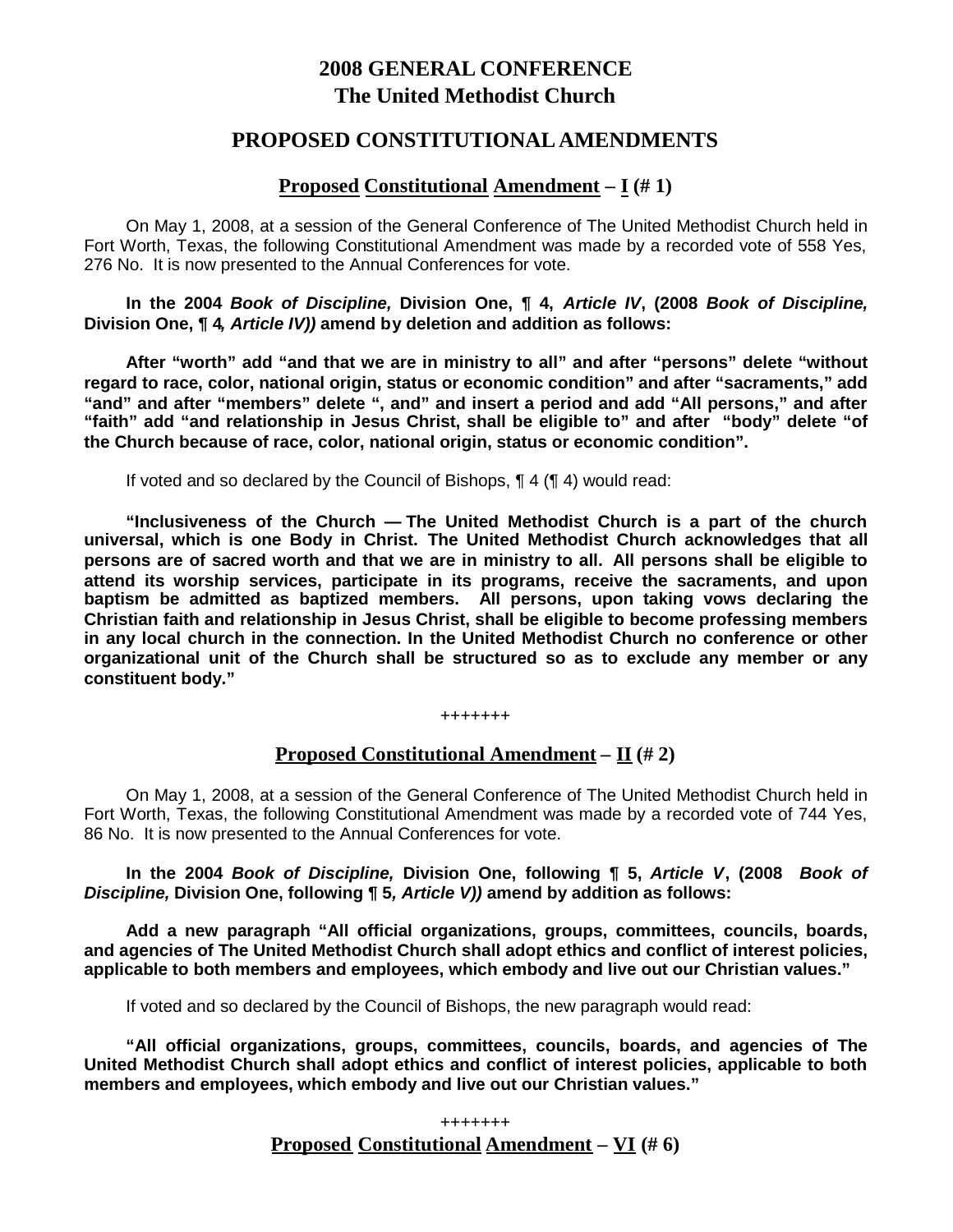On May 1, 2008, at a session of the General Conference of The United Methodist Church held in Fort Worth, Texas, the following Constitutional Amendment was made by a recorded vote of 690 Yes, 165 No. It is now presented to the Annual Conferences for vote.

**In the 2004** *Book of Discipline,* **Division Two, Section II, ¶ 15,** *Article III***, (2008** *Book of Discipline,* **Division Two, Section IV, ¶ 15,** *Article III)* **amend by addition, as follows:**

**Add at the end of the paragraph, "Any other provision of the Constitution notwithstanding, General Conference may provide for a transitional period for newly created annual, missionary, or provisional annual conferences, not to exceed two quadrennia, during which time such a conference may be represented at General, jurisdictional, and regional conferences on other than a proportional basis. (The change in name from "central" to "regional" takes effect January 1, 2013 at which time this parenthetical procedural note will be removed from the Constitution.)"**

If voted and so declared by the Council of Bishops, ¶ 15 (¶ 15) would read:

**"The General Conference shall fix the ratio of representation in the General, jurisdictional, and central conferences from the annual conferences, missionary conferences, and the provisional annual conferences, computed on a two-factor basis: (1) the number of clergy members of the annual conference and the missionary conference, and (2) the number of professing members in the annual conference and the missionary conference;** *provided* **that each annual conference, missionary conference, or provisional annual conference shall be entitled to at least one clergy and one lay delegate in the General Conference and also in the jurisdictional or central conference. Any other provision of the Constitution notwithstanding, General Conference may provide for a transitional period for newly created annual, missionary, or provisional annual conferences, not to exceed two quadrennia, during which time such a conference may be represented at General, jurisdictional, and regional conferences on other than a proportional basis. (The change in name from "central" to "regional" takes effect January 1, 2013 at which time this parenthetical procedural note will be removed from the Constitution.)"**

**+++++++**

# **Proposed Constitutional Amendment – VIII (# 8)**

On April 29, 2008, at a session of the General Conference of The United Methodist Church held in Fort Worth, Texas, the following Constitutional Amendment was made by a recorded vote of 804 Yes, 39 No. It is now presented to the Annual Conferences for vote.

**In the 2004** *Book of Discipline,* **Division Two, Section II, ¶ 16,** *Article IV***, (2008** *Book of Discipline,* **Division Two, Section II, ¶ 16,** *Article IV)* **amend by deletion and addition, as follows:**

**In ¶ 16.1 and .14 add ", gender" after "race".**

If voted and so declared by the Council of Bishops, ¶ 16.1 and .14 (¶ 16.1 and .14) would read:

**"1. To define and fix the conditions, privileges, and duties of Church membership, which shall in every case be without reference to race, gender or status."**

**"14. To secure the rights and privileges of membership in all agencies, programs, and institutions in The United Methodist Church regardless of race, gender or status."**

> **+++++++ Proposed Constitutional Amendment – IX (# 9)**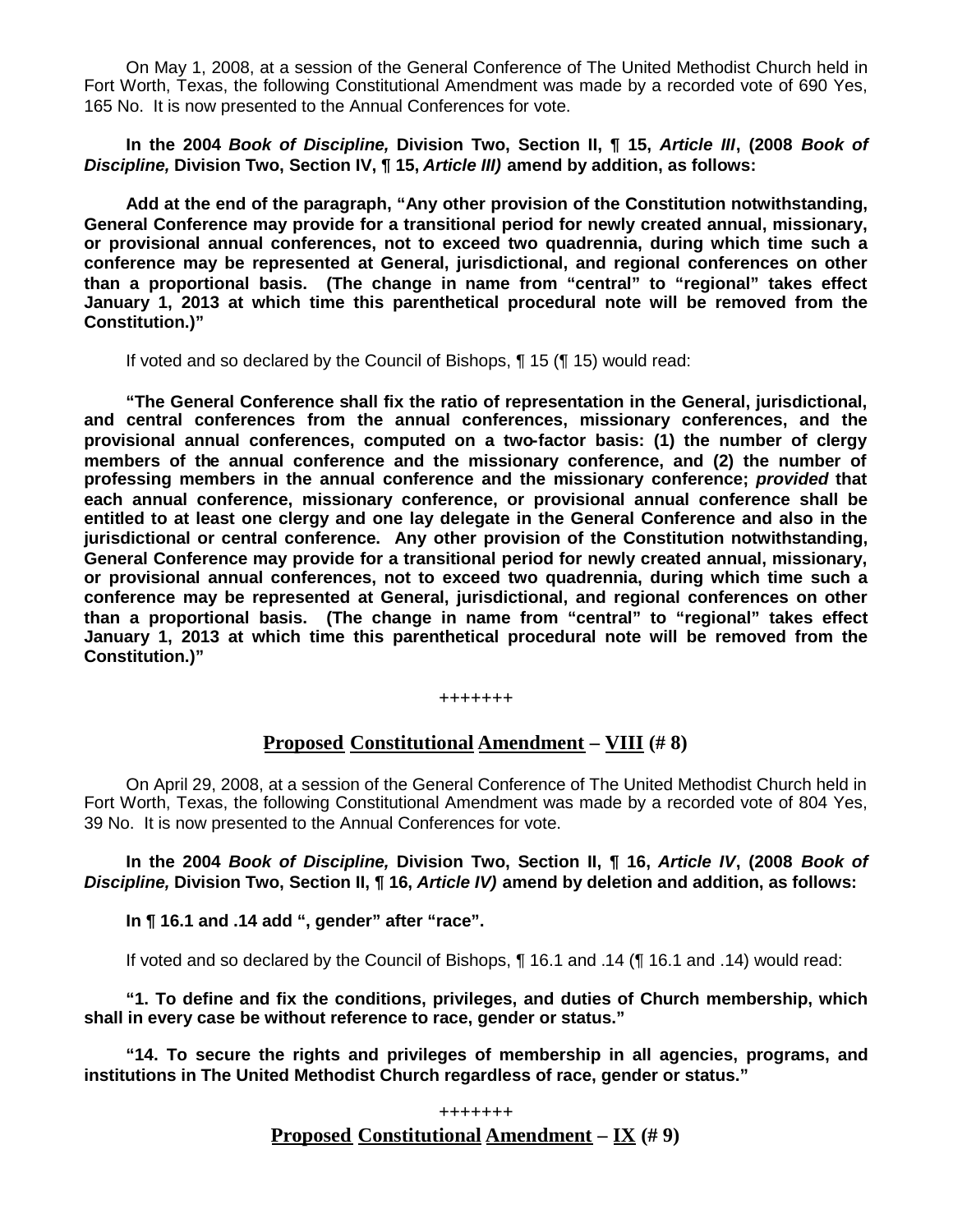On April 29, 2008, at a session of the General Conference of The United Methodist Church held in Fort Worth, Texas, the following Constitutional Amendment was made by a recorded vote of 821 Yes, 50 No. It is now presented to the Annual Conferences for vote.

**In the 2004** *Book of Discipline,* **Division Two, Section IV, ¶ 23,** *Article I***, (2008** *Book of Discipline,* **Division Two, Section IV, ¶ 23,** *Article I)* **amend by addition, as follows:**

**Add ", provided that no jurisdictional conference shall have fewer than 100 delegates" before the period at the end of the first sentence.**

If voted and so declared by the Council of Bishops, ¶ 23 (¶ 23) would read:

**"The jurisdictional conferences shall be composed of as many representatives from the annual conferences and missionary conferences as shall be determined by a uniform basis established by the General Conference, provided that no jurisdictional conference shall have fewer than 100 delegates. The missionary conferences shall be considered as annual conferences for the purpose of this article."**

**+++++++**

# **Proposed Constitutional Amendment – XV (# 15)**

On May 1, 2008, at a session of the General Conference of The United Methodist Church held in Fort Worth, Texas, the following Constitutional Amendment was made by a recorded vote of 718 Yes, 117 No. It is now presented to the Annual Conferences for vote.

**In the 2004** *Book of Discipline,* **Division Two, Section VI, ¶ 32,** *Article I***, (2008** *Book of Discipline,* **Division Two, Section VI, ¶ 32,** *Article I)* **amend by deletion and addition, as follows:**

**Delete everything in the first paragraph following "shall be composed of" and add "lay and clergy members as defined by the General Conference. Lay members shall have been professing members of The United Methodist Church for one year preceding their election."**

If voted and so declared by the Council of Bishops, ¶ 32 (¶ 32) would read:

**"The annual conference shall be composed of lay and clergy members as defined by the General Conference. Lay members shall have been professing members of The United Methodist Church for one year preceding their election.**

**If the lay membership should number less than the clergy members of the Annual Conference, the Annual Conference shall by its own formula, provide for the election of additional lay members to equalize lay and clergy membership of the Annual Conference."**

**+++++++**

# **Proposed Constitutional Amendment – XVII (# 17)**

On May 1, 2008, at a session of the General Conference of The United Methodist Church held in Fort Worth, Texas, the following Constitutional Amendment was made by a recorded vote of 812 Yes, 49 No. It is now presented to the Annual Conferences for vote.

**In the 2004** *Book of Discipline,* **Division Two, Section VI, ¶ 33,** *Article II***, (2008** *Book of Discipline,* **Division Two, Section VI, ¶ 33,** *Article II)* **amend by addition, as follows:**

**Add "and the committee on investigation" following "ministry."** If voted and so declared by the Council of Bishops, ¶ 33 (¶ 33) would read: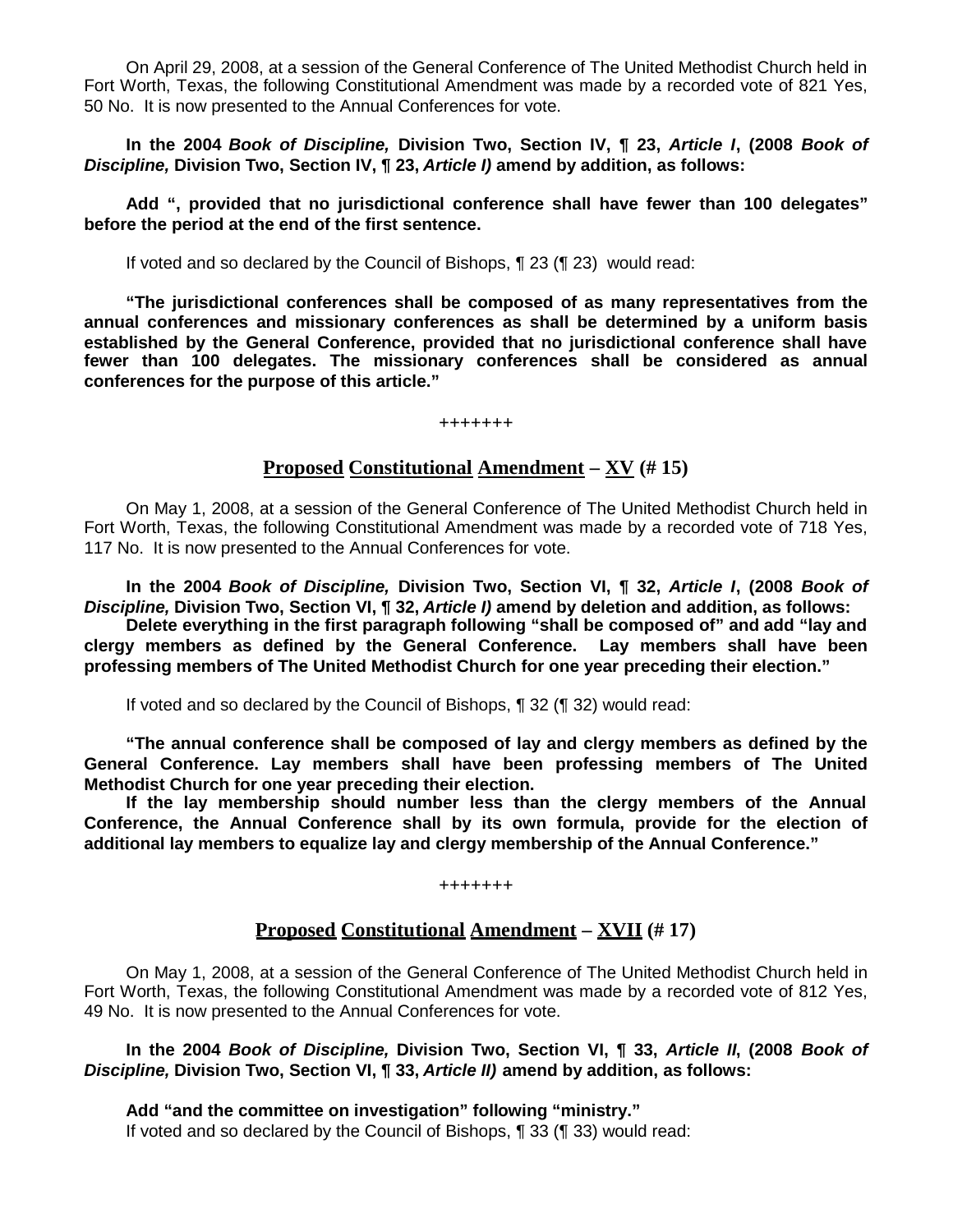**"The annual conference is the basic body in the Church and as such shall have reserved to it the right to vote on all constitutional amendments, on the election of clergy and lay delegates to the General and the jurisdictional or central conferences, on all matters relating to the character and conference relations of its clergy members, and on the ordination of clergy and such other rights as have not been delegated to the General Conference under the Constitution, with the exception that the lay members may not vote on matters of ordination, character, and conference relations of clergy except that the lay members of the conference board of ordained ministry and the committee on investigation may vote on matters of ordination, character, and conference relations of clergy, with the further exception that lay members of the district committee on ordained ministry be full participating members of the district committee on ordained ministry with vote. It shall discharge such duties and exercise such powers as the General Conference under the Constitution may determine."**

#### **+++++++**

### **Proposed Constitutional Amendment – XIX (# 19)**

On May 1, 2008, at a session of the General Conference of The United Methodist Church held in Fort Worth, Texas, the following Constitutional Amendment was made by a recorded vote of 696 Yes, 135 No. It is now presented to the Annual Conferences for vote.

**In the 2004** *Book of Discipline,* **Division Two, Section VI, ¶ 35,** *Article IV***, (2008** *Book of Discipline,* **Division Two, Section VI, ¶ 35,** *Article IV)* **amend by deletion and addition, as follows:**

**Before "delegates" delete "ordained ministerial" and add "clergy" and before "from" delete "by and" and before "members" delete "ordained ministerial" and before "members" add "clergy" and before "the annual" delete "with" and before "the annual" add "and shall be elected by the clergy members of" and after "or provisional annual conference" add "who are deacons and elders in full connection, associate members, and those provisional members who have completed all of their educational requirements and local pastors who have completed course of study or an M. Div. degree and have served a minimum of two consecutive years under appointment immediately preceding the election."**

If voted and so declared by the Council of Bishops, ¶ 35 (¶ 35) would read:

**"The clergy delegates to the General Conference and to the jurisdictional or central conference shall be elected from the clergy members in full connection and shall be elected by the clergy members of the annual conference or provisional annual conference who are deacons and elders in full connection, associate members, and those provisional members who have completed all of their educational requirements and local pastors who have completed course of study or an M. Div. degree and have served a minimum of two consecutive years under appointment immediately preceding the election."**

**+++++++**

### **Proposed Constitutional Amendment – XXII (# 22)**

On April 29, 2008, at a session of the General Conference of The United Methodist Church held in Fort Worth, Texas, the following Constitutional Amendment was made by a recorded vote of 757 Yes, 27 No. It is now presented to the Annual Conferences for vote.

**In the 2004** *Book of Discipline,* **Division Two, Section VII, ¶ 37,** *Article I***, (2008** *Book of Discipline,* **Division Two, Section VII, ¶ 37,** *Article I)* **amend by addition, as follows: Before "Connecticut" add "Bermuda".**

If voted and so declared by the Council of Bishops, ¶ 37 (¶ 37) would read: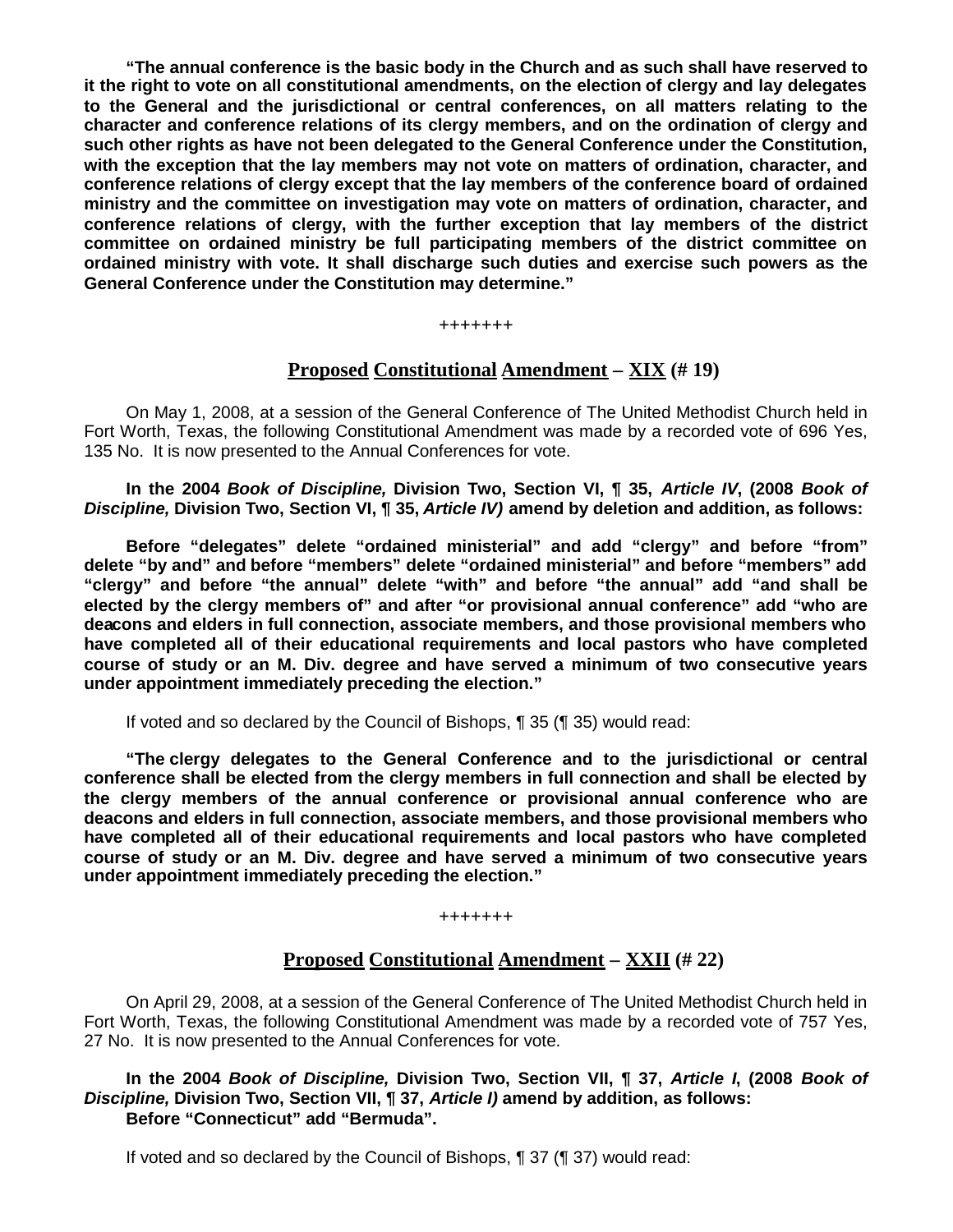**"The United Methodist Church shall have jurisdictional conferences made up as follows:**

**Northeastern - Bermuda, Connecticut, Delaware, District of Columbia, Maine, Maryland, Massachusetts, New Hampshire, New Jersey, New York, Pennsylvania, Rhode Island, Vermont, the Virgin Islands, West Virginia.**

- **Southeastern - Alabama, Florida, Georgia, Kentucky, Mississippi, North Carolina, South Carolina, Tennessee, Virginia.**
- **North Central - Illinois, Indiana, Iowa, Michigan, Minnesota, North Dakota, Ohio, South Dakota, Wisconsin.**
- **South Central - Arkansas, Kansas, Louisiana, Missouri, Nebraska, New Mexico, Oklahoma, Texas.**
- **Western - Alaska, Arizona, California, Colorado, Hawaii, Idaho, Montana, Nevada, Oregon, Utah, Washington, and Wyoming and the territory of the United States in the Pacific region."**

==================================

*The following amendments are all part of the Worldwide Nature of the United Methodist Church proposal, and have therefore been grouped together: Proposed Amendments III (# 3), IV (# 4), V (# 5), VII (# 7), X (# 10), XI (# 11), XII (# 12), XIII (# 13), XIV (# 14), XVI (# 16), XVIII (# 18), XX (# 20), XXI (# 21), XXIII (# 23), XXIV (# 24) , XXV (# 25), XXVI (# 26), XXVII (# 27), XXVIII (# 28), XXIX (# 29), XXX (# 30), XXXI (# 31), and XXXII (# 32).*

# **Proposed Constitutional Amendment – III (# 3)**

On May 1, 2008, at a session of the General Conference of The United Methodist Church held in Fort Worth, Texas, the following Constitutional Amendment was made by a recorded vote of 629 Yes, 248 No. It is now presented to the Annual Conferences for vote.

**In the 2004** *Book of Discipline,* **Division Two, Section I, ¶ 9,** *Article II***, (2008** *Book of Discipline,* **Division Two, Section I, ¶ 9***, Article II))* **amend by deletion and addition as follows:**

**Delete "central" before conference and add "regional". At the end of the paragraph, add the parenthetical note, "(The change in name from "central" to "regional" takes effect January 1, 2013 at which time this parenthetical procedural note will be removed from the Constitution.)."**

If voted and so declared by the Council of Bishops, ¶ 9 (¶ 9) would read:

**"There shall be jurisdictional conferences for the Church in the United States of America, with such powers, duties, and privileges as are hereinafter set forth;** *provided* **that in The United Methodist Church there shall be no jurisdictional or regional conference based on any ground other than geographical and regional division. (The change in name from "central" to "regional" takes effect January 1, 2013 at which time this parenthetical procedural note will be removed from the Constitution.)"**

**+++++++**

# **Proposed Constitutional Amendment – IV (# 4)**

On May 1, 2008, at a session of the General Conference of The United Methodist Church held in Fort Worth, Texas, the following Constitutional Amendment was made by a recorded vote of 593 Yes, 295 No. It is now presented to the Annual Conferences for vote.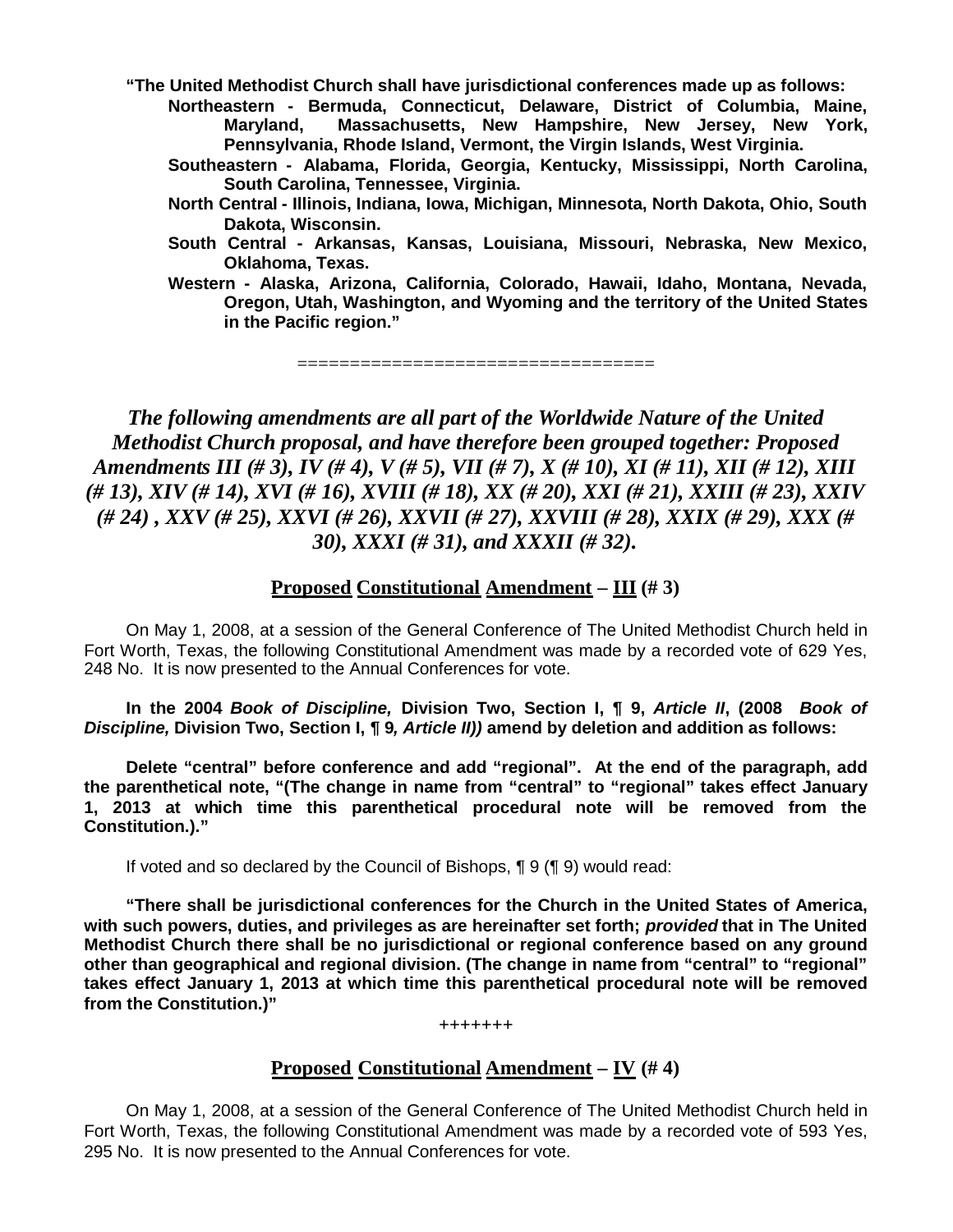**In the 2004** *Book of Discipline,* **Division Two, Section I, ¶ 10,** *Article III,* **(2008** *Book of Discipline***, Division Two, Section I, ¶ 10,** *Article III)* **amend by deletion and addition, as follows:**

**Delete "central" before "conferences" and add "regional", and delete "for the church outside the United States of America" before "and" and add "(The change in name from "central" to "regional" takes effect January 1, 2013 at which time this parenthetical procedural note will be removed from the Constitution.)" at end of the paragraph.**

If voted and so declared by the Council of Bishops, ¶ 10 (¶ 10) would read:

**"There shall be regional conferences and, if necessary, provisional regional conferences, all with such powers, duties and privileges as are hereinafter set forth. (The change in name from "central" to "regional" takes effect January 1, 2013 at which time this parenthetical procedural note will be removed from the Constitution.)"**

**+++++++**

### **Proposed Constitutional Amendment**  $-\mathbf{V}$  (#5)

On May 1, 2008, at a session of the General Conference of The United Methodist Church held in Fort Worth, Texas, the following Constitutional Amendment was made by a recorded vote of 629 Yes, 248 No. It is now presented to the Annual Conferences for vote.

**In the 2004** *Book of Discipline,* **Division Two, Section II, ¶ 15,** *Article III***, (2008** *Book of Discipline,* **Division Two, Section IV, ¶ 15,** *Article III)* **amend by deletion and addition, as follows:**

**Add "regional and" before "jurisdictional" and delete "and central" before "conferences", delete "central" before "conference", and add "(The change in name from "central" to "regional" takes effect January 1, 2013 at which time this parenthetical procedural note will be removed from the Constitution.)" at end of the paragraph.**

If voted and so declared by the Council of Bishops, ¶ 15 (¶15) would read:

**"The General Conference shall fix the ratio of representation in the General, regional and jurisdictional conferences from the annual conferences, missionary conferences, and the provisional annual conferences, computed on a two-factor basis: (1) the number of clergy members of the annual conference and the missionary conference, and (2) the number of professing members in the annual conference, and the missionary conference,** *provided* **that each annual conference, missionary conference, or provisional annual conference shall be entitled to at least one clergy and one lay delegate in the General Conference and also in the jurisdictional or regional conference. (The change in name from "central" to "regional" takes effect January 1, 2013 at which time this parenthetical procedural note will be removed from the Constitution.)"**

**+++++++**

# **Proposed Constitutional Amendment – VII (# 7)**

On May 1, 2008, at a session of the General Conference of The United Methodist Church held in Fort Worth, Texas, the following Constitutional Amendment was made by a recorded vote of 629 Yes, 248 No. It is now presented to the Annual Conferences for vote.

**In the 2004** *Book of Discipline,* **Division Two, Section II, ¶ 16,** *Article IV***, (2008** *Book of Discipline,* **Division Two, Section II, ¶ 16,** *Article IV)* **amend by deletion and addition, as follows:**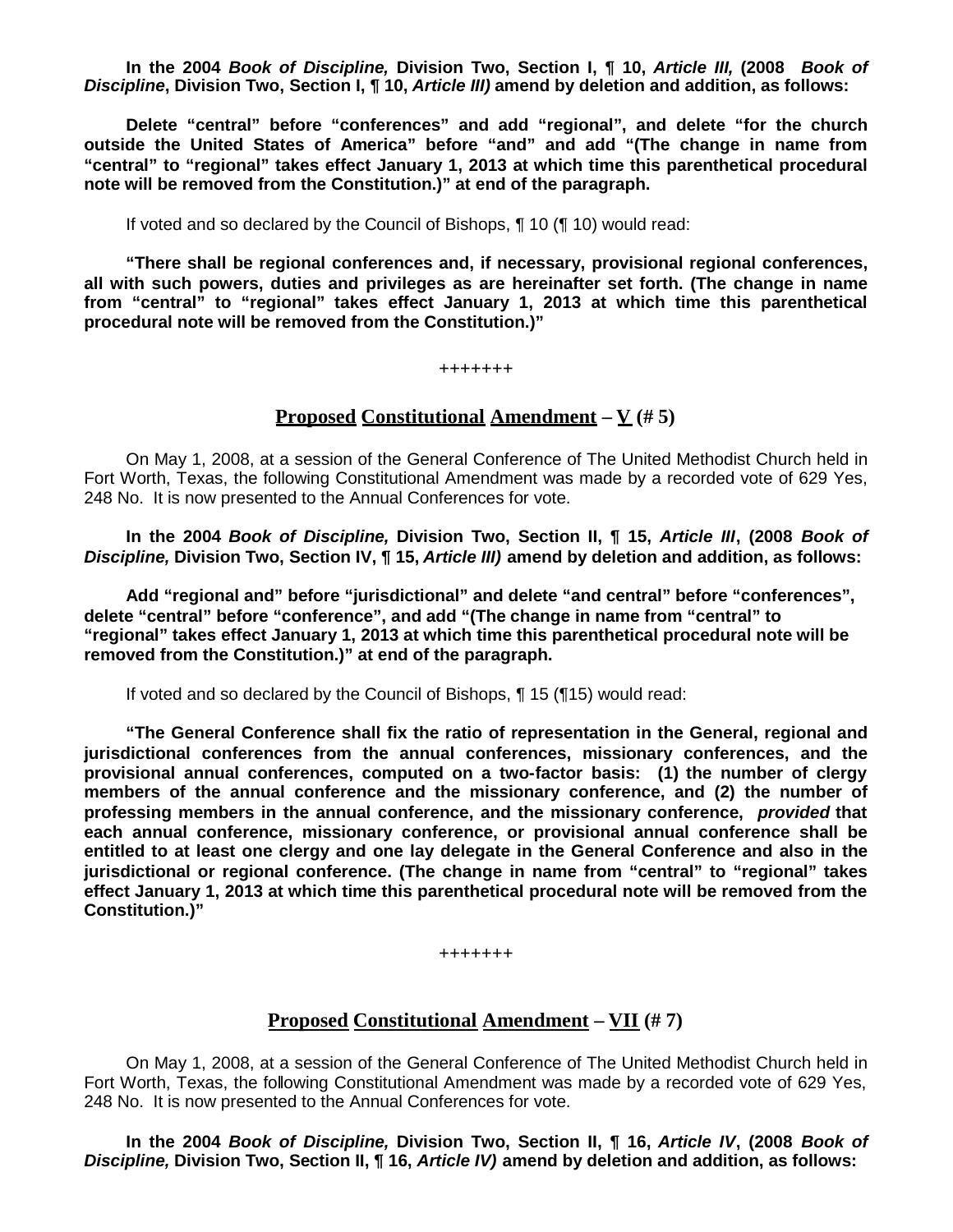**In ¶ 16.3 and 16.10 delete "central" before "conferences" and add "regional", and add "(The change in name from "central" to "regional" takes effect January 1, 2013 at which time this parenthetical procedural note will be removed from the Constitution.)" at end of the 16.10.**

If voted and so declared by the Council of Bishops, ¶ 16.3 and .10 (¶ 16.3 and .10) would read:

**"3. To define and fix the powers and duties of annual conferences, provisional annual conferences, missionary conferences and missions, and of regional conferences, district conferences, charge conferences, and congregational meetings."**

**"10. To fix a uniform basis upon which bishops shall be elected by the jurisdictional conferences and to determine the number of bishops that may be elected by regional conferences. (The change in name from "central" to "regional" takes effect January 1, 2013 at which time this parenthetical procedural note will be removed from the Constitution.)"**

**+++++++**

# **Proposed Constitutional Amendment – X (# 10)**

On May 1, 2008, at a session of the General Conference of The United Methodist Church held in Fort Worth, Texas, the following Constitutional Amendment was made by a recorded vote of 649 Yes, 195 No. It is now presented to the Annual Conferences for vote.

**In the 2004** *Book of Discipline,* **Division Two, Section V, and ¶ 28,** *Article I***, (2008** *Book of Discipline,* **Division Two, Section V, and ¶ 28,** *Article I)* **amend by deletion and addition, as follows:**

**Delete "Central" before "Conferences" and add "Regional" before "Conferences" in the heading of Section V.**

**Delete "shall" before "be" and add "may" before "be" and delete "central" before "conferences" and add "regional" before "conferences" and delete "outside the United States of America" before "with" in the first sentence. Delete the second sentence. Delete "Subsequently" at the beginning of the third sentence and delete "central" before "conferences" and add "regional" before "conferences" in the third and fourth sentences, and add "(The change in name from "central" to "regional" takes effect January 1, 2013 at which time this parenthetical procedural note will be removed from the Constitution.)" at end of the paragraph.**

If voted and so declared by the Council of Bishops, the heading of Section V and  $\P$  28 ( $\P$  28) would read:

#### **"Section V. Regional Conferences**

**¶ 28.** *Article I.***-There may be regional conferences for the work of the Church with such duties, powers, and privileges as are hereinafter set forth. The General Conference shall have authority to change the number and boundaries of regional conferences. The regional conferences shall have the duties, powers, and privileges hereinafter set forth. (The change in name from "central" to "regional" takes effect January 1, 2013 at which time this parenthetical procedural note will be removed from the Constitution.)"**

**+++++++**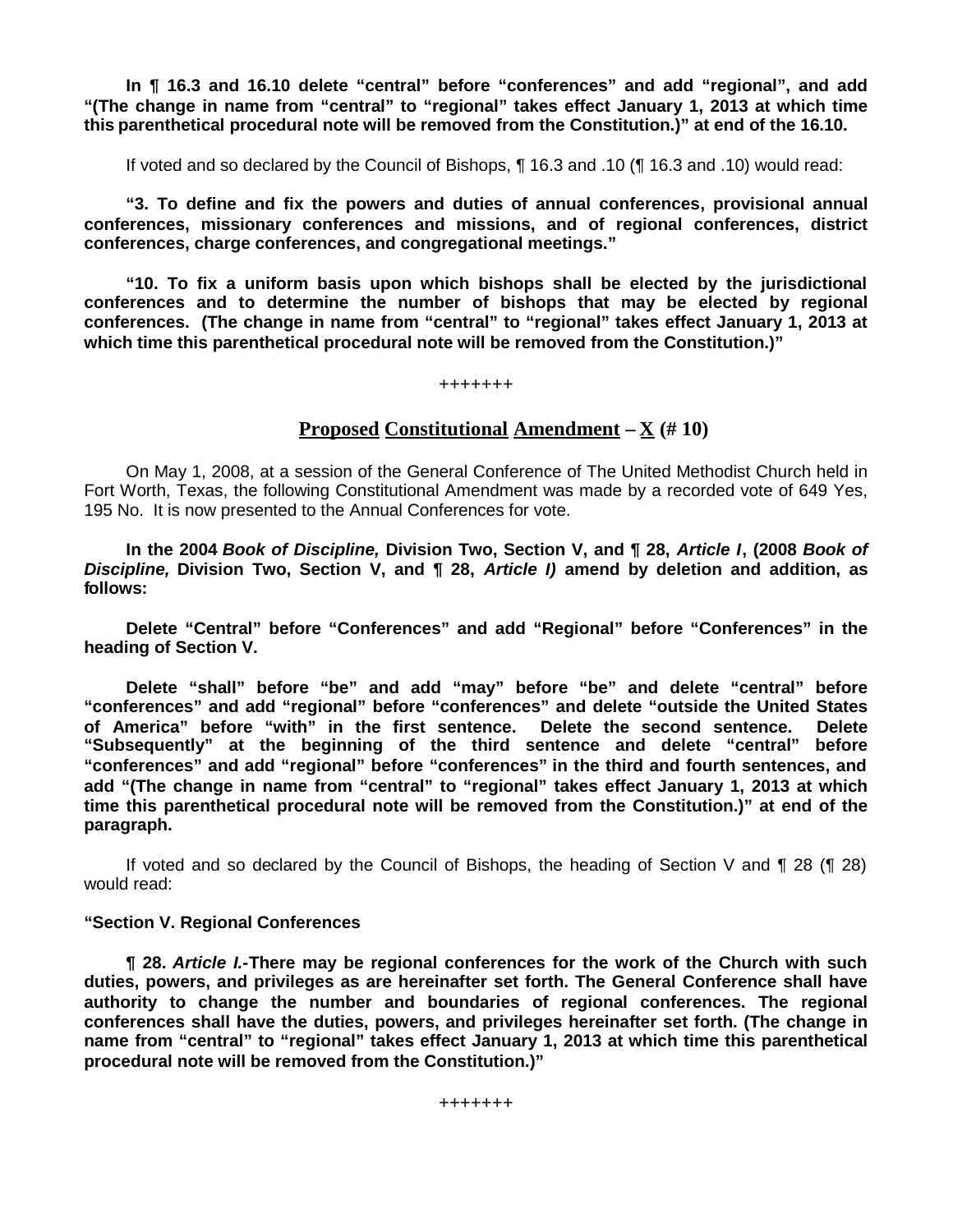# **Proposed Constitutional Amendment – XI (# 11)**

On May 1, 2008, at a session of the General Conference of The United Methodist Church held in Fort Worth, Texas, the following Constitutional Amendment was made by a recorded vote of 629 Yes, 248 No. It is now presented to the Annual Conferences for vote.

**In the 2004** *Book of Discipline,* **Division Two, Section V, ¶ 29,** *Article II***, (2008** *Book of Discipline,* **Division Two, Section V, ¶ 29,** *Article II)* **amend by deletion and addition, as follows:**

**Delete "central" before "conferences" and add "regional" before "conferences" in the first sentence and add "(The change in name from "central" to "regional" takes effect January 1, 2013 at which time this parenthetical procedural note will be removed from the Constitution.)" at end of the paragraph.**

If voted and so declared by the Council of Bishops, ¶ 29 (¶ 29) would read:

**"The regional conferences shall be composed of as many delegates as shall be determined by a basis established by the General Conference. The delegates shall be clergy and lay in equal numbers. (The change in name from "central" to "regional" takes effect January 1, 2013 at which time this parenthetical procedural note will be removed from the Constitution.)"**

**+++++++**

# **Proposed Constitutional Amendment – XII (# 12)**

On May 1, 2008, at a session of the General Conference of The United Methodist Church held in Fort Worth, Texas, the following Constitutional Amendment was made by a recorded vote of 749 Yes, 119 No. It is now presented to the Annual Conferences for vote.

**In the 2004** *Book of Discipline,* **Division Two, Section V, ¶ 30,** *Article III***, (2008** *Book of Discipline,* **Division Two, Section V, ¶ 30,** *Article III)* **amend by deletion and addition, as follows:**

**Delete "central" before "conferences" and add "regional" before "conferences" in the first sentence. Delete the second sentence and add "(The change in name from "central" to "regional" takes effect January 1, 2013 at which time this parenthetical procedural note will be removed from the Constitution.)" at end of the paragraph.**

If voted and so declared by the Council of Bishops, ¶ 30 (¶ 30) would read:

**"The regional conferences shall meet within the year succeeding the meeting of the General Conference at such times and places as shall have been determined by the preceding respective regional conferences or by commissions appointed by them or by the General Conference. (The change in name from "central" to "regional" takes effect January 1, 2013 at which time this parenthetical procedural note will be removed from the Constitution.)"**

**+++++++**

# **Proposed Constitutional Amendment – XIII (# 13)**

On May 1, 2008, at a session of the General Conference of The United Methodist Church held in Fort Worth, Texas, the following Constitutional Amendment was made by a recorded vote of 544 Yes, 252 No. It is now presented to the Annual Conferences for vote.

**In the 2004** *Book of Discipline,* **Division Two, Section V, ¶ 31,** *Article IV***, (2008** *Book of Discipline,* **Division Two, Section V, ¶ 31,** *Article IV)* **amend by deletion and addition, as follows:**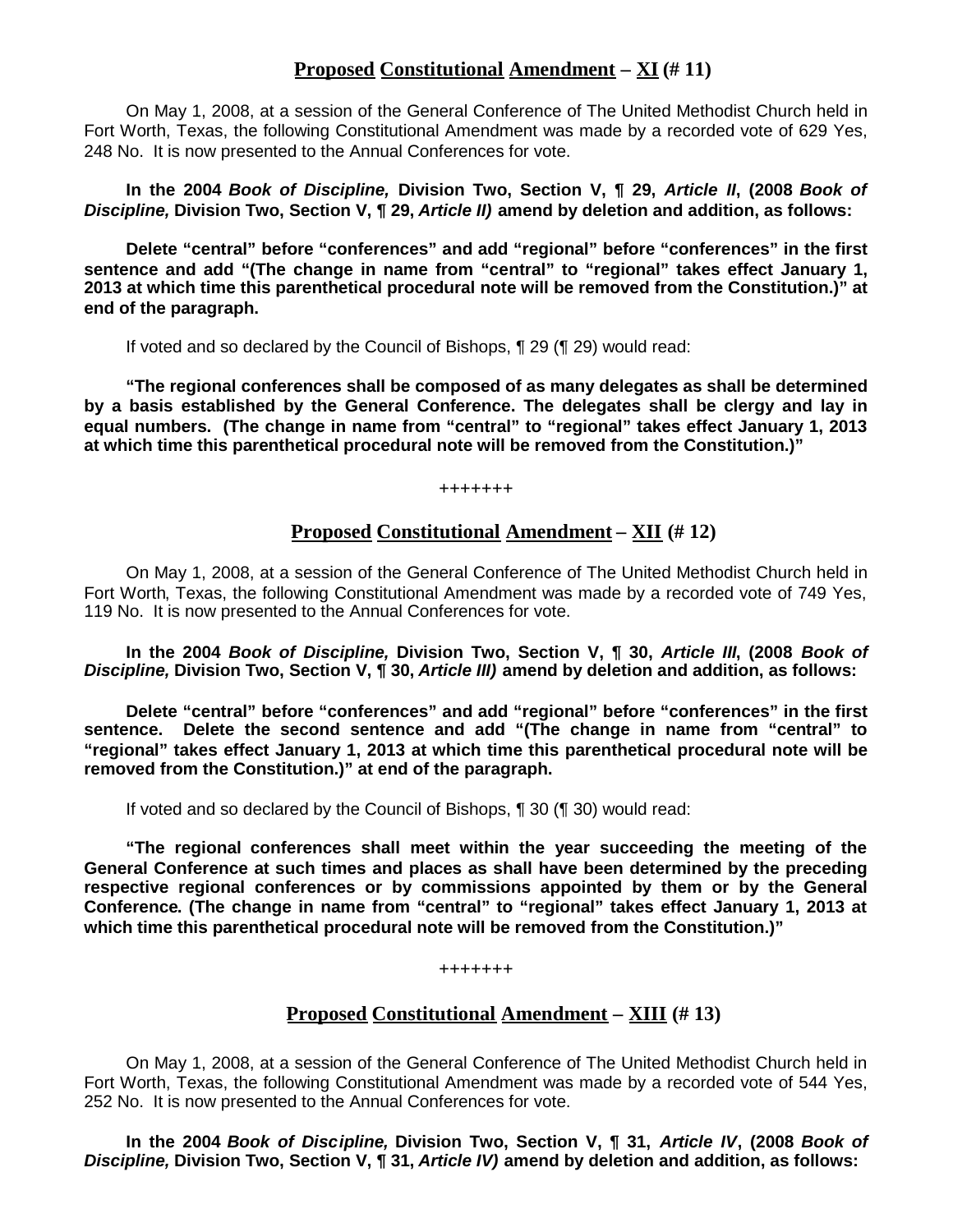**Delete "central" before "conferences" and add "regional" before "conferences" in the first sentence.**

**Add "In those regional conferences where there are no jurisdictional conferences," at the beginning of ¶ 31.2 and delete "central" before "conferences" and add "regional" before "conferences." Add "In those regional conferences where there are jurisdictional conferences, bishops shall be elected by the respective jurisdictional conferences."**

**Delete "central" before "conferences" and add "regional" before "conferences" in ¶ 31.3, .6, and .7 and add "(The change in name from "central" to "regional" takes effect January 1, 2013 at which time this parenthetical procedural note will be removed from the Constitution.)" at end of the paragraph.**

If voted and so declared by the Council of Bishops, ¶ 31 (¶ 31) would read:

**"The regional conferences shall have the following powers and duties and such others as may be conferred by the General Conference:**

- **1. To promote the evangelistic, educational, missionary, social-concern, and benevolent interests and institutions of the Church within their own boundaries.**
- **2. In those regional conferences where there are no jurisdictional conferences, to elect the bishops for the respective regional conferences in number as may be determined from time to time, upon a basis fixed by the General Conference, and to cooperate in carrying out such plans for the support of their bishops as may be determined by the General Conference. In those regional conferences where there are jurisdictional conferences, bishops shall be elected by the respective jurisdictional conferences.**
- **3. To establish and constitute such regional conference boards as may be required and to elect their administrative officers.**
- **4. To determine the boundaries of the annual conferences within their respective areas.**
- **5. To make such rules and regulations for the administration of the work within their boundaries including such changes and adaptations of the General Discipline as the conditions in the respective areas may require, subject to the powers that have been or shall be vested in the General Conference.**
- **6. To appoint a judicial court to determine legal questions arising on the rules, regulations, and such revised, adapted, or new sections of the regional conference Discipline enacted by the regional conference.**
- **7. To appoint a committee on appeals to hear and determine the appeal of a traveling preacher of that regional conference from the decision of a committee on trial. (The change in name from "central" to "regional" takes effect January 1, 2013 at which time this parenthetical procedural note will be removed from the Constitution.)"**

#### **+++++++**

# **Proposed Constitutional Amendment – XIV (# 14)**

On May 1, 2008, at a session of the General Conference of The United Methodist Church held in Fort Worth, Texas, the following Constitutional Amendment was made by a recorded vote of 629 Yes, 248 No. It is now presented to the Annual Conferences for vote.

**In the 2004** *Book of Discipline,* **Division Two, Section VI, ¶ 32,** *Article I***, (2008** *Book of Discipline,* **Division Two, Section VI, ¶ 32,** *Article I)* **amend by deletion and addition, as follows:**

**Delete "central" before "conferences" and add "regional" before "conferences" and add "(The change in name from "central" to "regional" takes effect January 1, 2013 at which time this parenthetical procedural note will be removed from the Constitution.)" at end of the paragraph. In a separate action on ¶ 35, an editorial change was proposed to replace**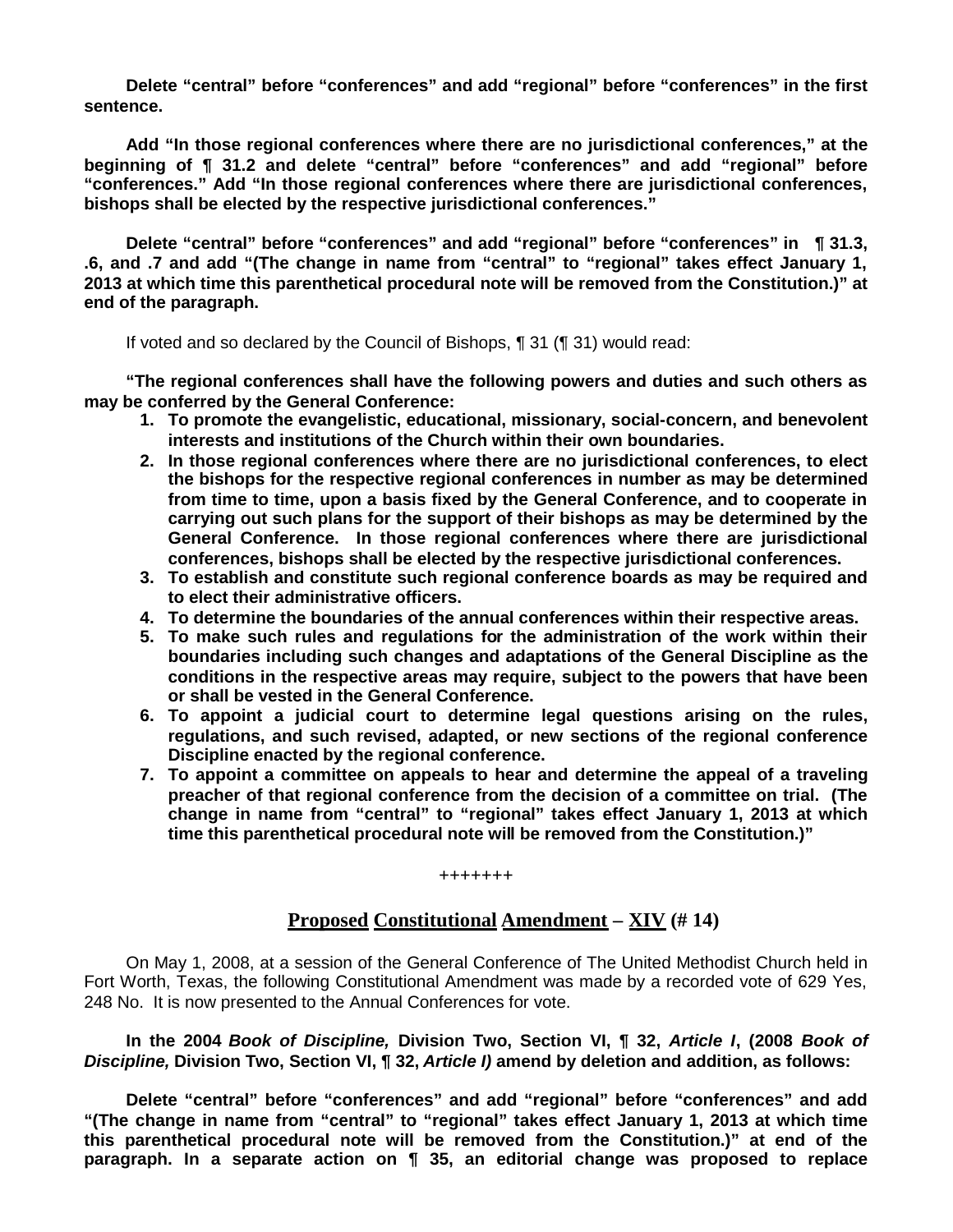**"probationary members" with "provisional members" wherever the term appears in the constitution.**

If voted and so declared by the Council of Bishops, ¶ 32 (¶ 32) would read:

**"The annual conference shall be composed of clergy and lay members. The clergy membership shall consist of deacons and elders in full connection, provisional members, associate members, and local pastors under appointment. The lay membership shall consist of professing members elected by each charge, the diaconal ministers, the active deaconesses and home missioners under episcopal appointment within the bounds of the annual conference, the conference president of United Methodist Women, the conference president of United Methodist Men, the conference lay leader, district lay leaders, the conference director of Lay Speaking Ministries, Conference Secretary of Global Ministries (if lay), the president or equivalent officer of the conference young adult organization, the president of the conference youth organization, the chair of the annual conference college student organization, and one young person between the ages of twelve (12) and seventeen (17) and one young person between the ages of eighteen (18) and thirty (30) from each district to be selected in such a manner as may be determined by the annual conference. In the annual conferences of the regional conferences, the four-year participation and the two-year membership requirements may be waived by the annual conference for young persons under thirty (30) years of age. Such persons must be professing members of The United Methodist Church and active participants at the time of election. Each charge served by more than one clergy shall be entitled to as many lay members as there are clergy members. The lay members shall have been for the two years next preceding their election members of The United Methodist Church and shall have been active participants in The United Methodist Church for at least four years next preceding their election.**

**If the lay membership shall number less than the clergy members of the annual conference, the annual conference shall, by its own formula, provide for the election of additional lay members to equalize lay and clergy membership of the annual conference.**

**(The change in name from "central" to "regional" takes effect January 1, 2013 at which time this parenthetical procedural note will be removed from the Constitution.)"**

**+++++++**

# **Proposed Constitutional Amendment – XVI (# 16)**

On May 1, 2008, at a session of the General Conference of The United Methodist Church held in Fort Worth, Texas, the following Constitutional Amendment was made by a recorded vote of 629 Yes, 248 No. It is now presented to the Annual Conferences for vote.

### **In the 2004** *Book of Discipline,* **Division Two, Section VI, ¶ 33,** *Article II***, (2008** *Book of Discipline,* **Division Two, Section VI, ¶ 33,** *Article II)* **amend by deletion and addition, as follows:**

**Add ", regional" following "General" and before "and" and delete "the" before "jurisdictional" and delete "or central" before "conferences" in the first sentence. Add "(The change in name from "central" to "regional" takes effect January 1, 2013 at which time this parenthetical procedural note will be removed from the Constitution.)" at end of the paragraph.**

If voted and so declared by the Council of Bishops, ¶ 33 (¶ 33) would read:

**"The annual conference is the basic body in the Church and as such shall have reserved to it the right to vote on all constitutional amendments, on the election of clergy and lay delegates to the General, regional and jurisdictional conferences, on all matters relating to the character and conference relations of its clergy members, and on the ordination of clergy and such other rights as have not been delegated to the General Conference under the Constitution, with the exception that the lay members may not vote on matters of ordination, character, and conference relations of clergy except that the lay members of the conference board of ordained**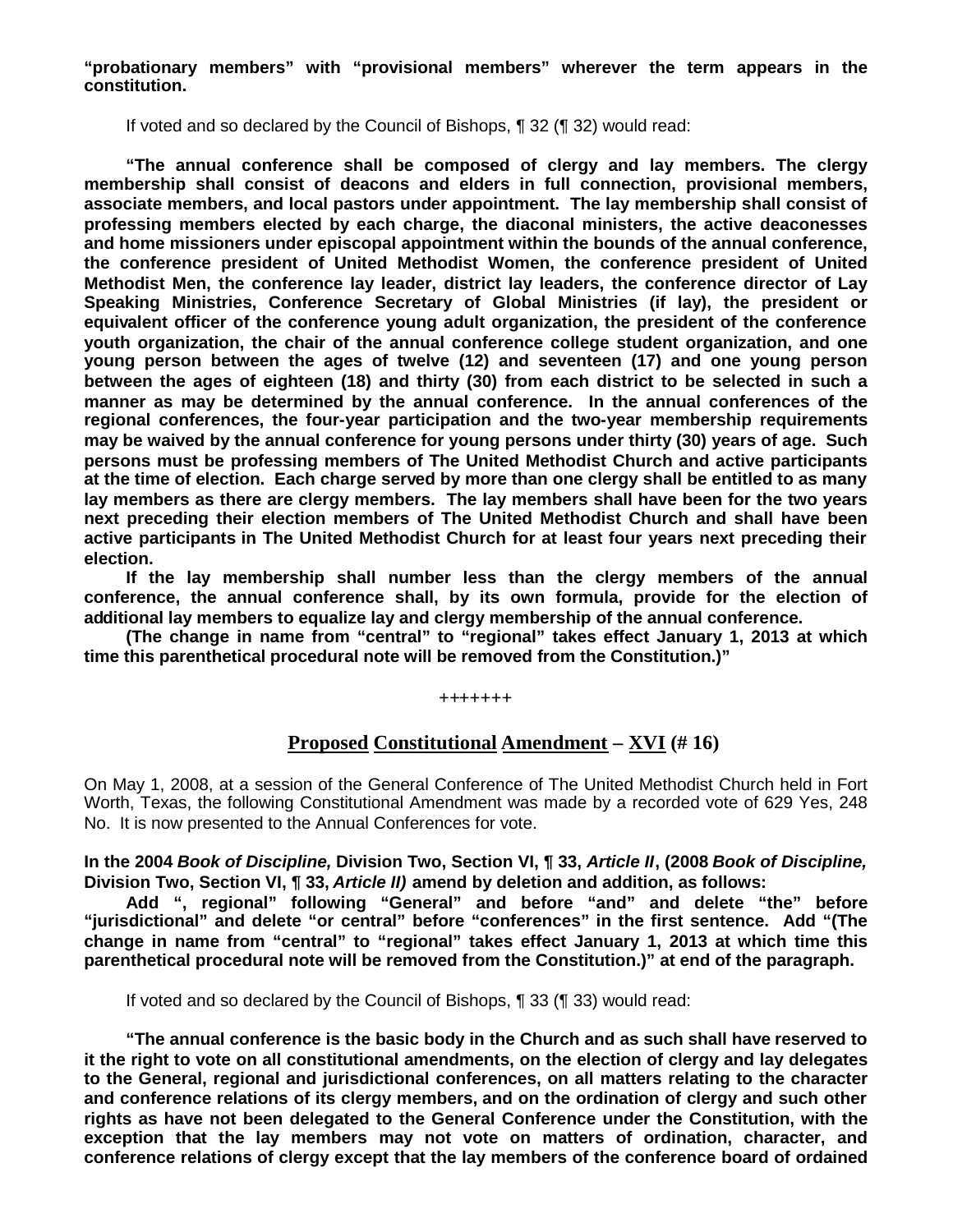**ministry may vote on matters of ordination, character, and conference relations of clergy, with the further exception that lay members of the district committee on ordained ministry be full participating members of the district committee on ordained ministry with vote. It shall discharge such duties and exercise such powers as the General Conference under the Constitution may determine. (The change in name from "central" to "regional" takes effect January 1, 2013 at which time this parenthetical procedural note will be removed from the Constitution.)"**

#### **+++++++**

# **Proposed Constitutional Amendment – XVIII (# 18)**

On May 1, 2008, at a session of the General Conference of The United Methodist Church held in Fort Worth, Texas, the following Constitutional Amendment was made by a recorded vote of 629 Yes, 248 No. It is now presented to the Annual Conferences for vote.

**In the 2004** *Book of Discipline,* **Division Two, Section VI, ¶ 34,** *Article III***, (2008** *Book of Discipline,* **Division Two, Section VI, ¶ 34,** *Article III)* **amend by deletion and addition, as follows:**

**Following "jurisdictional" delete "or central" and add "and regional", and add "(The change in name from "central" to "regional" takes effect January 1, 2013 at which time this parenthetical procedural note will be removed from the Constitution.)" at end of the paragraph.**

If voted and so declared by the Council of Bishops, ¶ 34 (¶ 34) would read:

**"The annual conference shall elect clergy and lay delegates to the General Conference and to its jurisdictional and regional conference in the manner provided in this section, Articles IV and V. The persons first elected up to the number determined by the ratio for representation in the General Conference shall be representatives in that body. Additional delegates shall be elected to complete the number determined by the ratio for representation in the jurisdictional and regional conference, who, together with those first elected as above, shall be delegates in the jurisdictional and regional conference. The additional delegates to the jurisdictional and regional conference shall in the order of their election be the reserve delegates to the General Conference. The annual conference shall also elect reserve clergy and lay delegates to the jurisdictional and regional conference as it may deem desirable. These reserve clergy and lay delegates to the jurisdictional and regional conferences may act as reserve delegates to the General Conference when it is evident that not enough reserve delegates are in attendance at the General Conference. (The change in name from "central" to "regional" takes effect January 1, 2013 at which time this parenthetical procedural note will be removed from the Constitution.)"**

**+++++++**

# **Proposed Constitutional Amendment – XX (# 20)**

On May 1, 2008, at a session of the General Conference of The United Methodist Church held in Fort Worth, Texas, the following Constitutional Amendment was made by a recorded vote of 629 Yes, 248 No. It is now presented to the Annual Conferences for vote.

**In the 2004** *Book of Discipline,* **Division Two, Section VI, ¶ 35,** *Article IV***, (2008** *Book of Discipline,* **Division Two, Section VI, ¶ 35,** *Article IV)* **amend by deletion and addition, as follows:**

**Delete "or central" following "jurisdictional" and add "and regional" following "jurisdictional" and add "(The change in name from "central" to "regional" takes effect January 1, 2013 at which time this parenthetical procedural note will be removed from the Constitution.)" at end of the paragraph.**

If voted and so declared by the Council of Bishops, ¶ 35 (¶ 35) would read: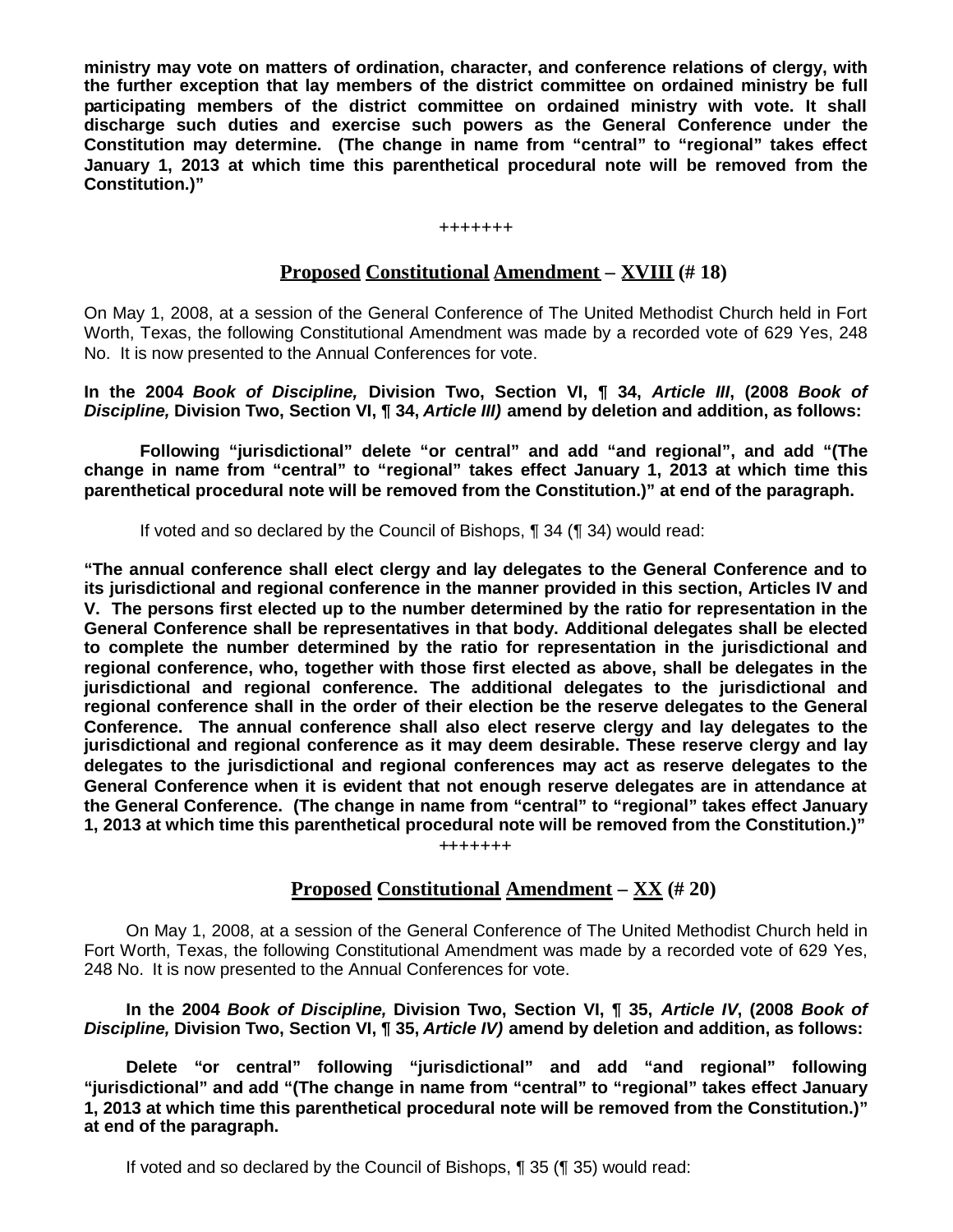**"The ordained ministerial delegates to the General Conference and to the jurisdictional and regional conference shall be elected by and from the ordained ministerial members in full connection with the annual conference or provisional annual conference. (The change in name from "central" to "regional" takes effect January 1, 2013 at which time this parenthetical procedural note will be removed from the Constitution.)"**

#### **+++++++**

# **Proposed Constitutional Amendment – XXI (# 21)**

On May 1, 2008, at a session of the General Conference of The United Methodist Church held in Fort Worth, Texas, the following Constitutional Amendment was made by a recorded vote of 629 Yes, 248 No. It is now presented to the Annual Conferences for vote.

**In the 2004** *Book of Discipline,* **Division Two, Section VI, ¶ 36,** *Article V***, (2008** *Book of Discipline,* **Division Two, Section VI, ¶ 36,** *Article V)* **amend by deletion and addition, as follows:**

**Delete "and" before "jurisdictional" and delete "or central" before "conferences" and add "and regional" before "conferences" in the first clause, delete "or central" before "conferences" and add "and regional" before conferences in the last clause and add "(The change in name from "central" to "regional" takes effect January 1, 2013 at which time this parenthetical procedural note will be removed from the Constitution.)" at end of the paragraph.**

If voted and so declared by the Council of Bishops, ¶ 36 (¶ 36) would read:

**"The lay delegates to the General, jurisdictional and regional conferences shall be elected by the lay members of the annual conference or provisional annual conference without regard to age;** *provided* **such delegates shall have been professing members of The United Methodist Church for at least two years next preceding their election, and shall have been active participants in The United Methodist Church for at least four years next preceding their election, and are members thereof within the annual conference electing them at the time of holding the General and jurisdictional and regional conferences. (The change in name from "central" to "regional" takes effect January 1, 2013 at which time this parenthetical procedural note will be removed from the Constitution.)"**

# **+++++++ Proposed Constitutional Amendment – XXIII (# 23)**

On May 1, 2008, at a session of the General Conference of The United Methodist Church held in Fort Worth, Texas, the following Constitutional Amendment was made by a recorded vote of 590 Yes, 255 No. It is now presented to the Annual Conferences for vote.

**In the 2004** *Book of Discipline,* **Division Two, Section VII, ¶ 38,** *Article II***, (2008** *Book of Discipline,* **Division Two, Section VII, ¶ 38,** *Article II)* **amend by deletion and addition, as follows:**

**After "Church" delete "outside the United States of America" and after "into" delete "central" and after "into" add "regional" and after ""determined" delete "by the Uniting Conference," and after "Conference" delete "having authority subsequently to make changes in the number and boundaries." and add "(The change in name from "central" to "regional" takes effect January 1, 2013 at which time this parenthetical procedural note will be removed from the Constitution.)" at end of the paragraph.**

If voted and so declared by the Council of Bishops, ¶ 38 (¶ 38) would read: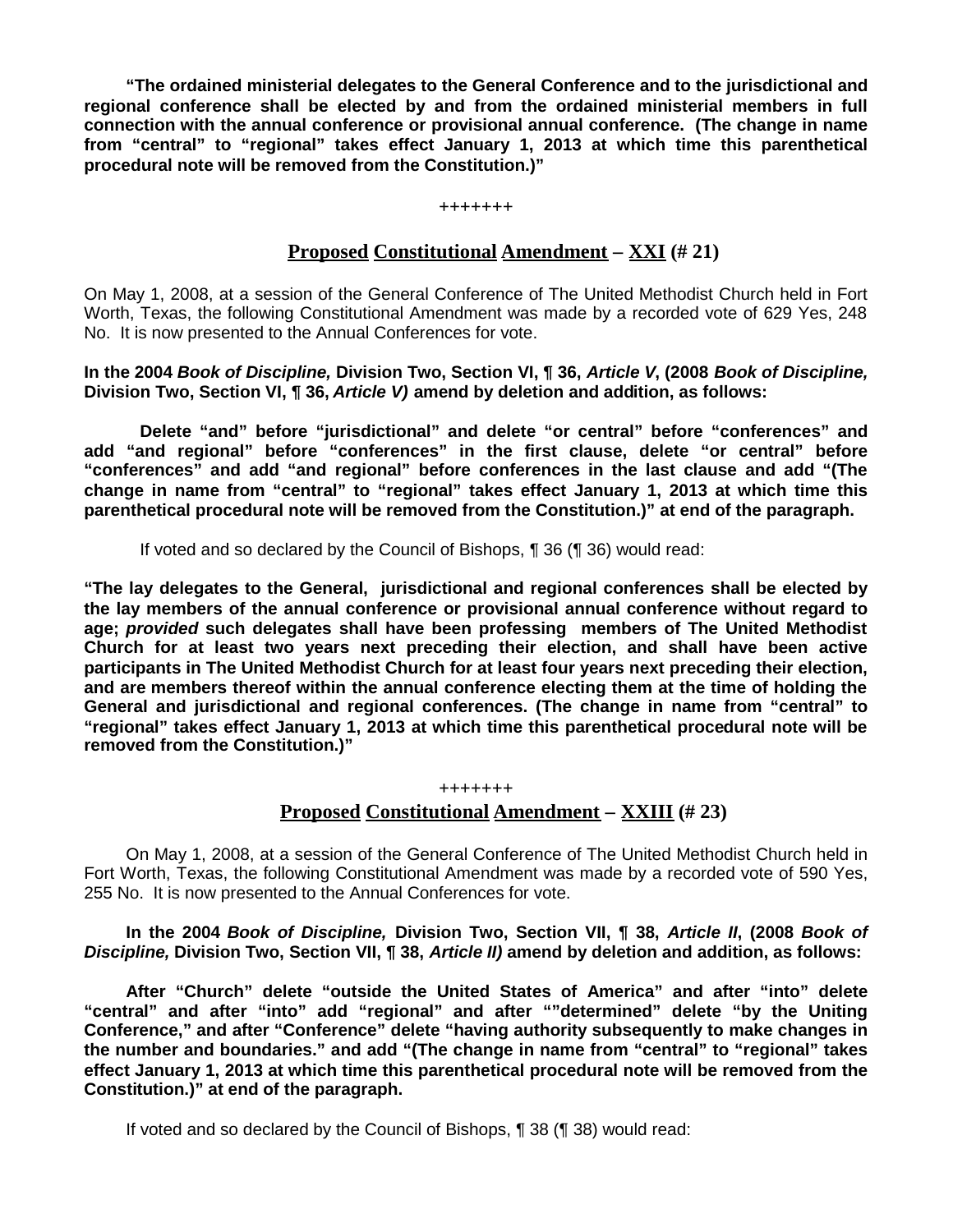**"The work of the Church may be formed into regional conferences, the number and boundaries of which shall be determined by the General Conference. (The change in name from "central" to "regional" takes effect January 1, 2013 at which time this parenthetical procedural note will be removed from the Constitution.)"**

**+++++++**

### **Proposed Constitutional Amendment – XXIV (# 24)**

On May 1, 2008, at a session of the General Conference of The United Methodist Church held in Fort Worth, Texas, the following Constitutional Amendment was made by a recorded vote of 629 Yes, 248 No. It is now presented to the Annual Conferences for vote.

**In the 2004** *Book of Discipline,* **Division Two, Section VII, ¶ 40,** *Article IV***, (2008** *Book of Discipline,* **Division Two, Section VII, ¶ 40,** *Article IV)* **amend by deletion and addition, as follows:**

**Before "conferences" delete "central" and before "conferences" add "regional" and add "(The change in name from "central" to "regional" takes effect January 1, 2013 at which time this parenthetical procedural note will be removed from the Constitution.)" at end of the paragraph.**

If voted and so declared by the Council of Bishops, ¶ 40 (¶ 40) would read:

**"Changes in the number, names, and boundaries of the annual conferences and episcopal areas may be effected by the jurisdictional conferences in the United States of America and by the regional conferences outside the United States of America according to the provisions under the respective powers and pursuant to the respective structures of the jurisdictional and the regional conferences. (The change in name from "central" to "regional" takes effect January 1, 2013 at which time this parenthetical procedural note will be removed from the Constitution.)"**

**+++++++**

# **Proposed Constitutional Amendment – XXV (# 25)**

On May 1, 2008, at a session of the General Conference of The United Methodist Church held in Fort Worth, Texas, the following Constitutional Amendment was made by a recorded vote of 629 Yes, 248 No. It is now presented to the Annual Conferences for vote.

**In the 2004** *Book of Discipline,* **Division Three, ¶ 46,** *Article I***, (2008** *Book of Discipline,* **Division Three, ¶ 46,** *Article I)* **amend by deletion and addition, as follows:**

**Before "conferences" delete "central" and before "conferences" add "regional" and before "conference" delete "central" and before "conference" add "regional" and add "(The change in name from "central" to "regional" takes effect January 1, 2013 at which time this parenthetical procedural note will be removed from the Constitution.)" at end of the paragraph.**

If voted and so declared by the Council of Bishops, ¶ 46 (¶ 46) would read:

**"The bishops shall be elected by the respective jurisdictional and regional conferences and consecrated in the historic manner at such time and place as may be fixed by the General Conference for those elected by the jurisdictions and by each regional conference for those elected by such regional conference. (The change in name from "central" to "regional" takes effect January 1, 2013 at which time this parenthetical procedural note will be removed from the Constitution.)"**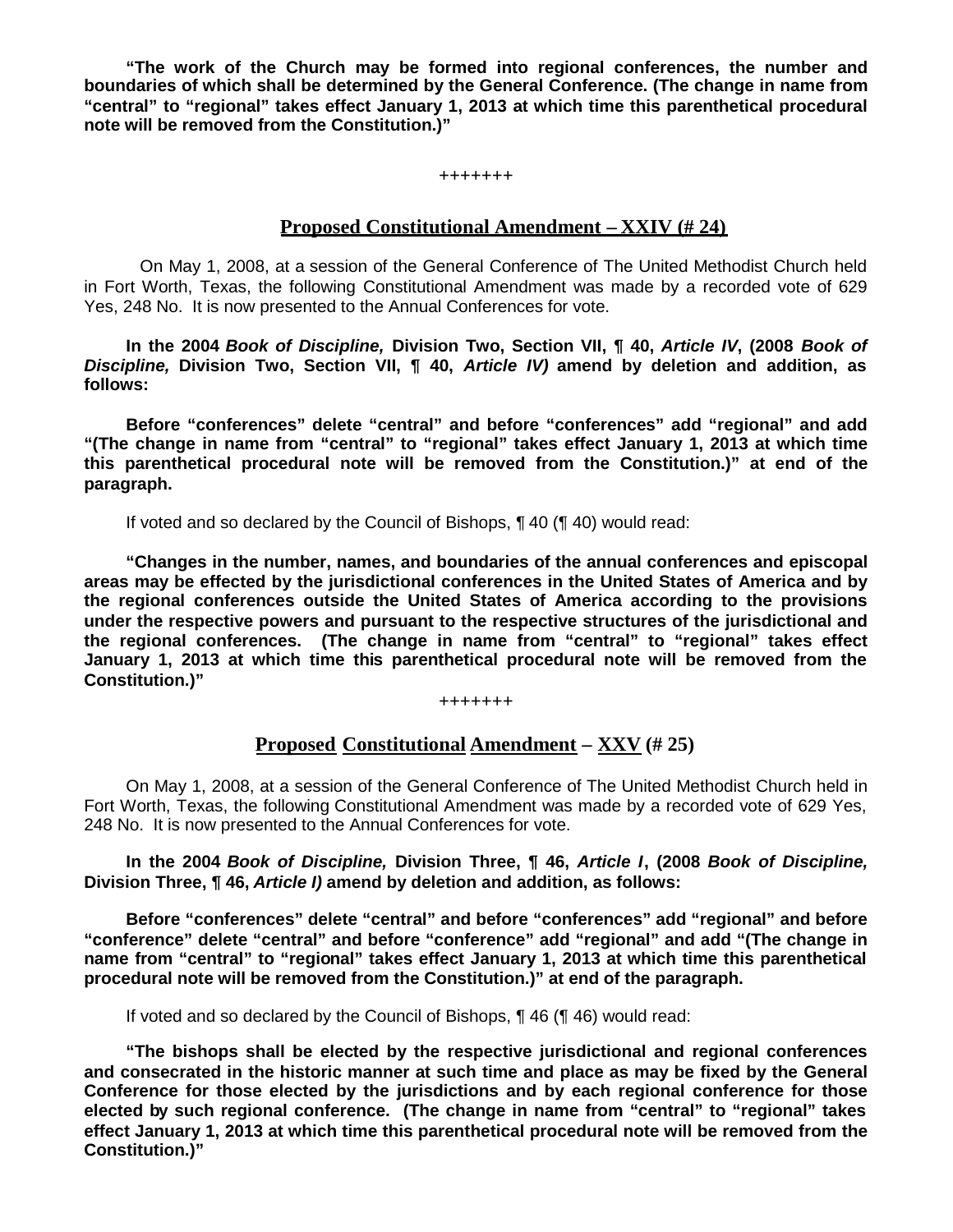#### **+++++++**

# **Proposed Constitutional Amendment – XXVI (# 26)**

On May 1, 2008, at a session of the General Conference of The United Methodist Church held in Fort Worth, Texas, the following Constitutional Amendment was made by a recorded vote of 560 Yes, 275 No. It is now presented to the Annual Conferences for vote.

**In the 2004** *Book of Discipline,* **Division Three, ¶ 48,** *Article IV***, (2008** *Book of Discipline,* **Division Three, ¶ 48,** *Article IV)* **amend by deletion and addition, as follows:**

**Before "conference" delete "central" and before "conference" add "regional" and following "Bishops" delete ", and such" and following "Bishops" add "In regional conferences where there are jurisdictional conferences, the jurisdictional colleges shall arrange the plan of episcopal supervision of the annual conferences, missionary conferences and missions within their jurisdictions. In regional conferences where there are no jurisdictional conferences, the regional conference" and add "(The change in name from "central" to "regional" takes effect January 1, 2013 at which time this parenthetical procedural note will be removed from the Constitution.)" at end of the paragraph.**

If voted and so declared by the Council of Bishops, ¶ 48 (¶ 48) would read:

**"The bishops of each jurisdictional and regional conference shall constitute a College of Bishops. In regional conferences where there are jurisdictional conferences, the jurisdictional colleges shall arrange the plan of episcopal supervision of the annual conferences, missionary conferences and missions within their jurisdictions. In regional conferences where there are no jurisdictional conferences, the regional conference College of Bishops shall arrange the plan of episcopal supervision of the annual conferences, missionary conferences, and missions within their respective territories. (The change in name from "central" to "regional" takes effect January 1, 2013 at which time this parenthetical procedural note will be removed from the Constitution.)"**

**+++++++**

# **Proposed Constitutional Amendment – XXVII (# 27)**

On May 1, 2008, at a session of the General Conference of The United Methodist Church held in Fort Worth, Texas, the following Constitutional Amendment was made by a recorded vote of 629 Yes, 246 No. It is now presented to the Annual Conferences for vote.

**In the 2004** *Book of Discipline,* **Division Three, ¶ 49,** *Article V***, (2008** *Book of Discipline,* **Division Three, ¶ 49,** *Article V)* **amend by deletion and addition, as follows:**

**In the first sentence, before "conferences" delete " or central" and before "conferences" add "and regional" and in the first sentence of the second paragraph delete "central" before "conference" and add "regional" before "conference" and add "(The change in name from "central" to "regional" takes effect January 1, 2013 at which time this parenthetical procedural note will be removed from the Constitution.)" at end of the paragraph.**

If voted and so declared by the Council of Bishops, ¶ 49 (¶ 49) would read:

**"The bishops shall have residential and presidential supervision in the jurisdictional and regional conferences in which they are elected or to which they are transferred. Bishops may be transferred from one jurisdiction to another jurisdiction for presidential and residential supervision under the following conditions: (1) The transfer of bishops may be on either of two bases:** *(a)* **a jurisdiction that receives a bishop by transfer from another jurisdiction may transfer to that jurisdiction or to a third jurisdiction one of its own bishops eligible for transfer, so that the number transferred in by each jurisdiction shall be balanced by the number transferred out;**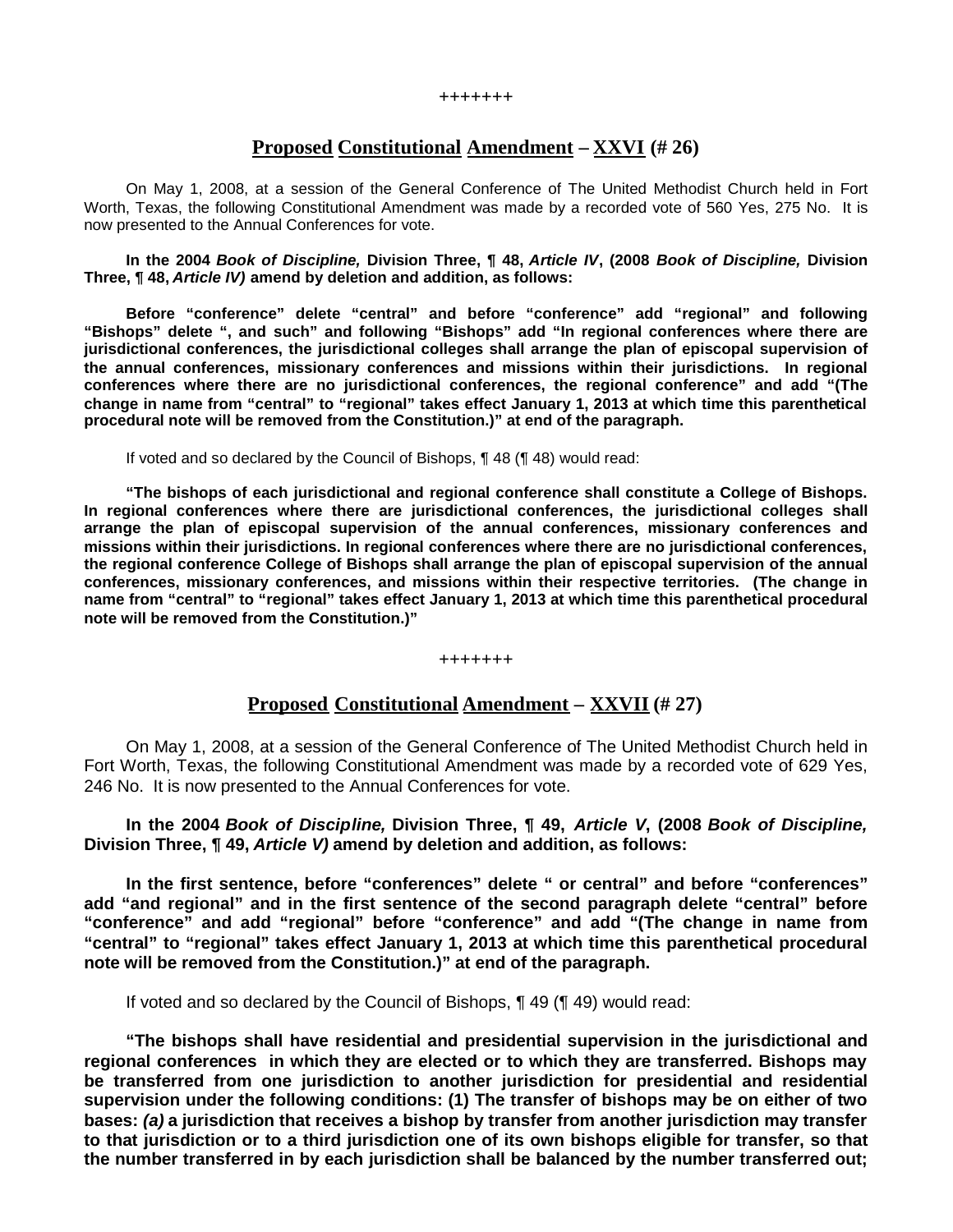**or** *(b)* **a jurisdiction may receive a bishop from another jurisdiction and not transfer out a member of its own College of Bishops. (2) No bishop shall be transferred unless that bishop shall have specifically consented. (3) No bishop shall be eligible for transfer unless the bishop shall have served one quadrennium in the jurisdiction that elected the bishop to the episcopacy. (4) All such transfers shall require the approval by a majority vote of the members present and voting of the jurisdictional committees on episcopacy of the jurisdictions that are involved. After the above procedures have been followed, the transferring bishop shall become a member of the receiving College of Bishops and shall be subject to residential assignment by that jurisdictional conference. A bishop may be assigned by the Council of Bishops for presidential service or other temporary service in another jurisdiction than that which elected the bishop;** *provided* **that the request is made by a majority of the bishops in the jurisdiction of the proposed service.**

**In the case of an emergency in any jurisdiction or regional conference through the death or disability of a bishop or other cause, the Council of Bishops may assign a bishop from another jurisdiction or regional conference to the work of the said jurisdiction or regional conference, with the consent of a majority of the bishops of that jurisdiction or regional conference. (The change in name from "central" to "regional" takes effect January 1, 2013 at which time this parenthetical procedural note will be removed from the Constitution.)"**

**+++++++**

# **Proposed Constitutional Amendment – XXVIII (# 28)**

On May 1, 2008, at a session of the General Conference of The United Methodist Church held in Fort Worth, Texas, the following Constitutional Amendment was made by a recorded vote of 629 Yes, 248 No. It is now presented to the Annual Conferences for vote.

**In the 2004** *Book of Discipline,* **Division Three, ¶ 50,** *Article VI***, (2008** *Book of Discipline,* **Division Three, ¶ 50,** *Article VI)* **amend by deletion and addition, as follows:**

**In the third sentence, delete "central" before "conference" and add "regional" before "conference" and add "(The change in name from "central" to "regional" takes effect January 1, 2013 at which time this parenthetical procedural note will be removed from the Constitution.)" at end of the paragraph.**

If voted and so declared by the Council of Bishops, ¶ 50 (¶ 50) would read:

**"The bishops, both active and retired, of The Evangelical United Brethren Church and of The Methodist Church at the time union is consummated shall be bishops of The United Methodist Church.**

**The bishops of The Methodist Church elected by the jurisdictions, the active bishops of The Evangelical United Brethren Church at the time of union, and bishops elected by the jurisdictions of The United Methodist Church shall have life tenure. Each bishop elected by a regional conference of The Methodist Church shall have such tenure as the regional conference electing him shall have determined.**

**The jurisdictional conference shall elect a standing committee on episcopacy to consist of one clergy and one lay delegate from each annual conference, on nomination of the annual conference delegation. The committee shall review the work of the bishops, pass on their character and official administration, and report to the jurisdictional conference its findings for such action as the conference may deem appropriate within its constitutional warrant of power. The committee shall recommend the assignments of the bishops to their respective residences for final action by the jurisdictional conference. (The change in name from "central" to "regional" takes effect January 1, 2013 at which time this parenthetical procedural note will be removed from the Constitution.)"**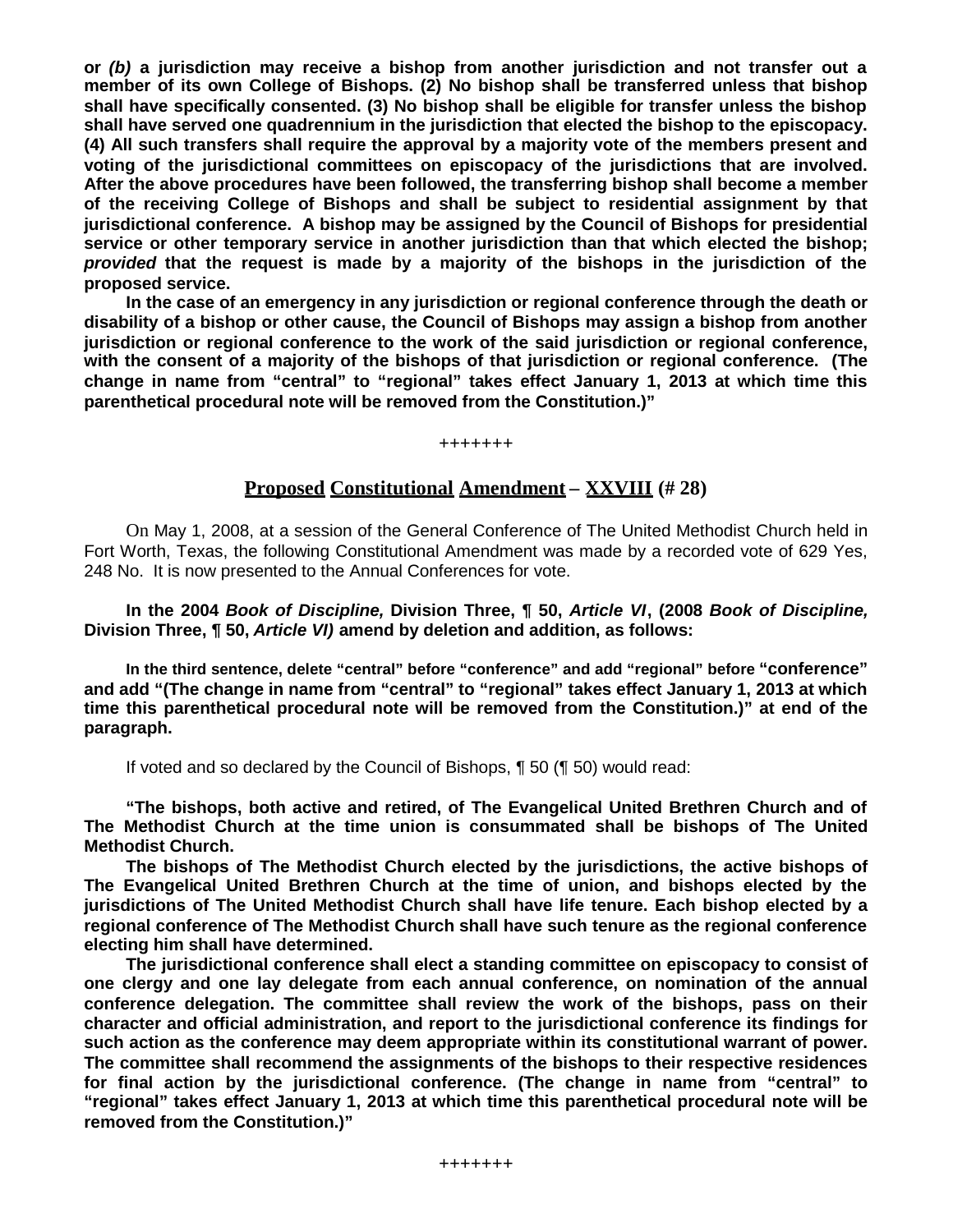# **Proposed Constitutional Amendment – XXIX (# 29)**

On May 1, 2008, at a session of the General Conference of The United Methodist Church held in Fort Worth, Texas, the following Constitutional Amendment was made by a recorded vote of 629 Yes, 248 No. It is now presented to the Annual Conferences for vote.

**In the 2004** *Book of Discipline,* **Division Three, ¶ 51,** *Article VII***, (2008** *Book of Discipline,* **Division Three, ¶ 51,** *Article VII)* **amend by deletion and addition, as follows:**

**Delete "central" before "or jurisdictional" and add "regional" before "or jurisdictional" and add "(The change in name from "central" to "regional" takes effect January 1, 2013 at which time this parenthetical procedural note will be removed from the Constitution.)" at end of the paragraph.**

If voted and so declared by the Council of Bishops, ¶ 51 (¶ 51) would read:

**"A bishop presiding over an annual, regional, or jurisdictional conference shall decide all questions of law coming before the bishop in the regular business of a session;** *provided* **that such questions be presented in writing and that the decisions be recorded in the journal of the conference.**

**Such an episcopal decision shall not be authoritative except for the pending case until it shall have been passed upon by the Judicial Council. All decisions of law made by each bishop shall be reported in writing annually, with a syllabus of the same, to the Judicial Council, which shall affirm, modify, or reverse them. (The change in name from "central" to "regional" takes effect January 1, 2013 at which time this parenthetical procedural note will be removed from the Constitution.)"**

#### **+++++++**

# **Proposed Constitutional Amendment – XXX (# 30)**

On May 1, 2008, at a session of the General Conference of The United Methodist Church held in Fort Worth, Texas, the following Constitutional Amendment was made by a recorded vote of 629 Yes, 248 No. It is now presented to the Annual Conferences for vote.

**In the 2004** *Book of Discipline,* **Division Three, ¶ 52,** *Article VIII***, (2008** *Book of Discipline,* **Division Three, ¶ 52,** *Article VIII)* **amend by deletion and addition, as follows:**

**Delete "central" after "jurisdictional and" and add "regional" after "jurisdictional and" and add "(The change in name from "central" to "regional" takes effect January 1, 2013 at which time this parenthetical procedural note will be removed from the Constitution.)" at end of the paragraph.**

If voted and so declared by the Council of Bishops, ¶ 52 (¶ 52) would read:

**"The bishops of the several jurisdictional and regional conferences shall preside in the sessions of their respective conferences. (The change in name from "central" to "regional" takes effect January 1, 2013 at which time this parenthetical procedural note will be removed from the Constitution.)"**

#### **+++++++**

# **Proposed Constitutional Amendment – XXXI (# 31)**

On May 1, 2008, at a session of the General Conference of The United Methodist Church held in Fort Worth, Texas, the following Constitutional Amendment was made by a recorded vote of 629 Yes, 248 No. It is now presented to the Annual Conferences for vote.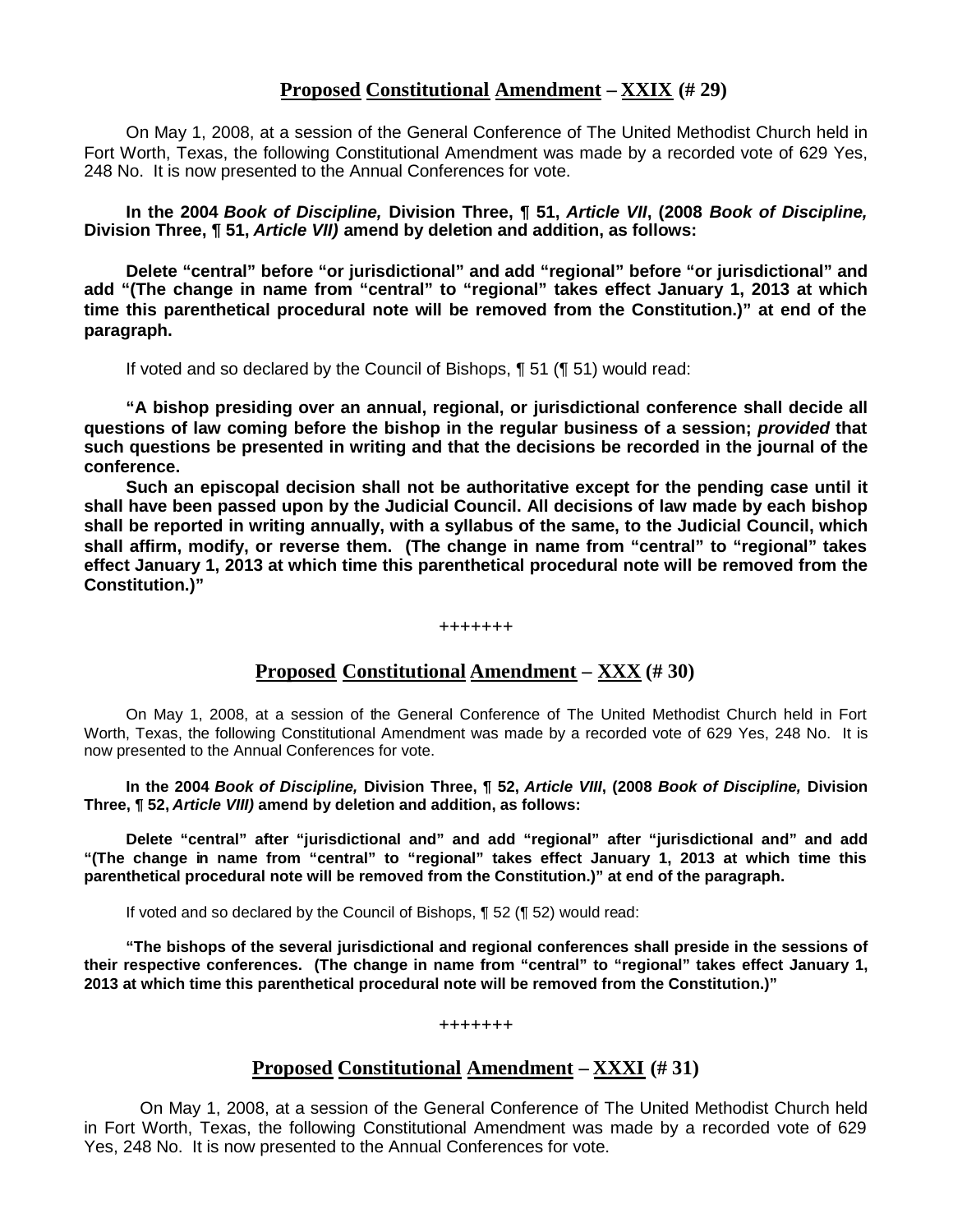**In the 2004** *Book of Discipline,* **Division Four, ¶ 56,** *Article II***, (2008** *Book of Discipline,* **Division Four, ¶ 56,** *Article II)* **amend by deletion and addition, as follows:**

**Delete "central" after "jurisdictional or" and add "regional" after "jurisdictional or" and delete "central" after "jurisdictional or a" and add "regional" after "jurisdictional or a" and add "(The change in name from "central" to "regional" takes effect January 1, 2013 at which time this parenthetical procedural note will be removed from the Constitution.)" at end of the paragraph.**

If voted and so declared by the Council of Bishops, ¶ 56 (¶ 56) would read:

**"The Judicial Council shall have authority:**

- **1. To determine the constitutionality of any act of the General Conference upon an appeal of a majority of the Council of Bishops or one-fifth of the members of the General Conference and to determine the constitutionality of any act of a jurisdictional or regional conference upon an appeal of a majority of the bishops of that jurisdictional or regional conference or upon the appeal of one-fifth of the members of that jurisdictional or regional conference.**
- **2. To hear and determine any appeal from a bishop's decision on a question of law made in the annual conference when said appeal has been made by one-fifth of that conference present and voting.**
- **3. To pass upon decisions of law made by bishops in annual conferences.**
- **4. To hear and determine the legality of any action taken therein by any General Conference board or jurisdictional or regional conference board or body, upon appeal by one-third of the members thereof, or upon request of the Council of Bishops or a majority of the bishops of a jurisdictional or a regional conference.**
- **5. To have such other duties and powers as may be conferred upon it by the General Conference.**
- **6. To provide its own methods of organization and procedure. (The change in name from "central" to "regional" takes effect January 1, 2013 at which time this parenthetical procedural note will be removed from the Constitution.)"**

#### **+++++++**

### **Proposed Constitutional Amendment – XXXII (# 32)**

On May 1, 2008, at a session of the General Conference of The United Methodist Church held in Fort Worth, Texas, the following Constitutional Amendment was made by a recorded vote of 629 Yes, 248 No. It is now presented to the Annual Conferences for vote.

**In the 2004** *Book of Discipline,* **Division Five, ¶ 61,** *Article II***, (2008** *Book of Discipline,* **Division Five, ¶ 61,** *Article II)* **amend by deletion and addition, as follows:**

**Delete "central" after "jurisdictional or" and add "regional" after "jurisdictional or" and add "(The change in name from "central" to "regional" takes effect January 1, 2013 at which time this parenthetical procedural note will be removed from the Constitution.)" at end of the paragraph.**

If voted and so declared by the Council of Bishops, ¶ 61 (¶ 61) would read:

**"A jurisdictional or regional conference may by a majority vote propose changes in the Constitution of the Church, and such proposed changes shall be submitted to the next General Conference. If the General Conference adopts the measure by a two-thirds vote, it shall be submitted to the annual conferences according to the provision for amendments. (The change in name from "central" to "regional" takes effect January 1, 2013 at which time this parenthetical procedural note will be removed from the Constitution.)"**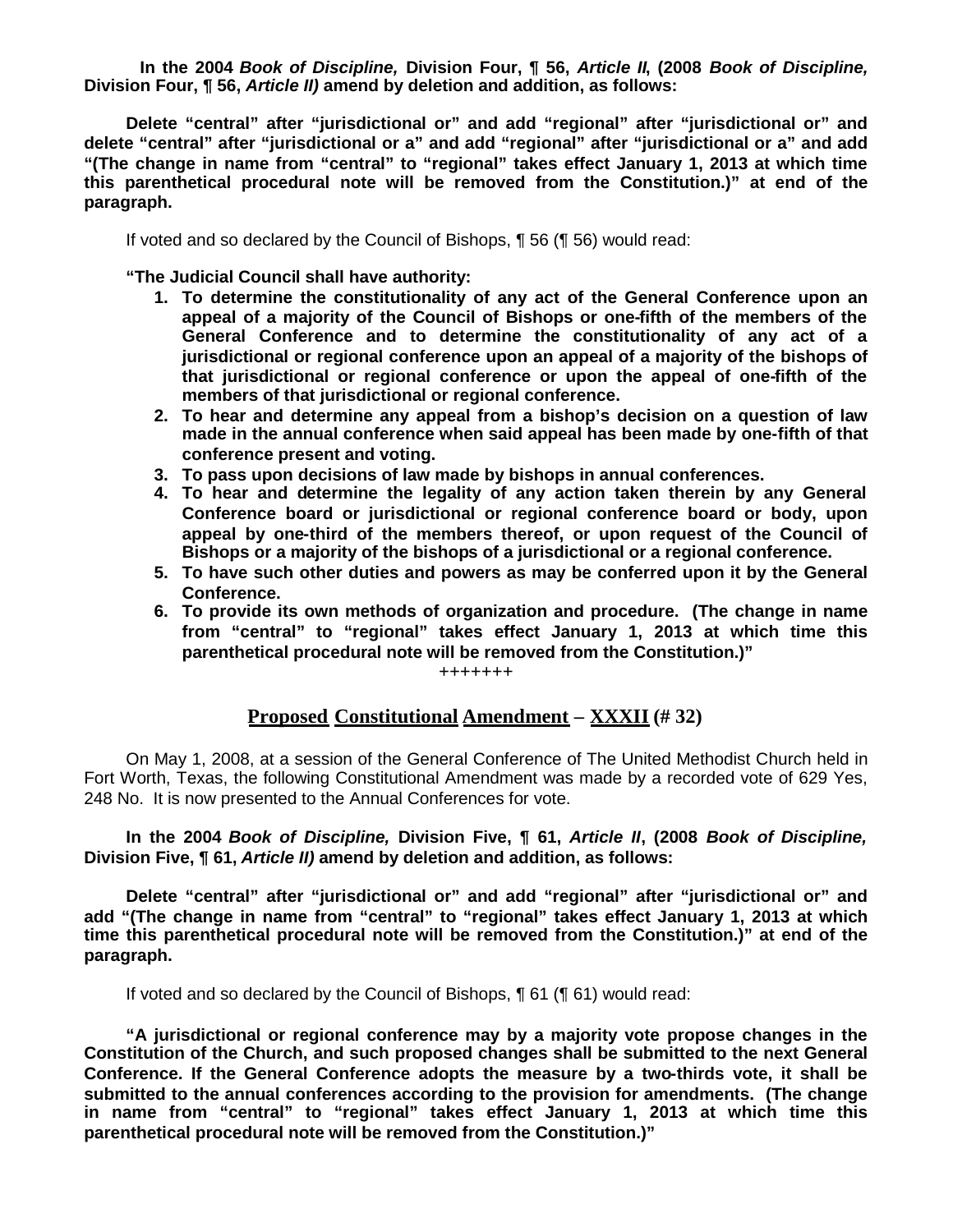*In four cases, two different amendments have been proposed for the same paragraph. The following are explanations of the resulting paragraphs if both amendments are approved. The wording of each proposed amendment has already been provided above.*

**==============================**

**+++++++**

**If both Amendments V (# 5) and VI (# 6) are adopted, the resulting paragraph would read:**

**"The General Conference shall fix the ratio of representation in the General, regional and jurisdictional conferences from the annual conferences, missionary conferences, and the provisional annual conferences, computed on a two-factor basis: (1) the number of clergy members of the annual conference and the missionary conference, and (2) the number of professing members in the annual conference, and the missionary conference,** *provided* **that each annual conference, missionary conference, or provisional annual conference shall be entitled to at least one clergy and one lay delegate in the General Conference and also in the jurisdictional or regional conference. Any other provision of the Constitution notwithstanding, General Conference may provide for a transitional period for newly created annual, missionary, or provisional annual conferences, not to exceed two quadrennia, during which time such a conference may be represented at General, jurisdictional, and regional conferences on other than a proportional basis. (The change in name from "central" to "regional" takes effect January 1, 2013 at which time this parenthetical procedural note will be removed from the Constitution.)"**

**+++++++**

**If both Amendments XIV (# 14) and XV (# 15) are adopted, the resulting paragraph would read:**

**"The annual conference shall be composed of lay and clergy members as defined by the General Conference. Lay members shall have been professing members of The United Methodist Church for one year preceding their election.**

**If the lay membership should number less than the clergy members of the Annual Conference, the Annual Conference shall by its own formula, provide for the election of additional lay members to equalize lay and clergy membership of the Annual Conference."**

**+++++++**

**If both Amendments XVI (# 16) and XVII (# 17) are adopted, the resulting paragraph would read:**

**"The annual conference is the basic body in the Church and as such shall have reserved to it the right to vote on all constitutional amendments, on the election of clergy and lay delegates to the General, regional, and jurisdictional conferences, on all matters relating to the character and conference relations of its clergy members, and on the ordination of clergy and such other rights as have not been delegated to the General Conference under the Constitution, with the exception that the lay members may not vote on matters of ordination, character, and conference relations of clergy except that the lay members of the conference board of ordained ministry and the committee on investigation may vote on matters of ordination, character, and conference relations of clergy, with the further exception that lay members of the district committee on ordained ministry be full participating members of the district committee on ordained ministry with vote. It shall discharge such duties and exercise such powers as the**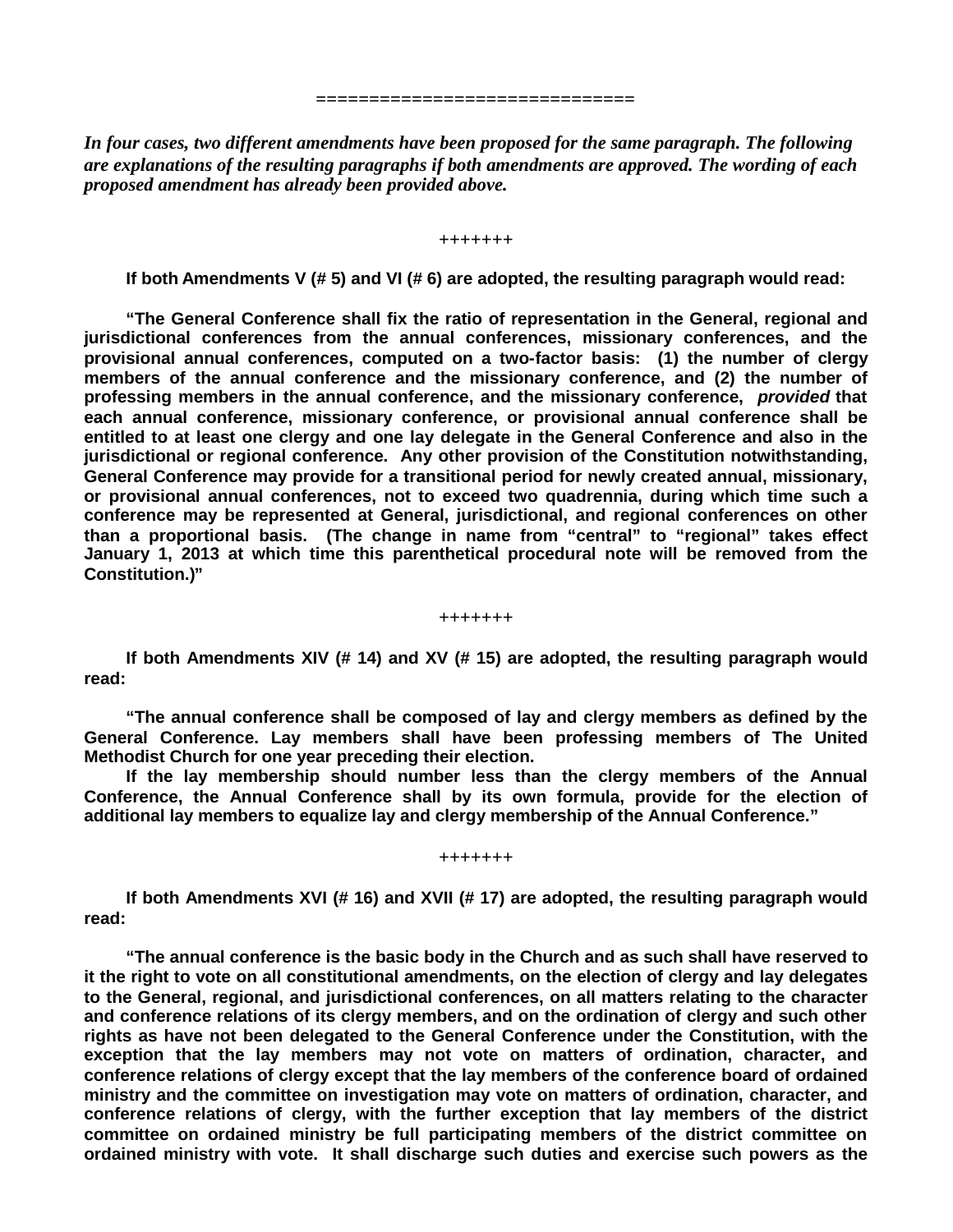**General Conference under the Constitution may determine. (The change in name from "central" to "regional" takes effect January 1, 2013 at which time this parenthetical procedural note will be removed from the Constitution.)"**

**+++++++**

**If both Amendments XIX (# 19) and XX (# 20) are adopted, the resulting paragraph would read:**

**"The clergy delegates to the General Conference and to the jurisdictional or regional conference shall be elected from the clergy members in full connection and shall be elected by the clergy members of the annual conference or provisional annual conference who are deacons and elders in full connection, associate members, and those provisional members who have completed all of their educational requirements and local pastors who have completed course of study or an M. Div. degree and have served a minimum of two consecutive years under appointment immediately preceding the election. (The change in name from "central" to "regional" takes effect January 1, 2013 at which time this parenthetical procedural note will be removed from the Constitution.)"**

**+++++++**

**Amendments VII (# 7) and VIII (# 8) are both for ¶16, but for different sub-paragraphs.**

**+++++++**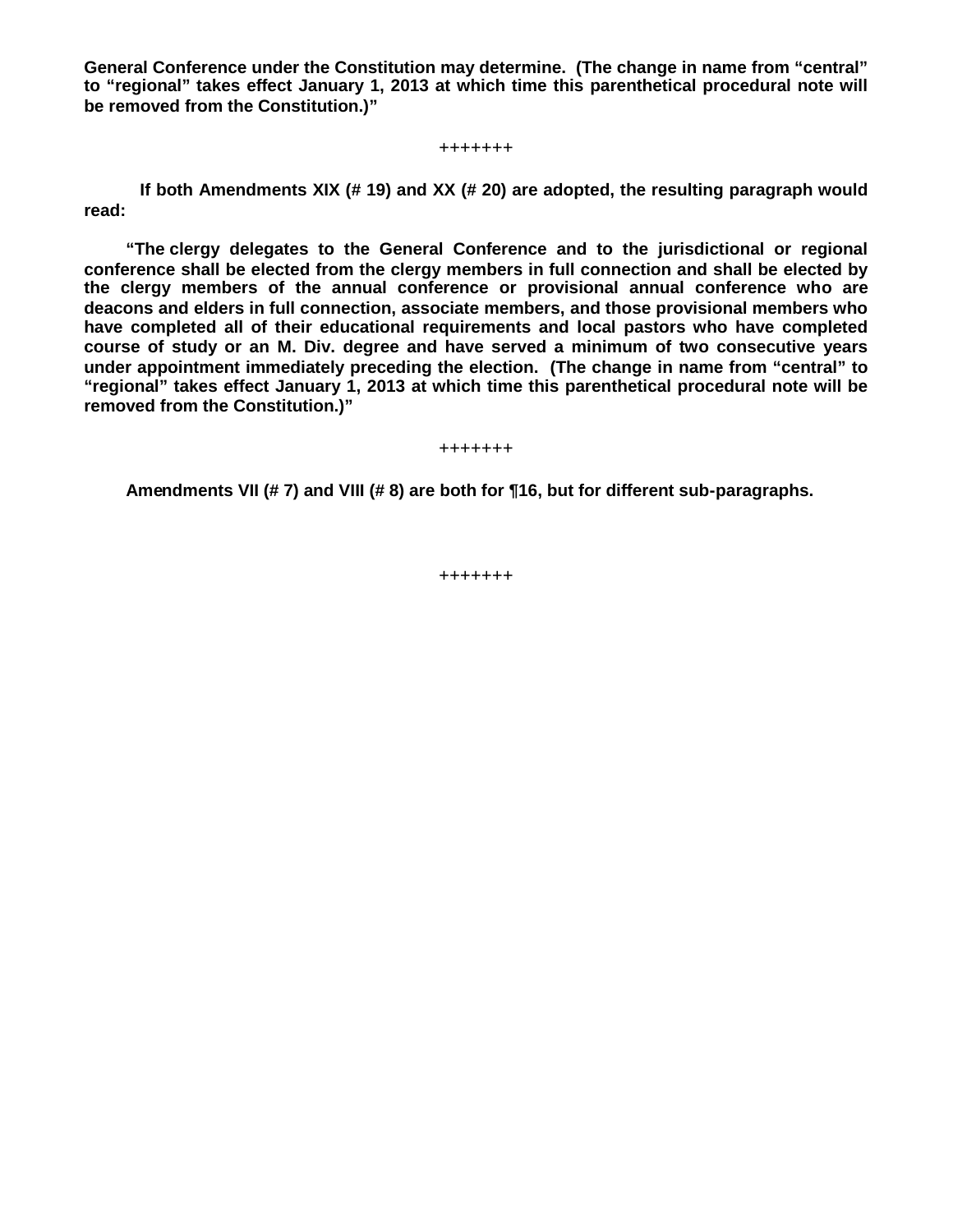# **2008 GENERAL CONFERENCE The United Methodist Church**

# **PROPOSED CONSTITUTIONAL AMENDMENTS**

# *Showing deletions with a strikethrough and additions in bold.*

# **Proposed Constitutional Amendment – I (# 1)**

In the 2004 *Book of Discipline,* Division One, ¶ 4, *Article IV*, (2008 *Book of Discipline,* Division One, ¶ 4*, Article IV))* amend by deletion and addition as follows:

After "worth" add "and that we are in ministry to all" and after "persons" delete "without regard to race, color, national origin, status or economic condition" and after "sacraments," add "and" and after "members" delete ", and" and insert a period and add "All persons," and after "faith" add "and relationship in Jesus Christ, shall be eligible to" and after "body" delete "of the Church because of race, color, national origin, status or economic condition" , so as to read:

¶ **4. Article IV.** Inclusiveness of the Church**—**The United Methodist Church is a part of the church universal, which is one Body in Christ. The United Methodist Church acknowledges that all persons are of sacred worth **and that we are in ministry to all**. All persons without regard to race, color, national origin, status, or economic condition, shall be eligible to attend its worship services, participate in its programs, receive the sacraments, and upon baptism be admitted as baptized members. <del>, and</del> All **persons** upon taking vows declaring the Christian faith **and relationship in Jesus Christ, shall be eligible to** become professing members in any local church in the connection. In The United Methodist Church no conference or other organizational unit of the Church shall be structured so as to exclude any member or any constituent body. of the Church because of race, color, national origin, status or economic condition.

#### **+++++++**

### **Proposed Constitutional Amendment – II (# 2)**

In the 2004 *Book of Discipline,* Division One, following ¶ 5, *Article V*, (2008 *Book of Discipline,* Division One, following ¶ 5*, Article V))* amend by addition as follows:

Add a new paragraph "All official organizations, groups, committees, councils, boards, and agencies of The United Methodist Church shall adopt ethics and conflict of interest policies, applicable to both members and employees, which embody and live out our Christian values." , so as to read:

**¶ 5. Article V.** Racial Justice—The United Methodist Church proclaims the value of each person as a unique child of God and commits itself to the healing and wholeness of all persons. The United Methodist Church recognizes that the sin of racism has been destructive to its unity throughout its history. Racism continues to cause painful division and marginalization. The United Methodist Church shall confront and seek to eliminate racism, whether in organizations or in individuals, in every facet of its life and in society at large. The United Methodist Church shall work collaboratively with others to address concerns that threaten the cause of racial justice at all times and in all places.

**All official organizations, groups, committees, councils, boards, and agencies of The United Methodist Church shall adopt ethics and conflict of interest policies, applicable to both members and employees, which embody and live out our Christian values.**

**+++++++**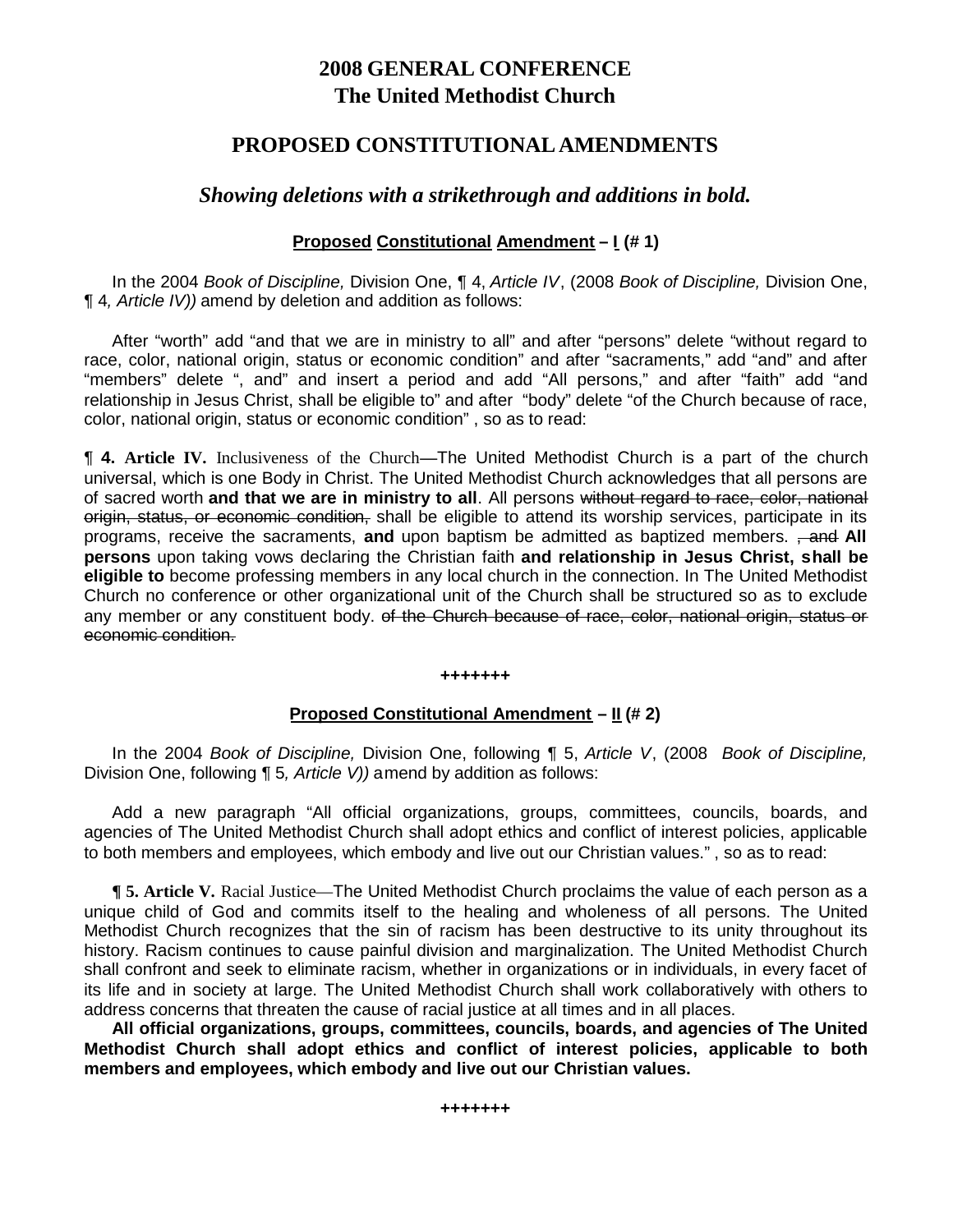# **Proposed Constitutional Amendment – VI (# 6)**

In the 2004 *Book of Discipline,* Division Two, Section II, ¶ 15, *Article III*, (2008 *Book of Discipline,* Division Two, Section IV, ¶ 15, *Article III)* amend by addition, as follows:

Add at the end of the paragraph, "Any other provision of the Constitution notwithstanding, General Conference may provide for a transitional period for newly created annual, missionary, or provisional annual conferences, not to exceed two quadrennia, during which time such a conference may be represented at General, jurisdictional, and regional conferences on other than a proportional basis. (The change in name from "central" to "regional" takes effect January 1, 2013 at which time this parenthetical procedural note will be removed from the Constitution.)", so as to read:

¶ **15. Article III.**—The General Conference shall fix the ratio of representation in the General, jurisdictional, and central conferences from the annual conferences, missionary conferences, and the provisional annual conferences, computed on a two-factor basis: (1) the number of clergy members of the annual conference and the missionary conference, and (2) the number of professing members in the annual conference and the missionary conference, provided that each annual conference, missionary conference, or provisional annual conference shall be entitled to at least one clergy and one lay delegate in the General Conference and also in the jurisdictional or central conference. **Any other provision of the Constitution notwithstanding, General Conference may provide for a transitional period for newly created annual, missionary, or provisional annual conferences, not to exceed two quadrennia, during which time such a conference may be represented at General, jurisdictional, and regional conferences on other than a proportional basis. (The change in name from "central" to "regional" takes effect January 1, 2013 at which time this parenthetical procedural note will be removed from the Constitution.)**

#### **+++++++**

### **Proposed Constitutional Amendment – VIII (# 8)**

In the 2004 *Book of Discipline,* Division Two, Section II, ¶ 16, *Article IV*, (2008 *Book of Discipline,* Division Two, Section II, ¶ 16, *Article IV)* amend by deletion and addition, as follows:

In ¶ 16.1 and .14 add ", gender" after "race", so as to read:

¶ 16. **Article IV**.—The General Conference shall have full legislative power over all matters distinctively connectional, and in the exercise of this power shall have authority as follows:

1. To define and fix the conditions, privileges, and duties of Church membership, which shall in every case be without reference to race**, gender** or status.

14. To secure the rights and privileges of membership in all agencies, programs, and institutions in The United Methodist Church regardless of race**, gender** or status.

#### **+++++++**

### **Proposed Constitutional Amendment – IX (# 9)**

In the 2004 *Book of Discipline,* Division Two, Section IV, ¶ 23, *Article I*, (2008 *Book of Discipline,* Division Two, Section IV, ¶ 23, *Article I)* amend by addition, as follows:

Add ", provided that no jurisdictional conference shall have fewer than 100 delegates" before the period at the end of the first sentence, so as to read:

¶ 23. **Article I.**—The jurisdictional conferences shall be composed of as many representatives from the annual conferences and missionary conferences as shall be determined by a uniform basis established by the General Conference**, provided that no jurisdictional conference shall have fewer than 100 delegates.** The missionary conferences shall be considered as annual conferences for the purpose of this article.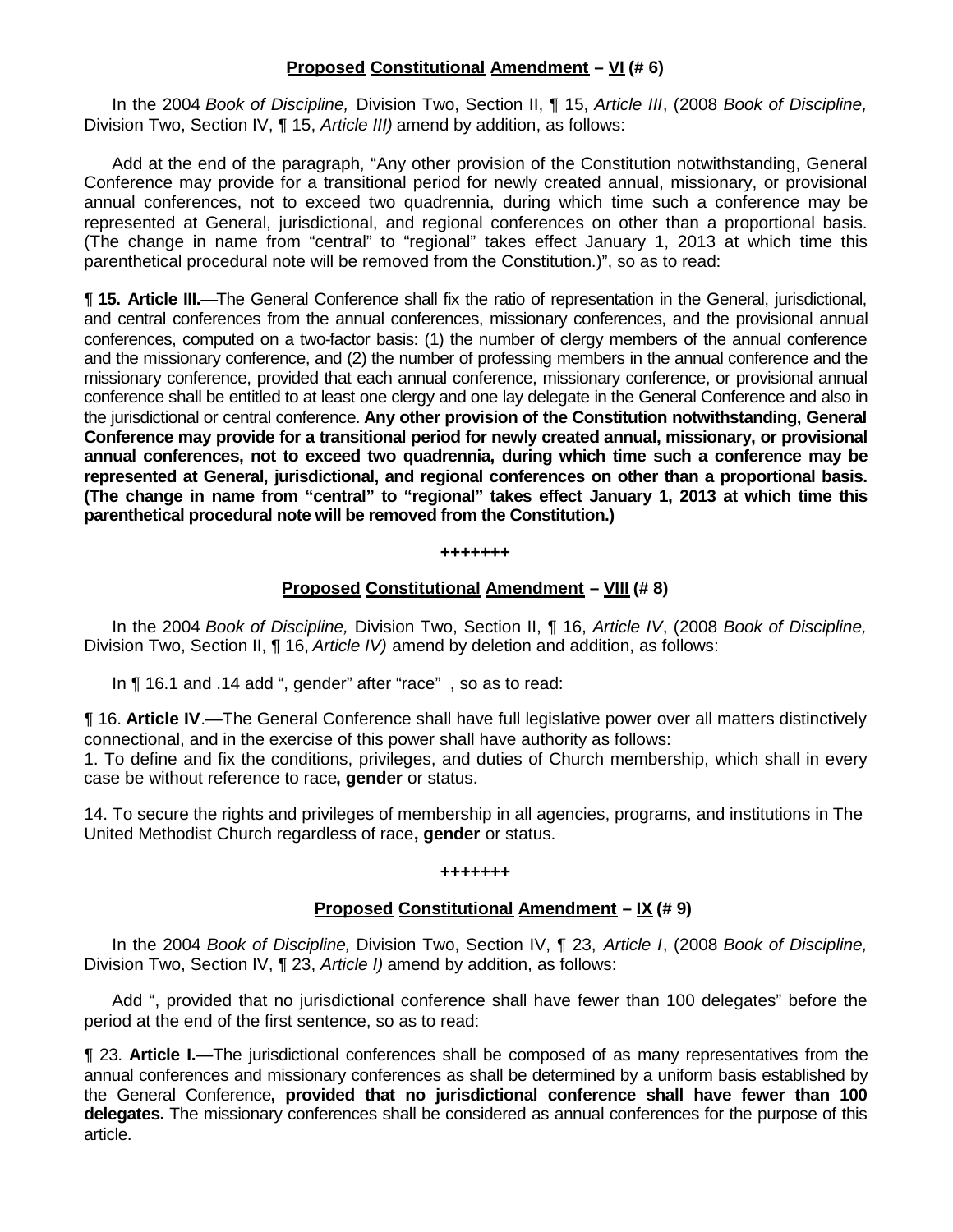#### **Proposed Constitutional Amendment – XV (# 15)**

In the 2004 *Book of Discipline,* Division Two, Section VI, ¶ 32, *Article I*, (2008 *Book of Discipline,* Division Two, Section VI, ¶ 32, *Article I)* amend by deletion and addition, as follows:

Delete everything in the first paragraph following "shall be composed of" and add "lay and clergy members as defined by the General Conference. Lay members shall have been professing members of The United Methodist Church for one year preceding their election.", so as to read:

¶ 32. **Article I.**—The annual conference shall be composed of clergy and lay members. The clergy membership shall consist of deacons and elders in full connection, provisional members, associate members, and local pastors under appointment. The lay membership shall consist of professing56 lay members elected by each charge, the diaconal ministers, the active deaconesses, and home missioners under episcopal appointment within the bounds of the annual conference, the conference president of United Methodist Women, the conference president of United Methodist Men, the conference lay leader, district lay leaders, the conference director of Lay Speaking Ministries, conference secretary of Global Ministries (if lay), the president or equivalent officer of the conference young adult organization, the president of the conference youth organization, the chair of the annual conference college student organization, and one young person between the ages of twelve (12) and seventeen (17) and one young person between the ages of eighteen (18) and thirty (30) from each district to be selected in such a manner as may be determined by the annual conference. In the annual conferences of the central conferences, the four-year participation and the two-year membership requirements may be waived by the annual conference for young persons under thirty (30) years of age. Such persons must be professing members of The United Methodist Church and active participants at the time of election. Each charge served by more than one clergy shall be entitled to as many lay members as there are clergy members. The lay members shall have been for the two years next preceding their election members of The United Methodist Church and shall have been active participants in The United Methodist Church for at least four years next preceding their election. **lay and clergy members as defined by the General Conference. Lay members shall have been professing members of The United Methodist Church for one year preceding their election.** If the lay membership should number less than the clergy members of the annual conference, the annual conference shall, by its own formula, provide for the election of additional lay members to equalize lay and clergy membership of the annual conference.

#### **+++++++**

#### **Proposed Constitutional Amendment – XVII (# 17)**

In the 2004 *Book of Discipline,* Division Two, Section VI, ¶ 33, *Article II*, (2008 *Book of Discipline,* Division Two, Section VI, ¶ 33, *Article II)* amend by addition, as follows:

Add "and the committee on investigation" following "ministry", so as to read:

¶ 33. **Article II.**—The annual conference is the basic body in the Church and as such shall have reserved to it the right to vote on all constitutional amendments, on the election of clergy and lay delegates to the General and the jurisdictional or central conferences, on all matters relating to the character and conference relations of its clergy members, and on the ordination of clergy and such other rights as have not been delegated to the General Conference under the Constitution, with the exception that the lay members may not vote on matters of ordination, character, and conference relations of clergy except that the lay members of the conference board of ordained ministry **and the committee on investigation** may vote on matters of ordination, character, and conference relations of clergy, with the further exception that lay members of the district committee on ordained ministry be full participating members of the district committee on ordained ministry with vote. It shall discharge such duties and exercise such powers as the General Conference under the Constitution may determine.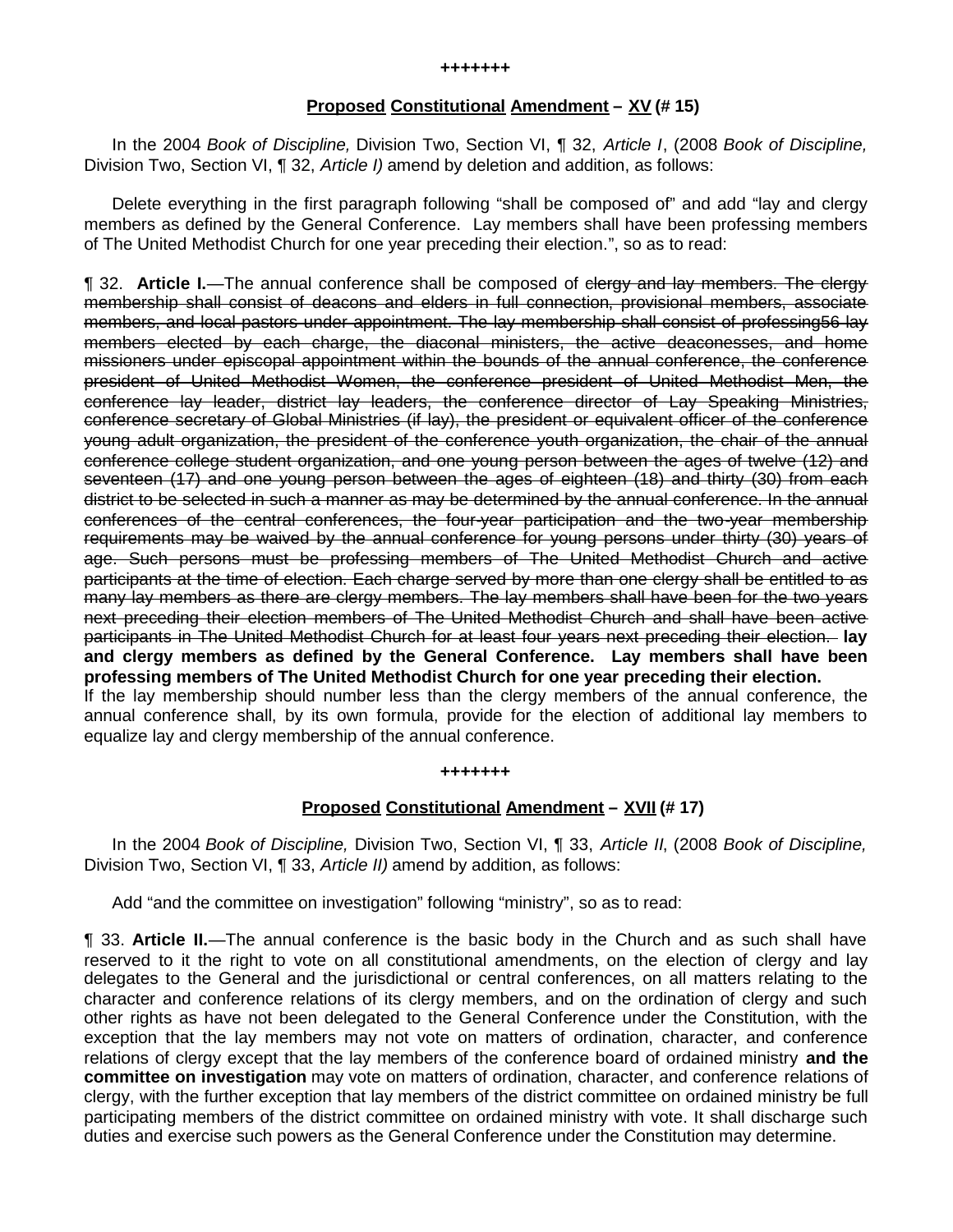#### **Proposed Constitutional Amendment – XIX (# 19)**

In the 2004 *Book of Discipline,* Division Two, Section VI, ¶ 35, *Article IV*, (2008 *Book of Discipline,* Division Two, Section VI, ¶ 35, *Article IV)* amend by deletion and addition, as follows:

Before "delegates" delete "ordained ministerial" and add "clergy" and before "from" delete "by and" and before "members" delete "ordained ministerial" and before "members" add "clergy" and before "the annual" delete "with" and before "the annual" add "and shall be elected by the clergy members of" and after "or provisional annual conference" add "who are deacons and elders in full connection, associate members, and those provisional members who have completed all of their educational requirements and local pastors who have completed course of study or an M. Div. degree and have served a minimum of two consecutive years under appointment immediately preceding the election." , so as to read:

¶ 35. **Article IV.**—The ordained ministerial **clergy** delegates to the General Conference and to the jurisdictional or central conference shall be elected by and from the ordained ministerial **clergy** members in full connection with **and shall be elected by the clergy members of** the annual conference or provisional annual conference **who are deacons and elders in full connection, associate members, and those provisional members who have completed all of their educational requirements and local pastors who have completed course of study or an M. Div. degree and have served a minimum of two consecutive years under appointment immediately preceding the election.**

#### **+++++++**

# **Proposed Constitutional Amendment – XXII (# 22)**

In the 2004 *Book of Discipline,* Division Two, Section VII, ¶ 37, *Article I*, (2008 *Book of Discipline,* Division Two, Section VII, ¶ 37, *Article I)* amend by addition, as follows:

Before "Connecticut" add "Bermuda", so as to read:

"The United Methodist Church shall have jurisdictional conferences made up as follows:

Northeastern - **Bermuda,** Connecticut, Delaware, District of Columbia, Maine, Maryland, Massachusetts, New Hampshire, New Jersey, New York, Pennsylvania, Rhode Island, Vermont, the Virgin Islands, West Virginia.

Southeastern - Alabama, Florida, Georgia, Kentucky, Mississippi, North Carolina, South Carolina, Tennessee, Virginia.

North Central - Illinois, Indiana, Iowa, Michigan, Minnesota, North Dakota, Ohio, South Dakota, Wisconsin.

South Central - Arkansas, Kansas, Louisiana, Missouri, Nebraska, New Mexico, Oklahoma, Texas.

Western - Alaska, Arizona, California, Colorado, Hawaii, Idaho, Montana, Nevada, Oregon, Utah, Washington, and Wyoming and the territory of the United States in the Pacific region."

==================================

*The following amendments are all part of the Worldwide Nature of the United Methodist Church proposal, and have therefore been grouped together: Proposed Amendments III (# 3), IV (# 4), V (# 5), VII (# 7), X (# 10), XI (# 11), XII (# 12), XIII (# 13), XIV (# 14), XVI (# 16), XVIII (# 18), XX (# 20), XXI (# 21), XXIII (# 23), XXIV (# 24) , XXV (# 25), XXVI (# 26), XXVII (# 27), XXVIII (# 28), XXIX (# 29), XXX (# 30), XXXI (# 31), and XXXII (# 32).*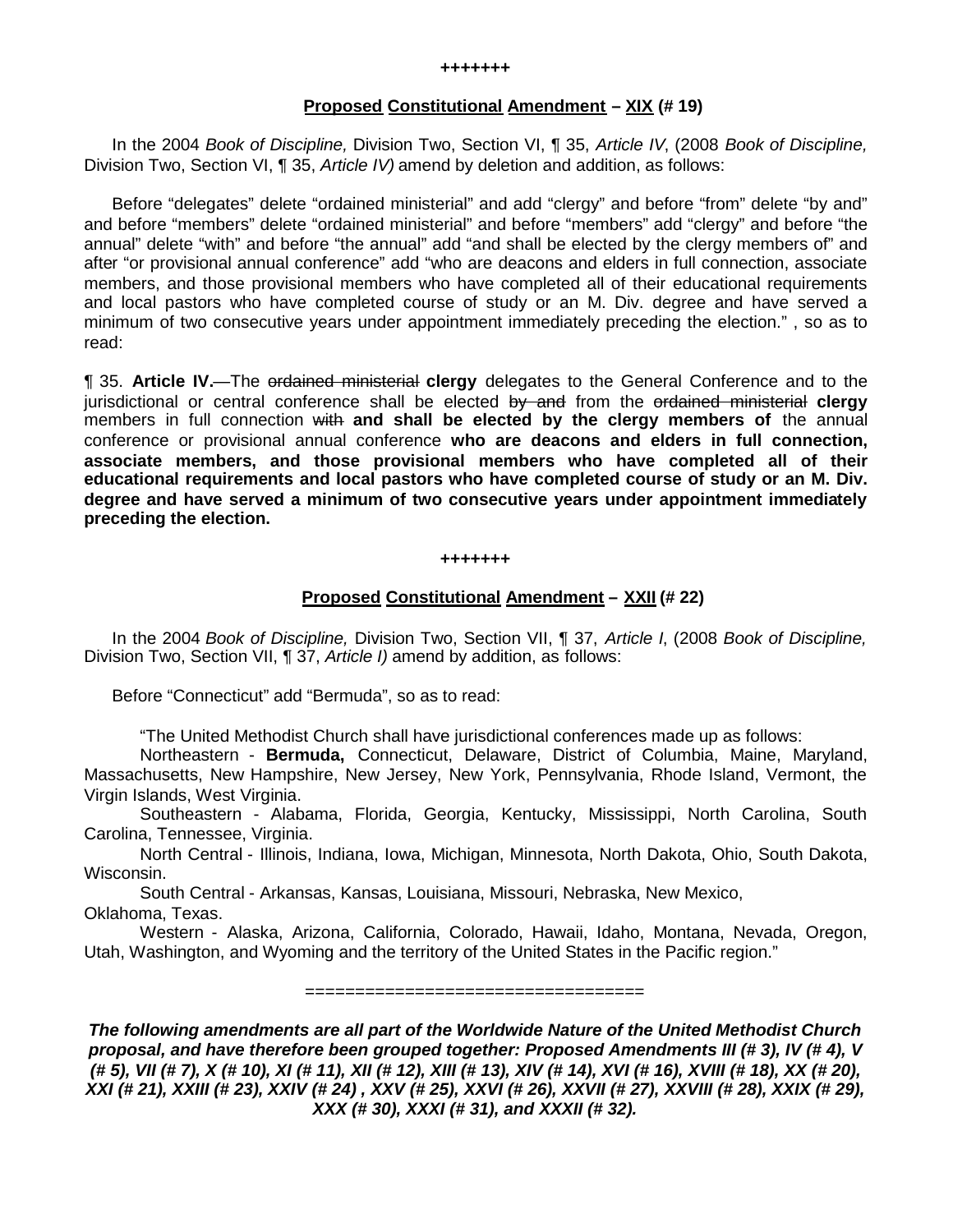### **Proposed Constitutional Amendment – III (# 3)**

In the 2004 *Book of Discipline,* Division Two, Section I, ¶ 9, *Article II*, (2008 *Book of Discipline,* Division Two, Section I, ¶ 9*, Article II))* amend by deletion and addition as follows:

Delete "central" before conference and add "regional". At the end of the paragraph, add the parenthetical note, "(The change in name from "central" to "regional" takes effect January 1, 2013 at which time this parenthetical procedural note will be removed from the Constitution.)", so as to read:

¶ 9. **Article II.**—There shall be jurisdictional conferences for the Church in the United States of America, with such powers, duties, and privileges as are hereinafter set forth, provided that in The United Methodist Church there shall be no jurisdictional or **regional** central conference based on any ground other than geographical and regional division. **(The change in name from "central" to "regional" takes effect January 1, 2013 at which time this parenthetical procedural note will be removed from the Constitution.)**

#### **+++++++**

### **Proposed Constitutional Amendment – IV (# 4)**

In the 2004 *Book of Discipline,* Division Two, Section I, ¶ 10, *Article III,* (2008 *Book of Discipline*, Division Two, Section I, ¶ 10, *Article III)* amend by deletion and addition, as follows:

Delete "central" before "conferences" and add "regional", and delete "for the church outside the United States of America" before "and" and add "(The change in name from "central" to "regional" takes effect January 1, 2013 at which time this parenthetical procedural note will be removed from the Constitution.)" at end of the paragraph, so as to read:

¶ 10. **Article III.**—There shall be **regional** central conferences for the church outside the United States of America and, if necessary, provisional **regional** central conferences, all with such powers, duties, and privileges as are hereinafter set forth. **(The change in name from "central" to "regional" takes effect January 1, 2013 at which time this parenthetical procedural note will be removed from the Constitution.)**

#### **+++++++**

### **Proposed Constitutional Amendment – V (# 5)**

In the 2004 *Book of Discipline,* Division Two, Section II, ¶ 15, *Article III*, (2008 *Book of Discipline,* Division Two, Section IV, ¶ 15, *Article III)* amend by deletion and addition, as follows:

Add "regional and" before "jurisdictional" and delete "and central" before "conferences", delete "central" before "conference", and add "(The change in name from "central" to "regional" takes effect January 1, 2013 at which time this parenthetical procedural note will be removed from the Constitution.)" at end of the paragraph, so as to read:

¶ 15. **Article III.**—The General Conference shall fix the ratio of representation in the General, **regional and** jurisdictional, and central conferences from the annual conferences, missionary conferences, and the provisional annual conferences, computed on a two-factor basis: (1) the number of clergy members of the annual conference and the missionary conference, and (2) the number of professing members in the annual conference and the missionary conference, provided that each annual conference, missionary conference, or provisional annual conference shall be entitled to at least one clergy and one lay delegate in the General Conference and also in the jurisdictional or **regional** central conference.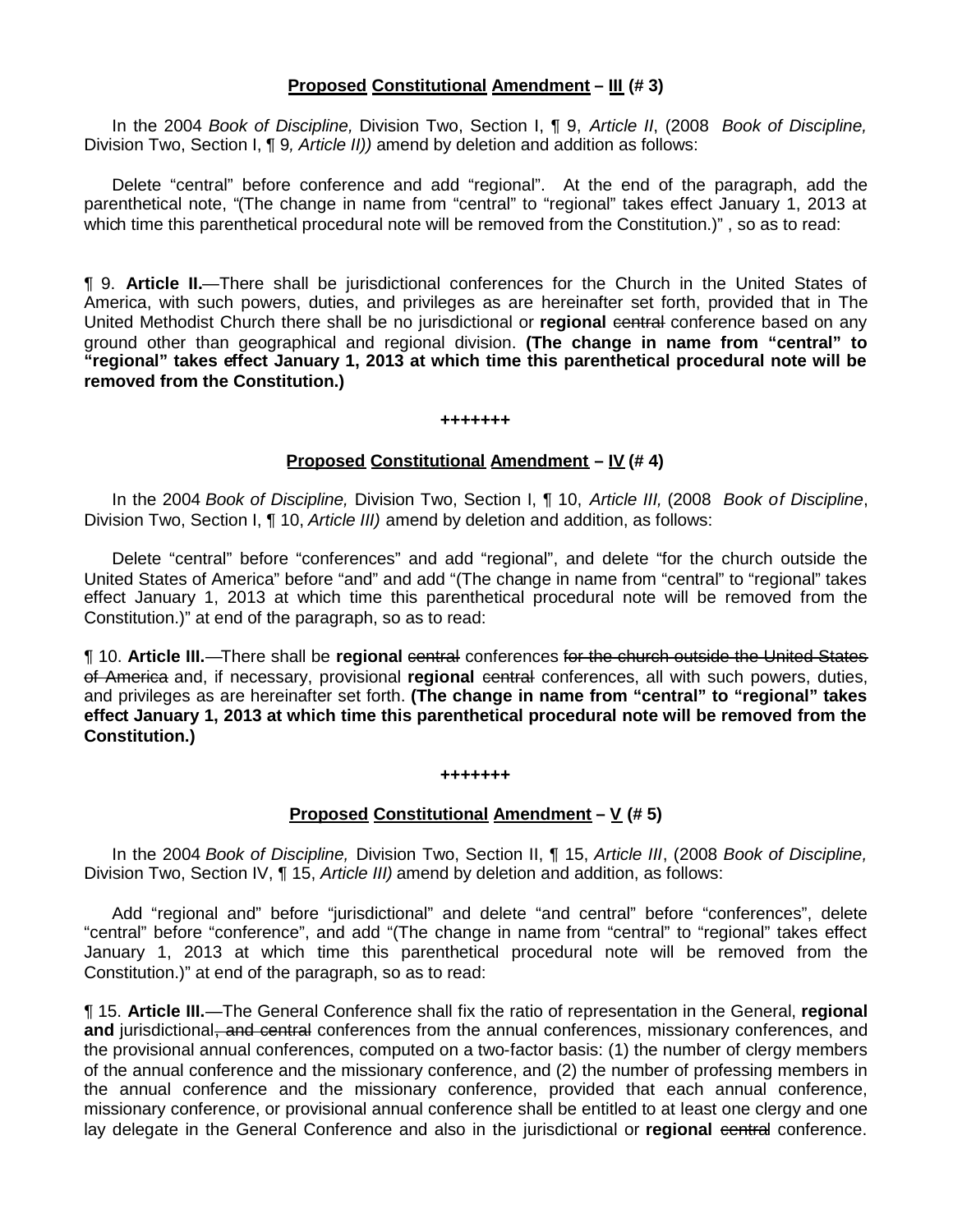**(The change in name from "central" to "regional" takes effect January 1, 2013 at which time this parenthetical procedural note will be removed from the Constitution.)**

#### **+++++++**

### **Proposed Constitutional Amendment – VII (# 7)**

In the 2004 *Book of Discipline,* Division Two, Section II, ¶ 16, *Article IV*, (2008 *Book of Discipline,* Division Two, Section II, ¶ 16, *Article IV)* amend by deletion and addition, as follows:

In ¶ 16.3 and 16.10 delete "central" before "conferences" and add "regional", and add "(The change in name from "central" to "regional" takes effect January 1, 2013 at which time this parenthetical procedural note will be removed from the Constitution.)" at end of the 16.10, so as to read:

¶ 16. **Article IV**.—The General Conference shall have full legislative power over all matters distinctively connectional, and in the exercise of this power shall have authority as follows:

3. To define and fix the powers and duties of annual conferences, provisional annual conferences, missionary conferences and missions, and of regional central conferences, district conferences, charge conferences, and congregational meetings.

10. To fix a uniform basis upon which bishops shall be elected by the jurisdictional conferences and to determine the number of bishops that may be elected by **regional** central conferences. **(The change in name from "central" to "regional" takes effect January 1, 2013 at which time this parenthetical procedural note will be removed from the Constitution.)**

#### **+++++++**

# **Proposed Constitutional Amendment – X (# 10)**

In the 2004 *Book of Discipline,* Division Two, Section V, and ¶ 28, *Article I*, (2008 *Book of Discipline,* Division Two, Section V, and ¶ 28, *Article I)* amend by deletion and addition, as follows:

Delete "Central" before "Conferences" and add "Regional" before "Conferences" in the heading of Section V.

Delete "shall" before "be" and add "may" before "be" and delete "central" before "conferences" and add "regional" before "conferences" and delete "outside the United States of America" before "with" in the first sentence. Delete the second sentence. Delete "Subsequently" at the beginning of the third sentence and delete "central" before "conferences" and add "regional" before "conferences" in the third and fourth sentences, and add "(The change in name from "central" to "regional" takes effect January 1, 2013 at which time this parenthetical procedural note will be removed from the Constitution.)" at end of the paragraph, so as to read:

¶ 28. **Article I.**—There shall **may** be central **regional** conferences for the work of the Church outside the United States of America with such duties, powers, and privileges as are hereinafter set forth. The number and boundaries of the central conferences shall be determined by the Uniting Conference. Subsequently The General Conference shall have authority to change the number and boundaries of central **regional** conferences. The central **regional** conferences shall have the duties, powers, and privileges hereinafter set forth. (**The change in name from "central" to "regional" takes effect January 1, 2013 at which time this parenthetical procedural note will be removed from the Constitution.)**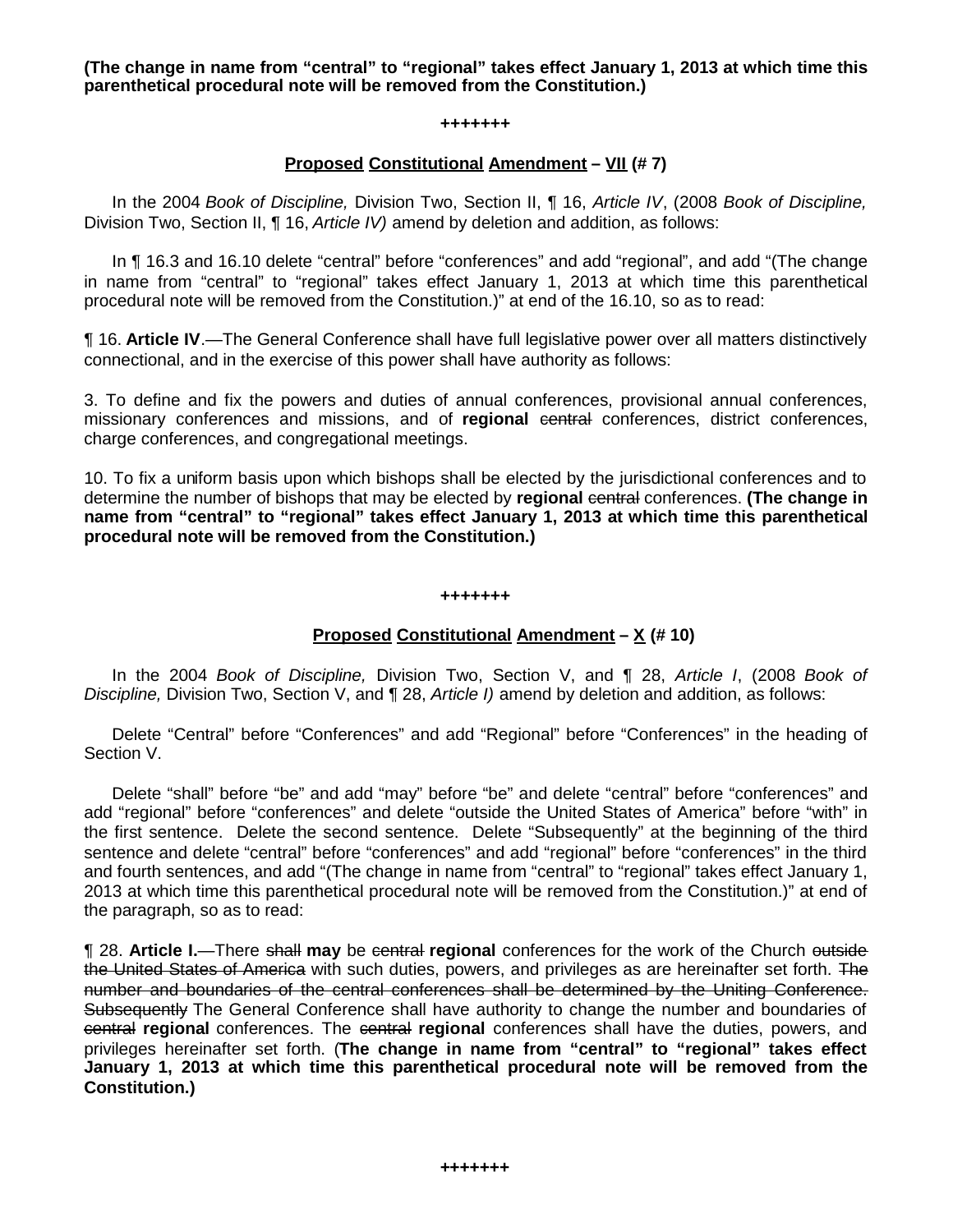### **Proposed Constitutional Amendment – XI (# 11)**

In the 2004 *Book of Discipline,* Division Two, Section V, ¶ 29, *Article II*, (2008 *Book of Discipline,* Division Two, Section V, ¶ 29, *Article II)* amend by deletion and addition, as follows:

Delete "central" before "conferences" and add "regional" before "conferences" in the first sentence and add "(The change in name from "central" to "regional" takes effect January 1, 2013 at which time this parenthetical procedural note will be removed from the Constitution.)" at end of the paragraph, so as to read:

¶ 29. **Article II.**—The central **regional** conferences shall be composed of as many delegates as shall be determined by a basis established by the General Conference. The delegates shall be clergy and lay in equal numbers. **(The change in name from "central" to "regional" takes effect January 1, 2013 at which time this parenthetical procedural note will be removed from the Constitution.)**

#### **+++++++**

### **Proposed Constitutional Amendment – XII (# 12)**

In the 2004 *Book of Discipline,* Division Two, Section V, ¶ 30, *Article III*, (2008 *Book of Discipline,* Division Two, Section V, ¶ 30, *Article III)* amend by deletion and addition, as follows:

Delete "central" before "conferences" and add "regional" before "conferences" in the first sentence. Delete the second sentence and add "(The change in name from "central" to "regional" takes effect January 1, 2013 at which time this parenthetical procedural note will be removed from the Constitution.)" at end of the paragraph, so as to read:

¶ 30. **Article III.—**The central **regional** conferences shall meet within the year succeeding the meeting of the General Conference at such times and places as shall have been determined by the preceding respective central **regional** conferences or by commissions appointed by them or by the General Conference. The date and place of the first meeting succeeding the Uniting Conference shall be fixed by the bishops of the respective central conferences, or in such manner as shall be determined by the General Conference. (**The change in name from "central" to "regional" takes effect January 1, 2013 at which time this parenthetical procedural note will be removed from the Constitution.)**

#### **+++++++**

#### **Proposed Constitutional Amendment – XIII (# 13)**

In the 2004 *Book of Discipline,* Division Two, Section V, ¶ 31, *Article IV*, (2008 *Book of Discipline,* Division Two, Section V, ¶ 31, *Article IV)* amend by deletion and addition, as follows:

Delete "central" before "conferences" and add "regional" before "conferences" in the first sentence.

Add "In those regional conferences where there are no jurisdictional conferences," at the beginning of ¶ 31.2 and delete "central" before "conferences" and add "regional" before "conferences." Add "In those regional conferences where there are jurisdictional conferences, bishops shall be elected by the respective jurisdictional conferences."

Delete "central" before "conferences" and add "regional" before "conferences" in ¶ 31.3, .6, and .7 and add "(The change in name from "central" to "regional" takes effect January 1, 2013 at which time this parenthetical procedural note will be removed from the Constitution.)" at end of the paragraph, so as to read:

¶ 31. **Article IV**.—The central **regional** conferences shall have the following powers and duties and such others as may be conferred by the General Conference: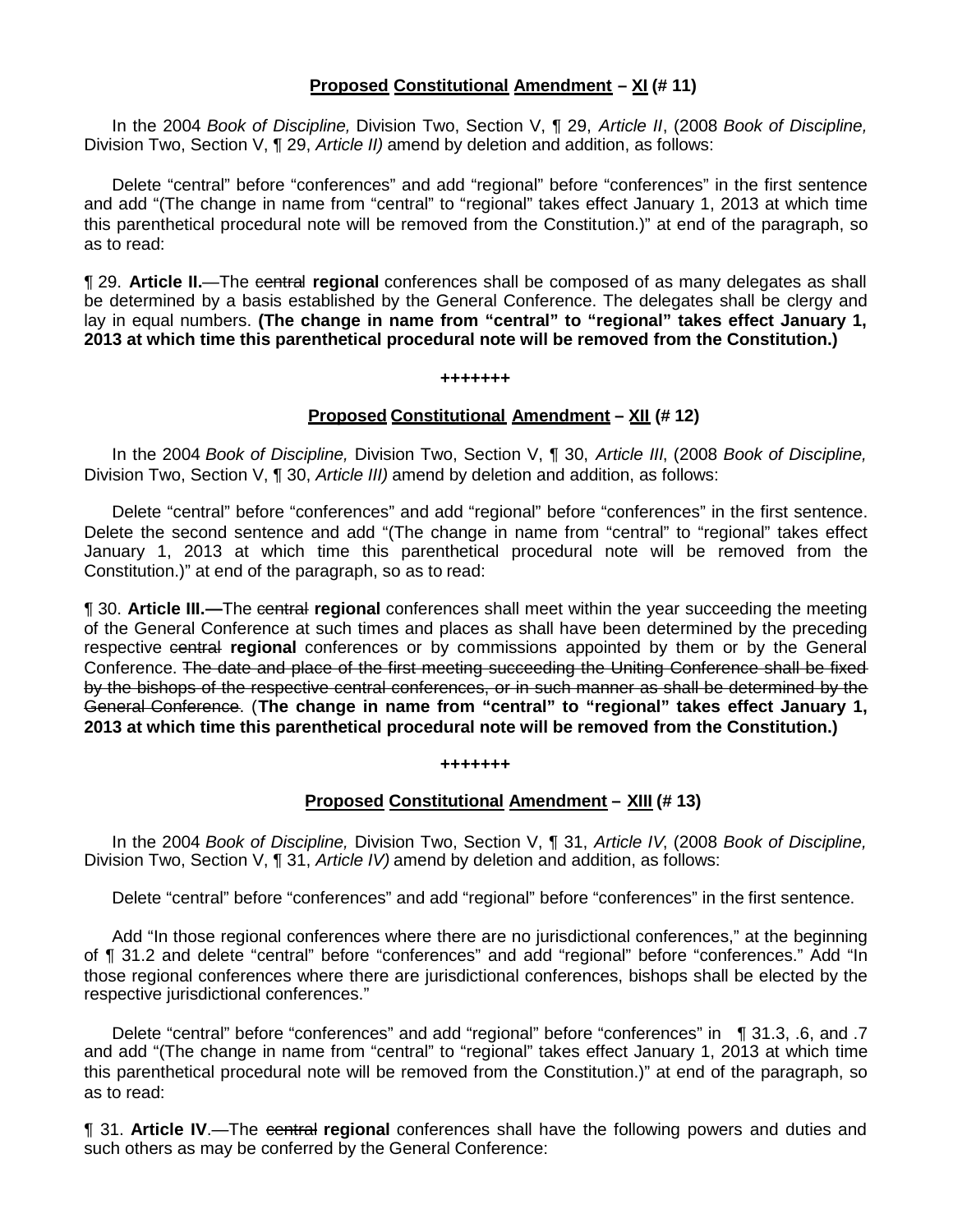- 1. To promote the evangelistic, educational, missionary, social-concern, and benevolent interests and institutions of the Church within their own boundaries.
- 2. **In those regional conferences where there are no jurisdictional conferences,** to elect the bishops for the respective central **regional** conferences in number as may be determined from time to time, upon a basis fixed by the General Conference, and to cooperate in carrying out such plans for the support of their bishops as may be determined by the General Conference.
- 3. To establish and constitute such central **regional** conference boards as may be required and to elect their administrative officers.
- 4. To determine the boundaries of the annual conferences within their respective areas.
- 5. To make such rules and regulations for the administration of the work within their boundaries including such changes and adaptations of the General Discipline as the conditions in the respective areas may require, subject to the powers that have been or shall be vested in the General Conference.
- 6. To appoint a judicial court to determine legal questions arising on the rules, regulations, and such revised, adapted, or new sections of the central **regional** conference Discipline enacted by the central **regional** conference.
- 7. To appoint a committee on appeals to hear and determine the appeal of a traveling preacher of that central **regional** conference from the decision of a committee on trial.

**(The change in name from "central" to "regional" takes effect January 1, 2013 at which time this parenthetical procedural note will be removed from the Constitution.)**

#### **+++++++**

### **Proposed Constitutional Amendment – XIV (# 14)**

In the 2004 *Book of Discipline,* Division Two, Section VI, ¶ 32, *Article I*, (2008 *Book of Discipline,* Division Two, Section VI, ¶ 32, *Article I)* amend by deletion and addition, as follows:

Delete "central" before "conferences" and add "regional" before "conferences" and add "(The change in name from "central" to "regional" takes effect January 1, 2013 at which time this parenthetical procedural note will be removed from the Constitution.)" at end of the paragraph. In a separate action on ¶ 35, an editorial change was proposed to replace "probationary members" with "provisional members" wherever the term appears in the constitution, so as to read:

¶ 32. **Article I.**—The annual conference shall be composed of clergy and lay members. The clergy membership shall consist of deacons and elders in full connection, provisional members, associate members, and local pastors under appointment. The lay membership shall consist of professing lay members elected by each charge, the diaconal ministers, the active deaconesses, and home missioners under episcopal appointment within the bounds of the annual conference, the conference president of United Methodist Women, the conference president of United Methodist Men, the conference lay leader, district lay leaders, the conference director of Lay Speaking Ministries, conference secretary of Global Ministries (if lay), the president or equivalent officer of the conference young adult organization, the president of the conference youth organization, the chair of the annual conference college student organization, and one young person between the ages of twelve (12) and seventeen (17) and one young person between the ages of eighteen (18) and thirty (30) from each district to be selected in such a manner as may be determined by the annual conference. In the annual conferences of the central **regional** conferences, the four-year participation and the two-year membership requirements may be waived by the annual conference for young persons under thirty (30) years of age. Such persons must be professing members of The United Methodist Church and active participants at the time of election. Each charge served by more than one clergy shall be entitled to as many lay members as there are clergy members. The lay members shall have been for the two years next preceding their election members of The United Methodist Church and shall have been active participants in The United Methodist Church for at least four years next preceding their election.

If the lay membership should number less than the clergy members of the annual conference, the annual conference shall, by its own formula, provide for the election of additional lay members to equalize lay and clergy membership of the annual conference. **"(The change in name from "central"**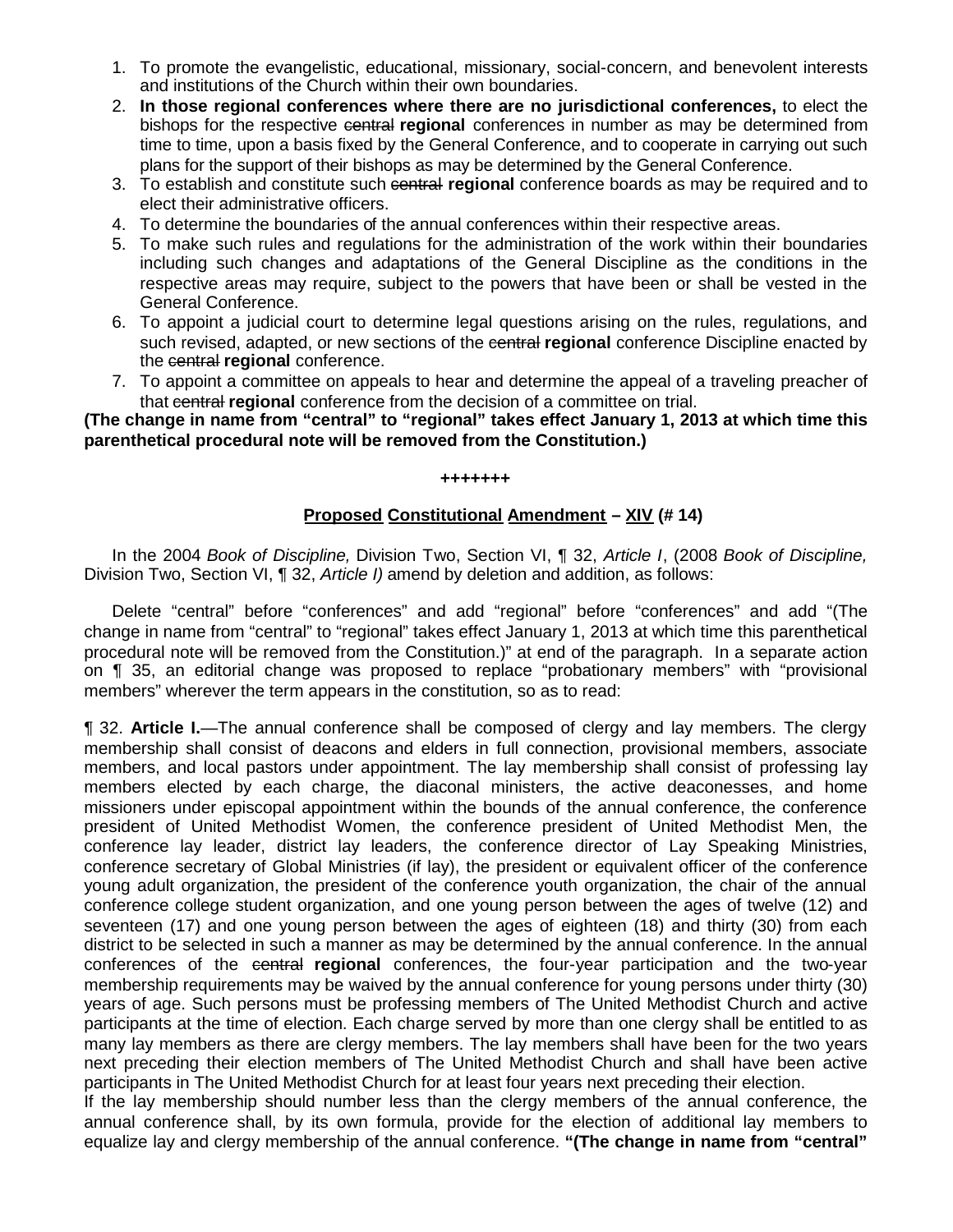### **to "regional" takes effect January 1, 2013 at which time this parenthetical procedural note will be removed from the Constitution.)"**

#### **+++++++ Proposed Constitutional Amendment – XVI (# 16)**

In the 2004 *Book of Discipline,* Division Two, Section VI, ¶ 33, *Article II*, (2008 *Book of Discipline,* Division Two, Section VI, ¶ 33, *Article II)* amend by deletion and addition, as follows:

Add ", regional" following "General" and before "and" and delete "the" before "jurisdictional" and delete "or central" before "conferences" in the first sentence. Add "(The change in name from "central" to "regional" takes effect January 1, 2013 at which time this parenthetical procedural note will be removed from the Constitution.)" at end of the paragraph, so as to read:

¶ 33. **Article II.**—The annual conference is the basic body in the Church and as such shall have reserved to it the right to vote on all constitutional amendments, on the election of clergy and lay delegates to the General, **regional** and the jurisdictional or central conferences, on all matters relating to the character and conference relations of its clergy members, and on the ordination of clergy and such other rights as have not been delegated to the General Conference under the Constitution, with the exception that the lay members may not vote on matters of ordination, character, and conference relations of clergy except that the lay members of the conference board of ordained ministry may vote on matters of ordination, character, and conference relations of clergy, with the further exception that lay members of the district committee on ordained ministry be full participating members of the district committee on ordained ministry with vote. It shall discharge such duties and exercise such powers as the General Conference under the Constitution may determine. **(The change in name from "central" to "regional" takes effect January 1, 2013 at which time this parenthetical procedural note will be removed from the Constitution.)**

#### **+++++++**

### **Proposed Constitutional Amendment – XVIII (# 18)**

In the 2004 *Book of Discipline,* Division Two, Section VI, ¶ 34, *Article III*, (2008 *Book of Discipline,* Division Two, Section VI, ¶ 34, *Article III)* amend by deletion and addition, as follows:

Following "jurisdictional" delete "or central" and add "and regional", and add "(The change in name from "central" to "regional" takes effect January 1, 2013 at which time this parenthetical procedural note will be removed from the Constitution.)" at end of the paragraph, so as to read:

¶ 34. **Article III.**—The annual conference shall elect clergy and lay delegates to the General Conference and to its jurisdictional or central **and regional** conference in the manner provided in this section, Articles IV and V. The persons first elected up to the number determined by the ratio for representation in the General Conference shall be representatives in that body. Additional delegates shall be elected to complete the number determined by the ratio for representation in the jurisdictional or central **and regional** conference, who, together with those first elected as above, shall be delegates in the jurisdictional or central **and regional** conference. The additional delegates to the jurisdictional or central **and regional** conference shall in the order of their election be the reserve delegates to the General Conference. The annual conference shall also elect reserve clergy and lay delegates to the jurisdictional or central **and regional** conference as it may deem desirable. These reserve clergy and lay delegates to the jurisdictional or central **and regional** conferences may act as reserve delegates to the General Conference when it is evident that not enough reserve delegates are in attendance at the General Conference. **(The change in name from "central" to "regional" takes effect January 1, 2013 at which time this parenthetical procedural note will be removed from the Constitution.)**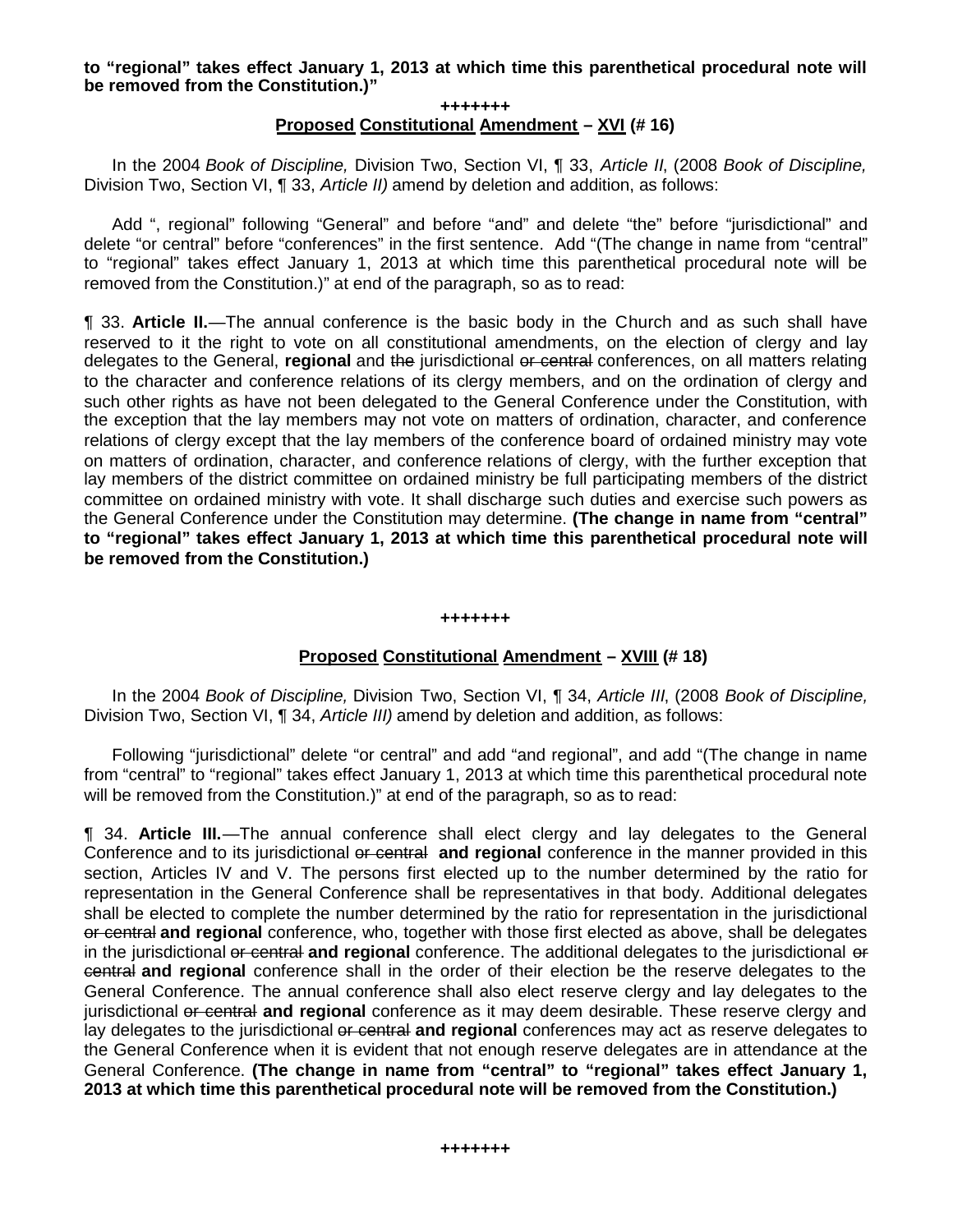# **Proposed Constitutional Amendment – XX (# 20)**

In the 2004 *Book of Discipline,* Division Two, Section VI, ¶ 35, *Article IV*, (2008 *Book of Discipline,* Division Two, Section VI, ¶ 35, *Article IV)* amend by deletion and addition, as follows:

Delete "or central" following "jurisdictional" and add "and regional" following "jurisdictional" and add "(The change in name from "central" to "regional" takes effect January 1, 2013 at which time this parenthetical procedural note will be removed from the Constitution.)" at end of the paragraph, so as to read:

¶ 35. **Article IV.**—The ordained ministerial delegates to the General Conference and to the jurisdictional or central **and regional** conference shall be elected by and from the ordained ministerial members in full connection with the annual conference or provisional annual conference. (**The change in name from "central" to "regional" takes effect January 1, 2013 at which time this parenthetical procedural note will be removed from the Constitution.)**

#### **+++++++**

### **Proposed Constitutional Amendment – XXI (# 21)**

In the 2004 *Book of Discipline,* Division Two, Section VI, ¶ 36, *Article V*, (2008 *Book of Discipline,* Division Two, Section VI, ¶ 36, *Article V)* amend by deletion and addition, as follows:

Delete "and" before "jurisdictional" and delete "or central" before "conferences" and add "and regional" before "conferences" in the first clause, delete "or central" before "conferences" and add "and regional" before conferences in the last clause and add "(The change in name from "central" to "regional" takes effect January 1, 2013 at which time this parenthetical procedural note will be removed from the Constitution.)" at end of the paragraph, so as to read:

¶ 36. **Article V.**—The lay delegates to the General, and jurisdictional or central **and regional** conferences shall be elected by the lay members of the annual conference or provisional annual conference with-out regard to age, provided such delegates shall have been professing members of The United Methodist Church for at least two years next preceding their election, and shall have been active participants in The United Methodist Church for at least four years next preceding their election, and are members thereof within the annual conference electing them at the time of holding the General and jurisdictional or central **and regional** conferences. **(The change in name from "central" to "regional" takes effect January 1, 2013 at which time this parenthetical procedural note will be removed from the Constitution.)**

#### **+++++++**

# **Proposed Constitutional Amendment – XXIII (# 23)**

In the 2004 *Book of Discipline,* Division Two, Section VII, ¶ 38, *Article II*, (2008 *Book of Discipline,* Division Two, Section VII, ¶ 38, *Article II)* amend by deletion and addition, as follows:

After "Church" delete "outside the United States of America" and after "into" delete "central" and after "into" add "regional" and after ""determined" delete "by the Uniting Conference," and after "Conference" delete "having authority subsequently to make changes in the number and boundaries." and add "(The change in name from "central" to "regional" takes effect January 1, 2013 at which time this parenthetical procedural note will be removed from the Constitution.)" at end of the paragraph, so as to read:

¶ 38. **Article II**.—The work of the Church outside the United States of America may be formed into central **regional** conferences, the number and boundaries of which shall be determined by the Uniting Conference, the General Conference having authority subsequently to make changes in the number and boundaries. **(The change in name from "central" to "regional" takes effect January 1, 2013 at which time this parenthetical procedural note will be removed from the Constitution.)**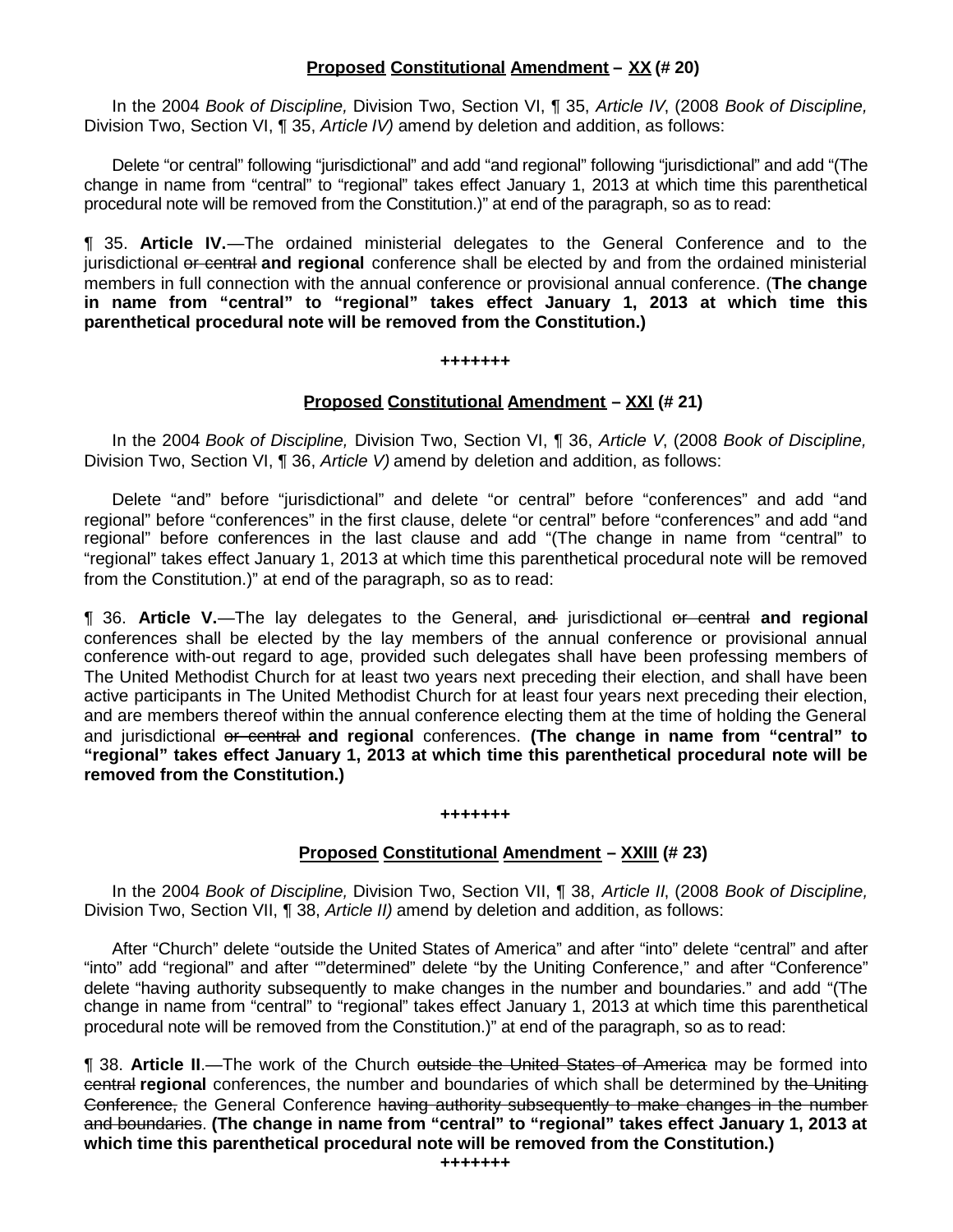# **Proposed Constitutional Amendment – XXIV (# 24)**

In the 2004 *Book of Discipline,* Division Two, Section VII, ¶ 40, *Article IV*, (2008 *Book of Discipline,* Division Two, Section VII, ¶ 40, *Article IV)* amend by deletion and addition, as follows:

Before "conferences" delete "central" and before "conferences" add "regional" and add "(The change in name from "central" to "regional" takes effect January 1, 2013 at which time this parenthetical procedural note will be removed from the Constitution.)" at end of the paragraph, so as to read:

¶ 40. **Article IV.**—Changes in the number, names, and boundaries of the annual conferences and episcopal areas may be effected by the jurisdictional conferences in the United States of America and by the central **regional** conferences outside the United States of America according to the provisions under the respective powers and pursuant to the respective structures of the jurisdictional and the central **regional** conferences. **(The change in name from "central" to "regional" takes effect January 1, 2013 at which time this parenthetical procedural note will be removed from the Constitution.)**

#### **+++++++**

### **Proposed Constitutional Amendment – XXV (# 25)**

In the 2004 *Book of Discipline,* Division Three, ¶ 46, *Article I*, (2008 *Book of Discipline,* Division Three, ¶ 46, *Article I)* amend by deletion and addition, as follows:

Before "conferences" delete "central" and before "conferences" add "regional" and before "conference" delete "central" and before "conference" add "regional" and add "(The change in name from "central" to "regional" takes effect January 1, 2013 at which time this parenthetical procedural note will be removed from the Constitution.)" at end of the paragraph, so as to read:

¶ 46. **Article II.**—The bishops shall be elected by the respective jurisdictional and central **regional** conferences and consecrated in the historic manner at such time and place as may be fixed by the General Conference for those elected by the jurisdictions and by each central **regional** conference for those elected by such central **regional** conference.

#### **+++++++**

### **Proposed Constitutional Amendment – XXVI (# 26)**

In the 2004 *Book of Discipline,* Division Three, ¶ 48, *Article IV*, (2008 *Book of Discipline,* Division Three, ¶ 48, *Article IV)* amend by deletion and addition, as follows:

Before "conference" delete "central" and before "conference" add "regional" and following "Bishops" delete ", and such" and following "Bishops" add "In regional conferences where there are jurisdictional conferences, the jurisdictional colleges shall arrange the plan of episcopal supervision of the annual conferences, missionary conferences and missions within their jurisdictions. In regional conferences where there are no jurisdictional conferences, the regional conference" and add "(The change in name from "central" to "regional" takes effect January 1, 2013 at which time this parenthetical procedural note will be removed from the Constitution.)" at end of the paragraph, so as to read:

¶ 48. **Article IV.**—The bishops of each jurisdictional and central **regional** conference shall constitute a College of Bishops, and such. **In regional conferences where there are jurisdictional conferences, the jurisdictional colleges shall arrange the plan of episcopal supervision of the annual conferences, missionary conferences and missions within their jurisdictions. In regional conferences where there are no jurisdictional conferences, the regional conference** College of Bishops shall arrange the plan of episcopal supervision of the annual conferences, missionary conferences, and missions within their respective territories. **(The change in name from "central" to "regional" takes effect January 1, 2013 at which time this parenthetical procedural note will be removed from the Constitution.)**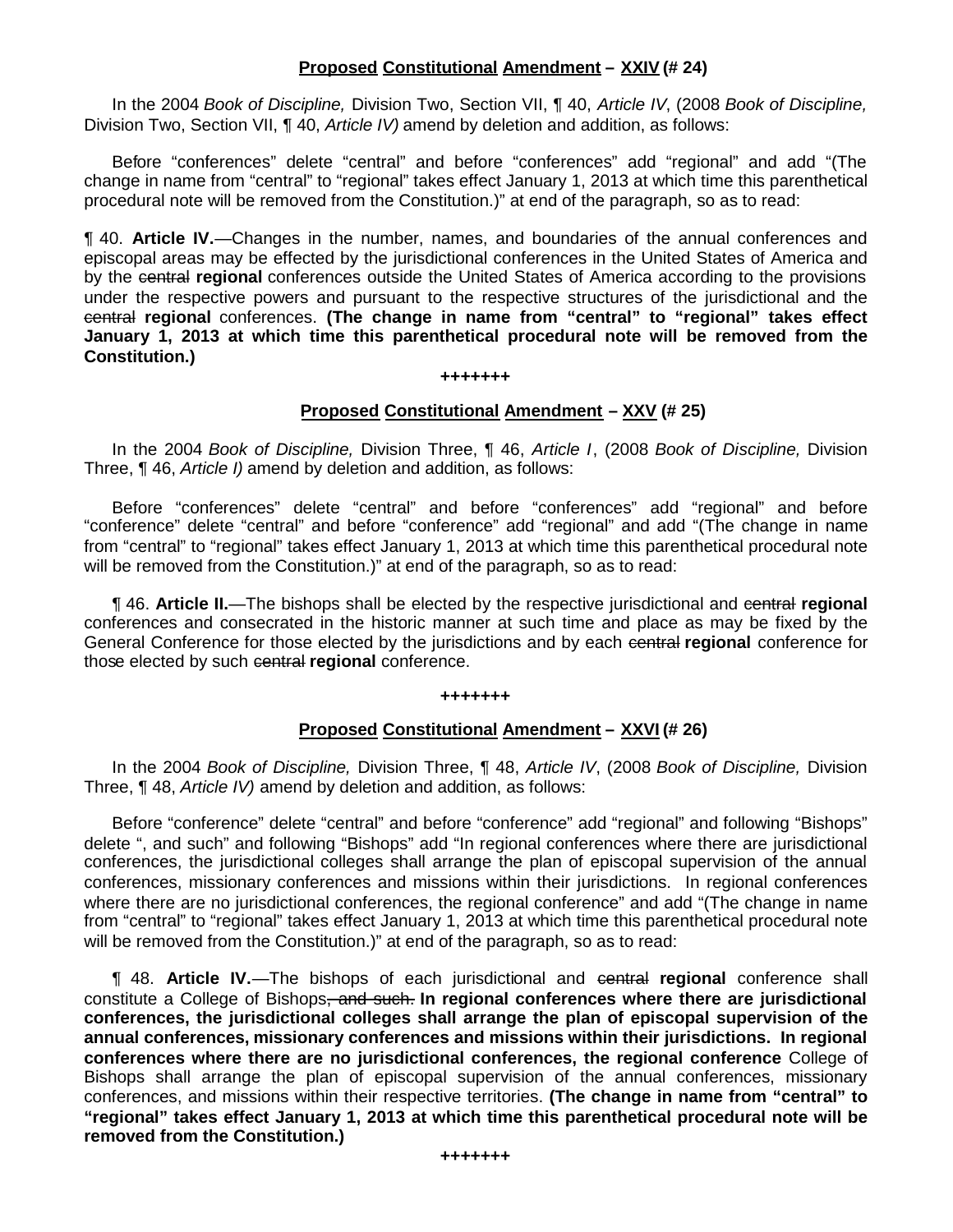# **Proposed Constitutional Amendment – XXVII (# 27)**

In the 2004 *Book of Discipline,* Division Three, ¶ 49, *Article V*, (2008 *Book of Discipline,* Division Three, ¶ 49, *Article V)* amend by deletion and addition, as follows:

In the first sentence, before "conferences" delete "or central" and before "conferences" add "and regional" and in the first sentence of the second paragraph delete "central" before "conference" and add "regional" before "conference" and add "(The change in name from "central" to "regional" takes effect January 1, 2013 at which time this parenthetical procedural note will be removed from the Constitution.)" at end of the paragraph, so as to read:

¶ 49. **Article V.**—The bishops shall have residential and presidential supervision in the jurisdictional or central **and regional** conferences in which they are elected or to which they are transferred. Bishops may be transferred from one jurisdiction to another jurisdiction for presidential and residential supervision under the following conditions:

(1) The transfer of bishops may be on either of two bases: (a) a jurisdiction that receives a bishop by transfer from another jurisdiction may transfer to that jurisdiction or to a third jurisdiction one of its own bishops eligible for transfer, so that the number transferred in by each jurisdiction shall be balanced by the number transferred out; or (b) a jurisdiction may receive a bishop from another jurisdiction and not transfer out a member of its own College of Bishops. (2) No bishop shall be transferred unless that bishop shall have specifically consented. (3) No bishop shall be eligible for transfer unless the bishop shall have served one quadrennium in the jurisdiction that elected the bishop to the episcopacy. (4) All such transfers shall require the approval by a majority vote of the members present and voting of the jurisdictional committees on episcopacy of the jurisdictions that are involved. After the above procedures have been followed, the transferring bishop shall become a member of the receiving College of Bishops and shall be subject to residential assignment by that jurisdictional conference. A bishop may be assigned by the Council of Bishops for presidential service or other temporary service in another jurisdiction than that which elected the bishop, provided that the request is made by a majority of the bishops in the jurisdiction of the proposed service.

In the case of an emergency in any jurisdiction or central **regional** conference through the death or disability of a bishop or other cause, the Council of Bishops may assign a bishop from another jurisdiction or central **regional** conference to the work of the said jurisdiction or central **regional** conference, with the consent of a majority of the bishops of that jurisdiction or central **regional** conference. **(The change in name from "central" to "regional" takes effect January 1, 2013 at which time this parenthetical procedural note will be removed from the Constitution.)**

#### **+++++++**

### **Proposed Constitutional Amendment – XXVIII (# 28)**

In the 2004 *Book of Discipline,* Division Three, ¶ 50, *Article VI*, (2008 *Book of Discipline,* Division Three, ¶ 50, *Article VI)* amend by deletion and addition, as follows:

In the third sentence, delete "central" before "conference" and add "regional" before "conference" and add "(The change in name from "central" to "regional" takes effect January 1, 2013 at which time this parenthetical procedural note will be removed from the Constitution.)" at end of the paragraph, so as to read:

¶ 50. **Article VI.**—The bishops, both active and retired, of The Evangelical United Brethren Church and of The Methodist Church at the time union is consummated shall be bishops of The United Methodist Church. The bishops of The Methodist Church elected by the jurisdictions, the active bishops of The Evangelical United Brethren Church at the time of union, and bishops elected by the jurisdictions of The United Methodist Church shall have life tenure. Each bishop elected by a central **regional** conference of The Methodist Church shall have such tenure as the central regional conference electing him shall have determined.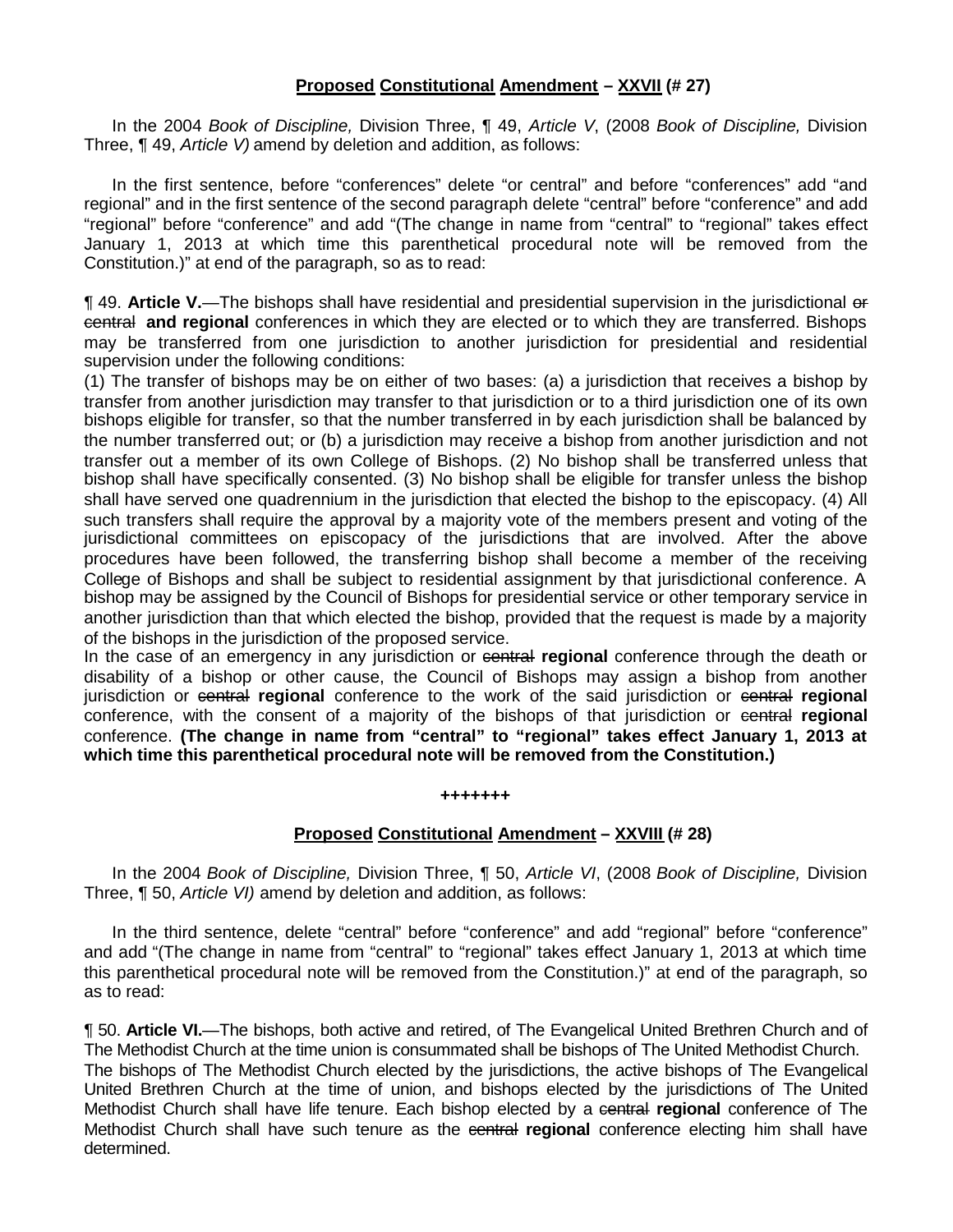The jurisdictional conference shall elect a standing committee on episcopacy to consist of one clergy and one lay delegate from each annual conference, on nomination of the annual conference delegation. The committee shall review the work of the bishops, pass on their character and official administration, and report to the jurisdictional conference its findings for such action as the conference may deem appropriate within its constitutional warrant of power. The committee shall recommend the assignments of the bishops to their respective residences for final action by the jurisdictional conference. **(The change in name from "central" to "regional" takes effect January 1, 2013 at which time this parenthetical procedural note will be removed from the Constitution.)**

**+++++++**

# **Proposed Constitutional Amendment – XXIX (# 29)**

In the 2004 *Book of Discipline,* Division Three, ¶ 51, *Article VII*, (2008 *Book of Discipline,* Division Three, ¶ 51, *Article VII)* amend by deletion and addition, as follows:

Delete "central" before "or jurisdictional" and add "regional" before "or jurisdictional" and add "(The change in name from "central" to "regional" takes effect January 1, 2013 at which time this parenthetical procedural note will be removed from the Constitution.)" at end of the paragraph, so as to read:

**¶ 51. Article VII.—A** bishop presiding over an annual, eentral **regional**, or jurisdictional conference shall decide all questions of law coming before the bishop in the regular business of a session, provided that such questions be presented in writing and that the decisions be recorded in the journal of the conference.

Such an episcopal decision shall not be authoritative except for the pending case until it shall have been passed upon by the Judicial Council. All decisions of law made by each bishop shall be reported in writing annually, with a syllabus of the same, to the Judicial Council, which shall affirm, modify, or reverse them. **(The change in name from "central" to "regional" takes effect January 1, 2013 at which time this parenthetical procedural note will be removed from the Constitution.)**

#### **+++++++**

# **Proposed Constitutional Amendment – XXX (# 30)**

In the 2004 *Book of Discipline,* Division Three, ¶ 52, *Article VIII*, (2008 *Book of Discipline,* Division Three, ¶ 52, *Article VIII)* amend by deletion and addition, as follows:

Delete "central" after "jurisdictional and" and add "regional" after "jurisdictional and" and add "(The change in name from "central" to "regional" takes effect January 1, 2013 at which time this parenthetical procedural note will be removed from the Constitution.)" at end of the paragraph, so as to read:

¶ 52. **Article VIII.**—The bishops of the several jurisdictional and central **regional** conferences shall preside in the sessions of their respective conferences. **(The change in name from "central" to "regional" takes effect January 1, 2013 at which time this parenthetical procedural note will be removed from the Constitution.)**

**+++++++**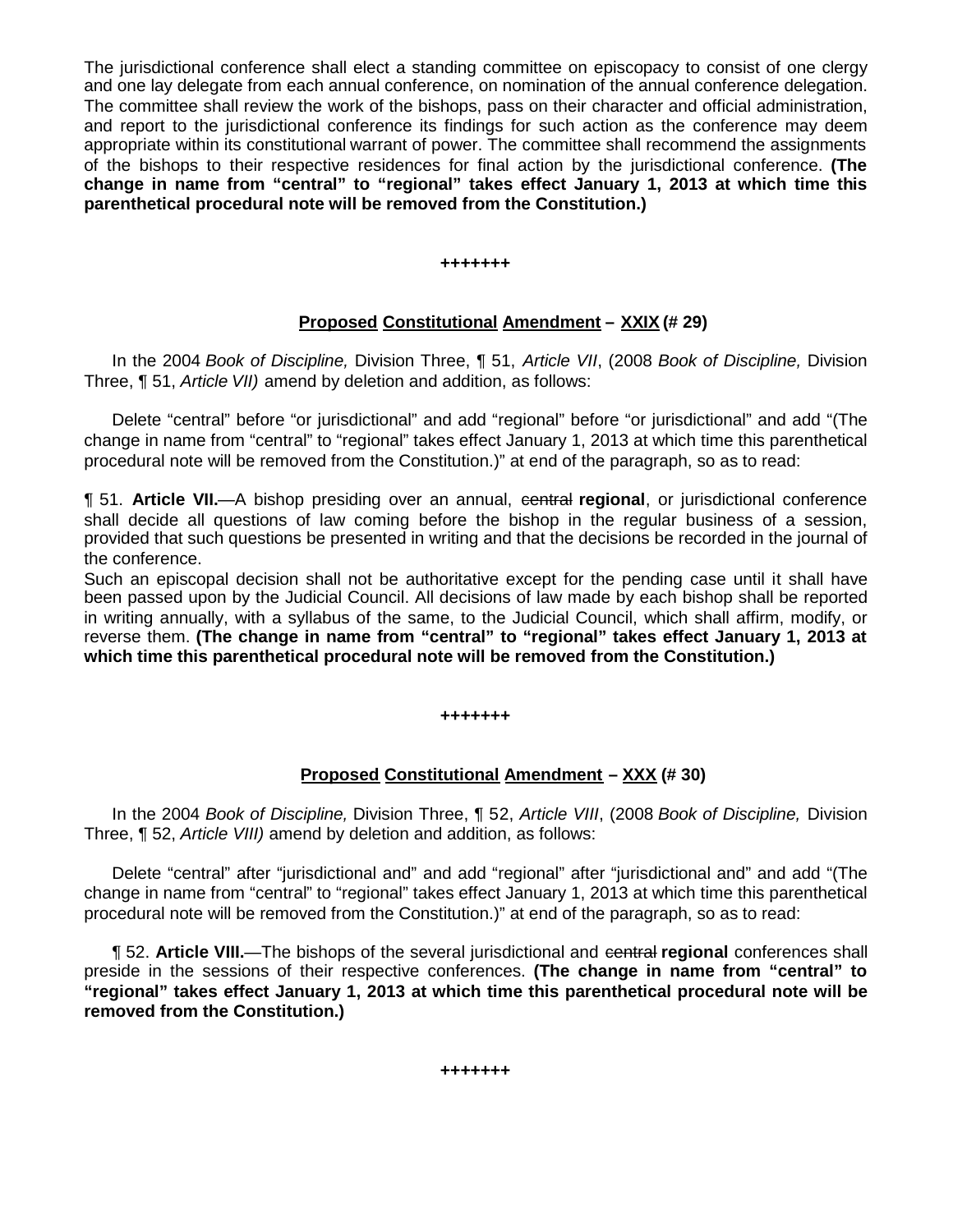# **Proposed Constitutional Amendment – XXXI (# 31)**

In the 2004 *Book of Discipline,* Division Four, ¶ 56, *Article II*, (2008 *Book of Discipline,* Division Four, ¶ 56, *Article II)* amend by deletion and addition, as follows:

Delete "central" after "jurisdictional or" and add "regional" after "jurisdictional or" and delete "central" after "jurisdictional or a" and add "regional" after "jurisdictional or a" and add "(The change in name from "central" to "regional" takes effect January 1, 2013 at which time this parenthetical procedural note will be removed from the Constitution.)" at end of the paragraph, so as to read:

¶ 56. **Article II.**—The Judicial Council shall have authority:

- 1. To determine the constitutionality of any act of the General Conference upon an appeal of a majority of the Council of Bishops or one-fifth of the members of the General Conference and to determine the constitutionality of any act of a jurisdictional or central **regional** conference upon an appeal of a majority of the bishops of that jurisdictional or central **regional** conference or upon the appeal of one-fifth of the members of that jurisdictional or central **regional** conference.
- 2. To hear and determine any appeal from a bishop's decision on a question of law made in the annual conference when said appeal has been made by one-fifth of that conference present and voting.
- 3. To pass upon decisions of law made by bishops in annual conferences.
- 4. To hear and determine the legality of any action taken therein by any General Conference board or jurisdictional or central **regional** conference board or body, upon appeal by one-third of the members thereof, or upon request of the Council of Bishops or a majority of the bishops of a jurisdictional or a central **regional** conference.
- 5. To have such other duties and powers as may be conferred upon it by the General Conference.
- 6. To provide its own methods of organization and procedure. (**The change in name from "central" to "regional" takes effect January 1, 2013 at which time this parenthetical procedural note will be removed from the Constitution.)**

#### **+++++++**

# **Proposed Constitutional Amendment – XXXII (# 32)**

In the 2004 *Book of Discipline,* Division Five, ¶ 61, *Article II*, (2008 *Book of Discipline,* Division Five, ¶ 61, *Article II)* amend by deletion and addition, as follows:

Delete "central" after "jurisdictional or" and add "regional" after "jurisdictional or" and add "(The change in name from "central" to "regional" takes effect January 1, 2013 at which time this parenthetical procedural note will be removed from the Constitution.)" at end of the paragraph, so as to read:

¶ 61. **Article III.**—A jurisdictional or central **regional** conference may by a majority vote propose changes in the Constitution of the Church, and such proposed changes shall be submitted to the next General Conference. If the General Conference adopts the measure by a two-thirds vote, it shall be submitted to the annual conferences according to the provision for amendments. **(The change in name from "central" to "regional" takes effect January 1, 2013 at which time this parenthetical procedural note will be removed from the Constitution.)**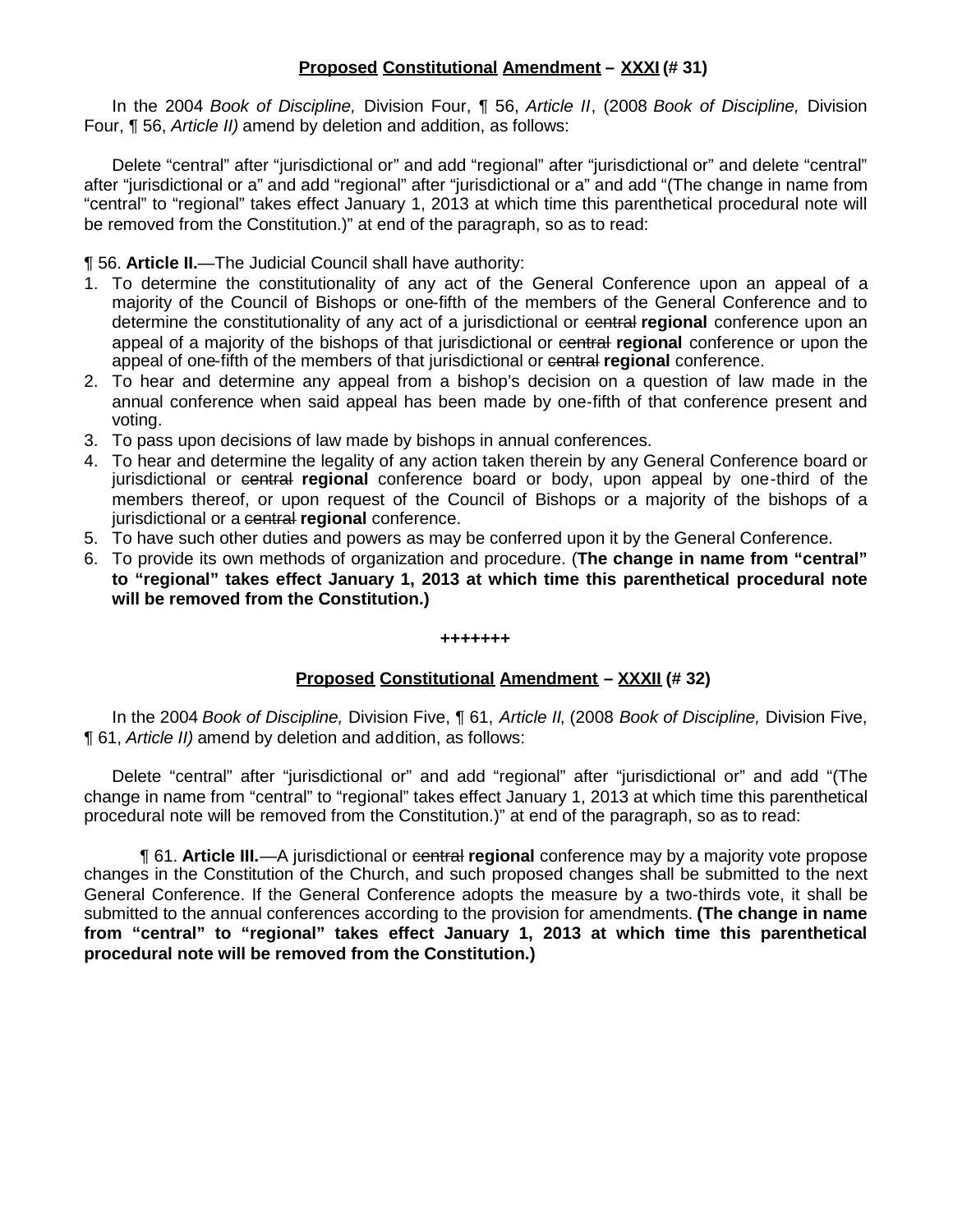# **Rationale Provided by the Secretary of the General Conference for Proposed Constitutional Amendments The United Methodist Church Voted General Conference April-May 2008**

- **I. (# 1) The proposed amendment emphasizes the wideness of God's mercy and the availability of the ministry of the church to all.**
- **II. (# 2) The proposed amendment requires the adoption of ethics and conflict of interest policies to ensure accountability and fiduciary integrity.**
- **VI. (# 6) The proposed amendment allows for representation in the General Conference at other than proportional levels during a transitional period for the admission of an annual conference into the United Methodist Church.**
- **VIII. (# 8) The proposed amendment would add "gender" to those categories of persons protected in this list of duties of General Conference.**
- **IX. (# 9) The proposed amendment would ensure a minimum basis of support for the election of bishops at jurisdictional conferences.**
- **XV. (# 15) The proposed amendment allows definition of the lay and clergy membership of the annual conference by the General Conference without going through the constitutional amendment process. This portion of** *The Book of Discipline of The United Methodist Church* **(Section VI, Article I of the Constitution) has been amended 16 times since 1968.**
- **XVII. (# 17) The proposed amendment would make supporting constitutional changes to allow reinstatement of legislation adopted by the 2004 General Conference and subsequently declared unconstitutional by the Judicial Council to allow lay persons on the committee on investigation to vote on matters of ordination, character, and conference relations of clergy.**
- **XIX. (# 19) The proposed amendment would allow additional clergy members to participate in the election of clergy delegates to general, jurisdictional or central conferences.**
- **XXII. (# 22) The proposed amendment formally recognizes that the Baltimore-Washington Conference has been appointing pastors, superintending the congregations and integrating the congregations of Bermuda into the life of the Baltimore-Washington Conference. The General Board of Global Ministries and the Baltimore-Washington Conference recognize these churches as United Methodist congregations.**
- **III. (# 3) The proposed amendment allows the General Conference to create similar structures for all of our world-wide church. Each Annual Conference would belong to a Regional Conference which would be able to organize sub-units called Jurisdictional Conferences.**
- **IV. (# 4) The proposed amendment allows the General Conference to create similar structures for all of our world-wide church. Each Annual Conference would belong to a Regional Conference which would be able to organize sub-units called Jurisdictional Conferences.**
- **V. (# 5) The proposed amendment allows the General Conference to create similar structures for all of our world-wide church. Each Annual Conference would belong to a Regional Conference which would be able to organize sub-units called Jurisdictional Conferences.**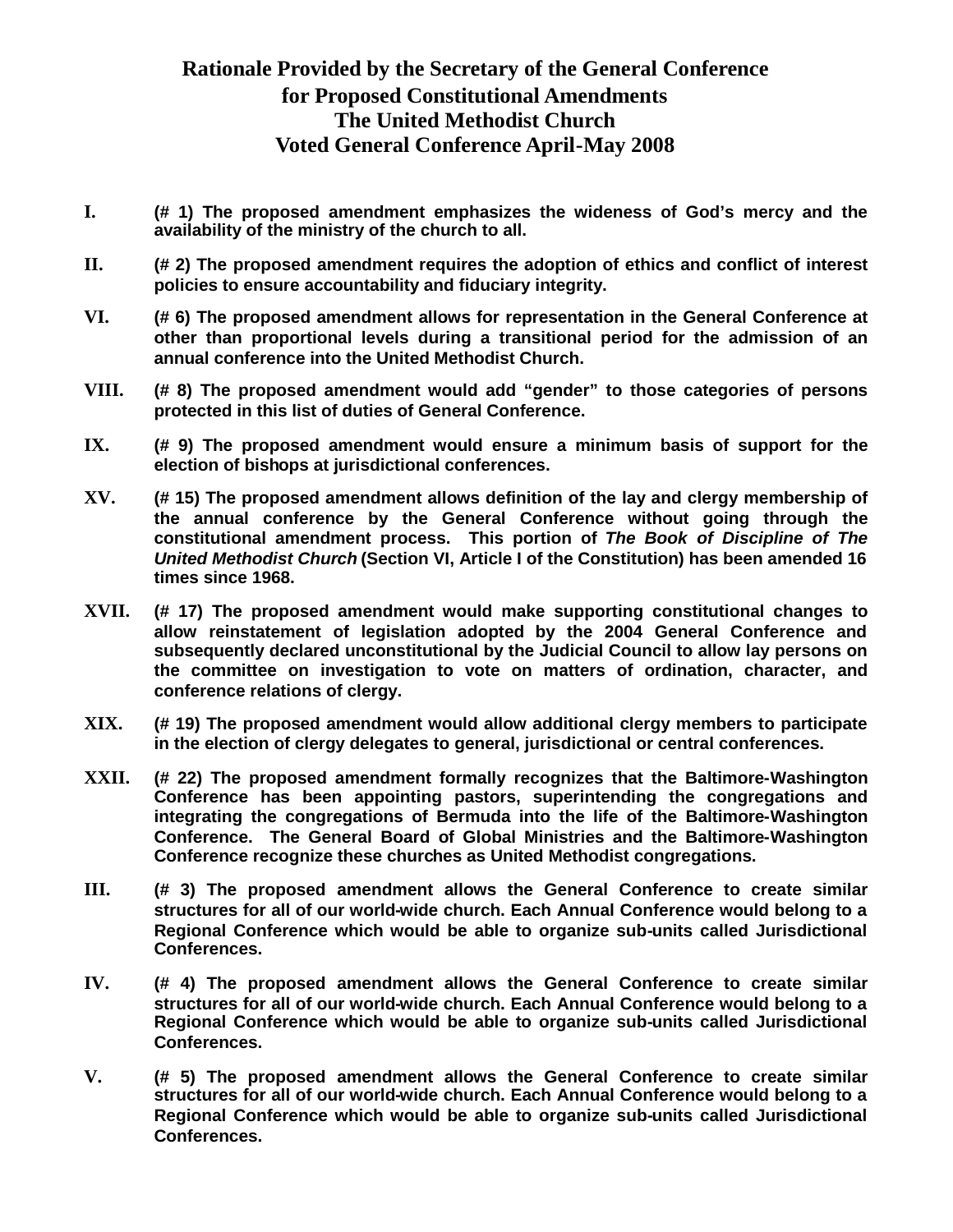- **VII. (# 7) The proposed amendment allows the General Conference to create similar structures for all of our world-wide church. Each Annual Conference would belong to a Regional Conference which would be able to organize sub-units called Jurisdictional Conferences.**
- **X. (# 10) The proposed amendment allows the General Conference to create similar structures for all of our world-wide church. Each Annual Conference would belong to a Regional Conference which would be able to organize sub-units called Jurisdictional Conferences.**
- **XI. (# 11) The proposed amendment allows the General Conference to create similar structures for all of our world-wide church. Each Annual Conference would belong to a Regional Conference which would be able to organize sub-units called Jurisdictional Conferences.**
- **XII. (# 12) The proposed amendment allows the General Conference to create similar structures for all of our world-wide church. Each Annual Conference would belong to a Regional Conference which would be able to organize sub-units called Jurisdictional Conferences.**
- **XIII. (# 13) The proposed amendment allows the General Conference to create similar structures for all of our world-wide church. Each Annual Conference would belong to a Regional Conference which would be able to organize sub-units called Jurisdictional Conferences.**
- **XIV. (# 14) The proposed amendment allows the General Conference to create similar structures for all of our world-wide church. Each Annual Conference would belong to a Regional Conference which would be able to organize sub-units called Jurisdictional Conferences.**
- **XVI. (# 16) The proposed amendment allows the General Conference to create similar structures for all of our world-wide church. Each Annual Conference would belong to a Regional Conference which would be able to organize sub-units called Jurisdictional Conferences.**
- **XVIII. (# 18) The proposed amendment allows the General Conference to create similar structures for all of our world-wide church. Each Annual Conference would belong to a Regional Conference which would be able to organize sub-units called Jurisdictional Conferences.**
- **XX. (# 20) The proposed amendment allows the General Conference to create similar structures for all of our world-wide church. Each Annual Conference would belong to a Regional Conference which would be able to organize sub-units called Jurisdictional Conferences.**
- **XXI. (# 21) The proposed amendment allows the General Conference to create similar structures for all of our world-wide church. Each Annual Conference would belong to a Regional Conference which would be able to organize sub-units called Jurisdictional Conferences.**
- **XXIII. (# 23) The proposed amendment allows the General Conference to create similar structures for all of our world-wide church. Each Annual Conference would belong to a Regional Conference which would be able to organize sub-units called Jurisdictional Conferences.**
- **XXIV. (# 24) The proposed amendment allows the General Conference to create similar structures for all of our world-wide church. Each Annual Conference would belong to a Regional Conference which would be able to organize sub-units called Jurisdictional Conferences.**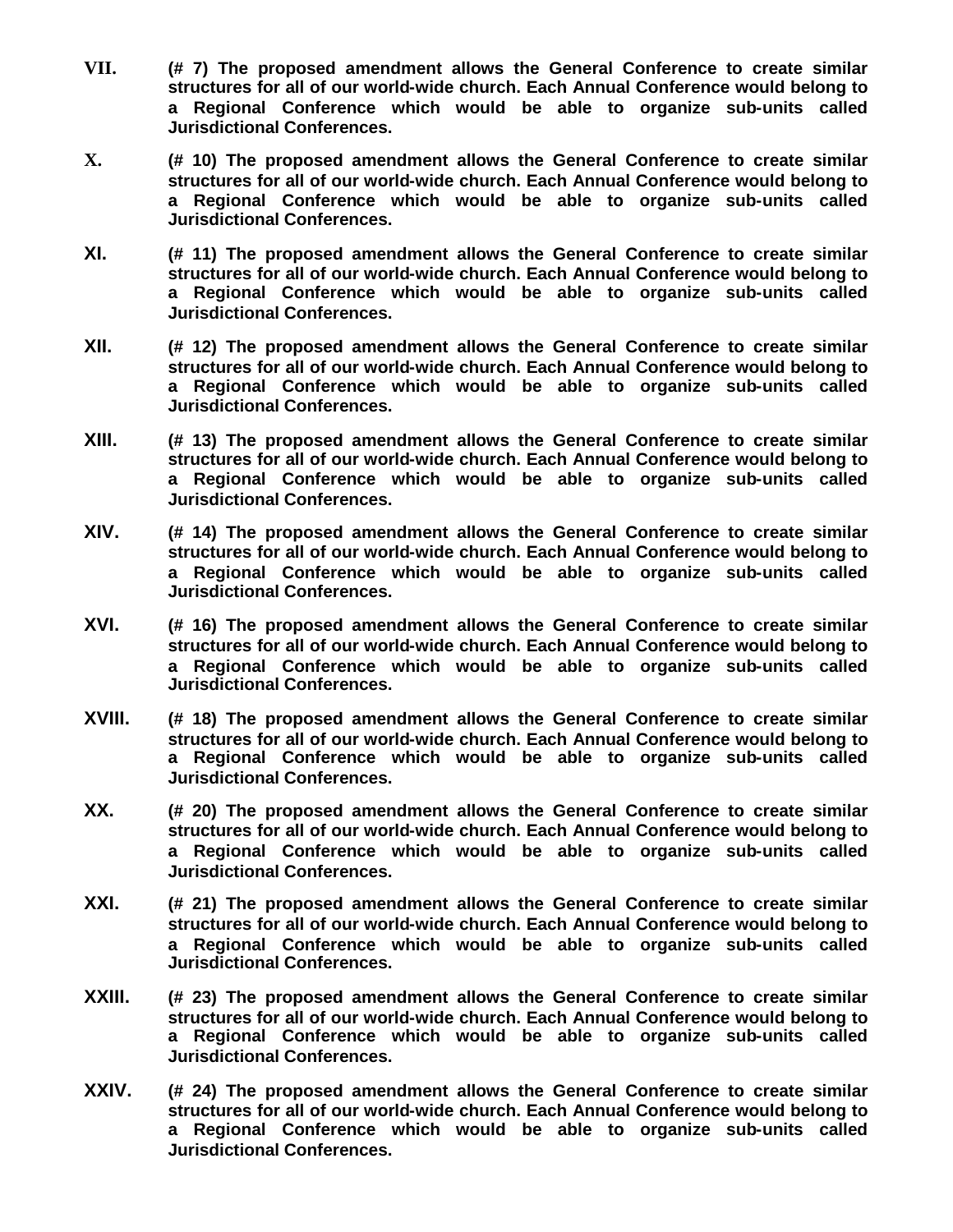- **XXV. (# 25) The proposed amendment allows the General Conference to create similar structures for all of our world-wide church. Each Annual Conference would belong to a Regional Conference which would be able to organize sub-units called Jurisdictional Conferences.**
- **XXVI. (# 26) The proposed amendment allows the General Conference to create similar structures for all of our world-wide church. Each Annual Conference would belong to a Regional Conference which would be able to organize sub-units called Jurisdictional Conferences.**
- **XXVII. (# 27) The proposed amendment allows the General Conference to create similar structures for all of our world-wide church. Each Annual Conference would belong to a Regional Conference which would be able to organize sub-units called Jurisdictional Conferences.**
- **XXVIII. (# 28) The proposed amendment allows the General Conference to create similar structures for all of our world-wide church. Each Annual Conference would belong to a Regional Conference which would be able to organize sub-units called Jurisdictional Conferences.**
- **XXIX. (# 29) The proposed amendment allows the General Conference to create similar structures for all of our world-wide church. Each Annual Conference would belong to a Regional Conference which would be able to organize sub-units called Jurisdictional Conferences.**
- **XXX. (# 30) The proposed amendment allows the General Conference to create similar structures for all of our world-wide church. Each Annual Conference would belong to a Regional Conference which would be able to organize sub-units called Jurisdictional Conferences.**
- **XXXI. (# 31) The proposed amendment allows the General Conference to create similar structures for all of our world-wide church. Each Annual Conference would belong to a Regional Conference which would be able to organize sub-units called Jurisdictional Conferences.**
- **XXXII. (# 32) The proposed amendment allows the General Conference to create similar structures for all of our world-wide church. Each Annual Conference would belong to a Regional Conference which would be able to organize sub-units called Jurisdictional Conferences.**
- **Amendments III (# 3), IV (# 4), V (# 5), VII (# 7), X (# 10), XI (# 11), XII (#12), XIII (# 13), XIV (# 14), XVI (# 16), XVIII (# 18), XX (# 20), XXI (# 21), XXIII (# 23), XXIV (# 24), XXV (# 25), XXVI (# 26), XXVII (# 27), XXVIII (# 28), XXIX (# 29), XXX (# 30), XXXI (# 31), and XXXII (#32) are all part of the Worldwide Nature of the United Methodist Church proposal. The rationale is identical for these amendments.**
- **Amendments V (# 5) and VI (# 6) are both for ¶ 15. Amendments VII (# 7) and VIII (# 8) are both for ¶ 16, but for different subparagraphs. Amendments XIV (# 14) and XV (# 15) are both for ¶ 32. Amendments XVI (# 16) and XVII (# 17) are both for ¶ 33. Amendments XIX (# 19) and XX (# 20) are both for ¶ 35.**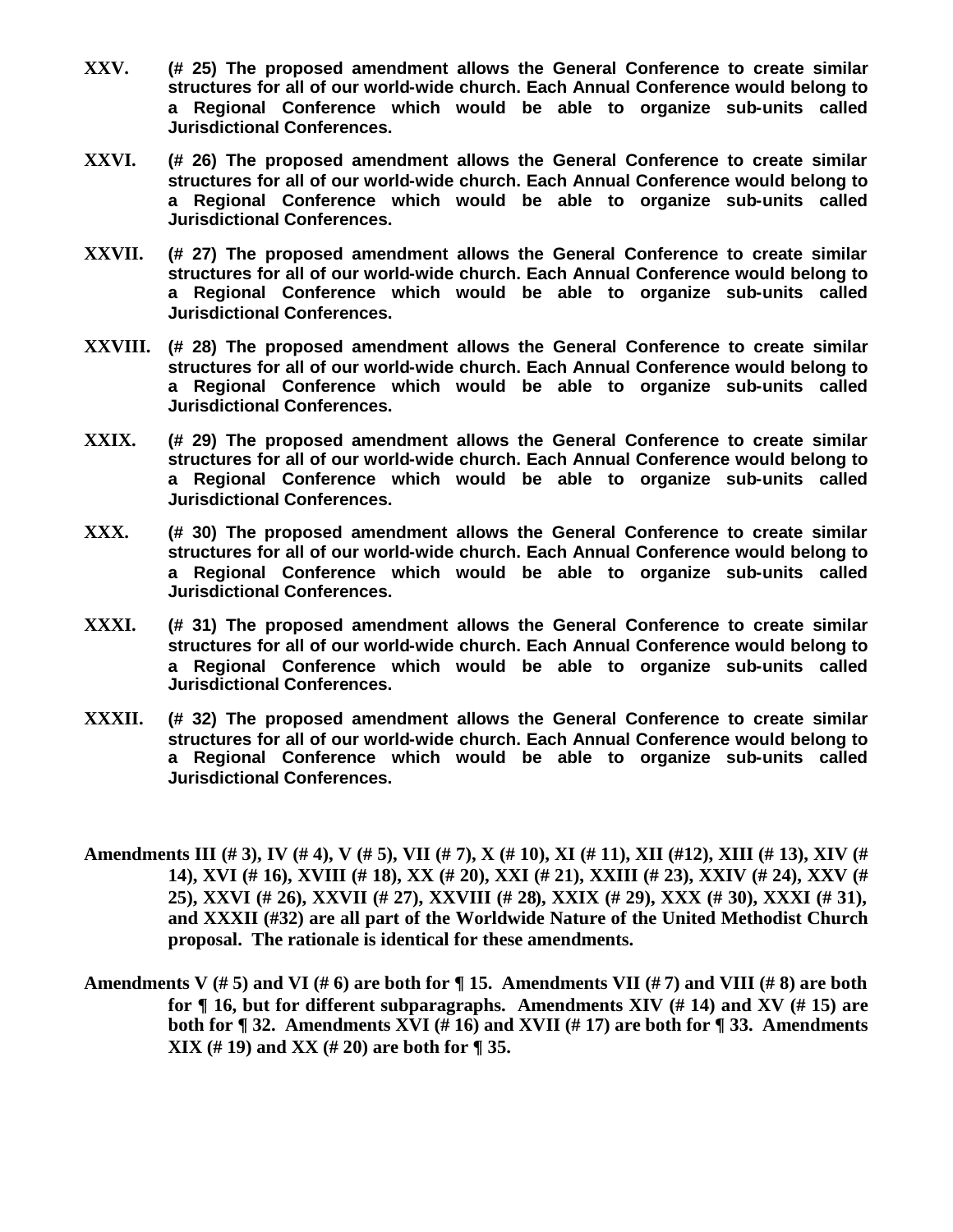# **WORKSHEET**

### FOR CONSTITUTIONAL AMENDMENTS PROPOSED BY THE 2008 GENERAL CONFERENCE

THE 2009 SOUTH CAROLINA ANNUAL CONFERENCE

# *THIS IS NOT A BALLOT!*

*This is a worksheet to assist members of the Annual Conference as they plan to cast their ballots. You may circle "Yes" if you plan to vote in favor, or circle "No" if you plan to vote against. Room is provided between amendments for you to make notes.*

- YES NO AMENDMENT I  $(\# 1)$   $\P 4$  Inclusiveness of the Church
- YES NO AMENDMENT II  $(\# 2)$  ¶5 Racial Justice
- YES NO AMENDMENT VI (# 6) ¶15 General Conference, Article III
- YES NO AMENDMENT VIII (#8) ¶16 General Conference, Article IV
- YES NO AMENDMENT IX (#9) ¶23 Jurisdictional Conferences, Article I
- YES NO AMENDMENT XV (#15) ¶32 Annual Conferences, Article I
- YES NO AMENDMENT XVII (#17) [33 Annual Conferences, Article II
- YES NO AMENDMENT XIX (# 19) ¶35 Annual Conferences, Article IV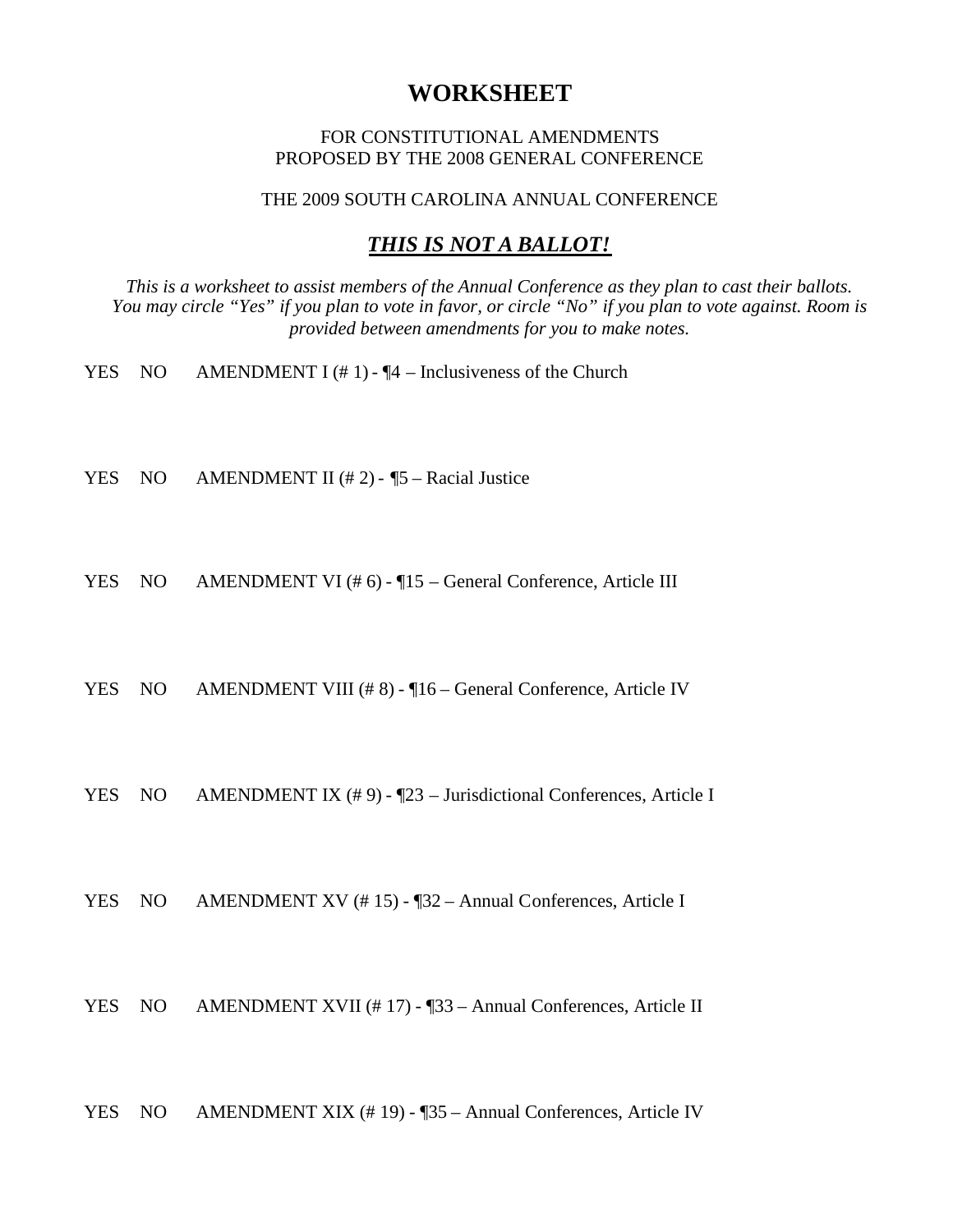### *THE REMAINDER ARE ALL "WORLDWIDE NATURE OF THE UNITED METHODIST CHURCH" AMENDMENTS*

- YES NO AMENDMENT III (#3) ¶9 Conferences, Article II
- YES NO AMENDMENT IV (#4) ¶10 Conferences, Article III
- YES NO AMENDMENT V (#5) ¶15 General Conference, Article III
- YES NO AMENDMENT VII (# 7) ¶16 General Conference, Article IV
- YES NO AMENDMENT X (#10) ¶28 Central Conferences, Article I
- YES NO AMENDMENT XI (#11) [29 Central Conferences, Article II
- YES NO AMENDMENT XII (#12) ¶30 Central Conferences, Article III
- YES NO AMENDMENT XIII (#13) ¶31 Central Conferences, Article IV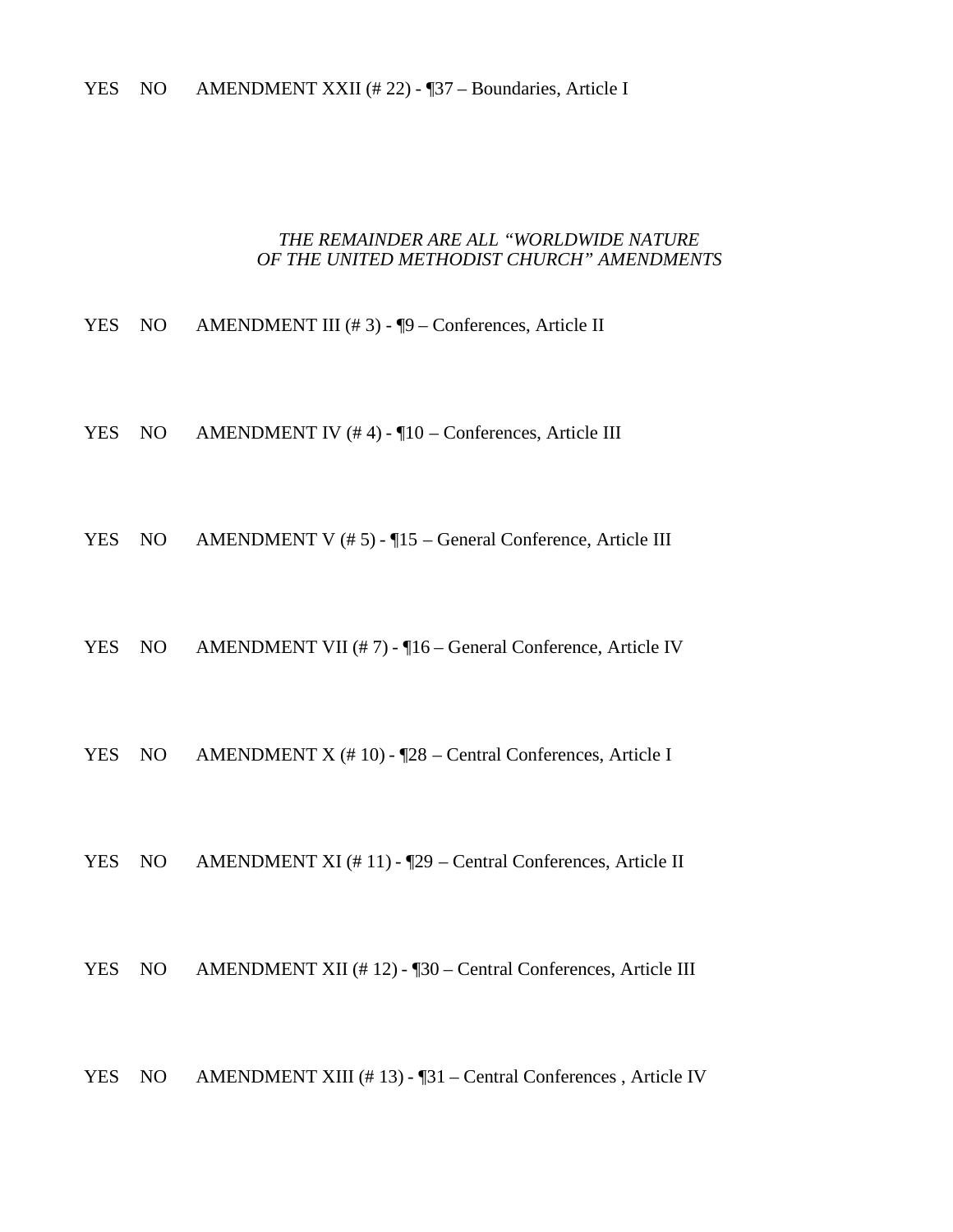YES NO AMENDMENT XIV (#14) - ¶32 – Annual Conferences, Article I

YES NO AMENDMENT XVI (# 16) - ¶33 – Annual Conferences, Article II

YES NO AMENDMENT XVIII (#18) - ¶34 – Annual Conferences, Article III

YES NO AMENDMENT XX (# 20) - ¶35 – Annual Conferences, Article IV

YES NO AMENDMENT XXI (# 21) - ¶36 – Annual Conferences, Article V

YES NO AMENDMENT XXIII (#23) - ¶38 – Boundaries, Article II

YES NO AMENDMENT XXIV (# 24) - ¶40 – Boundaries, Article IV

YES NO AMENDMENT XXV (# 25) - ¶46 – Episcopal Supervision, Article II

YES NO AMENDMENT XXVI (# 26) - ¶48 – Episcopal Supervision, Article IV

YES NO AMENDMENT XXVII (# 27) - ¶49 – Episcopal Supervision, Article V

YES NO AMENDMENT XXVIII (#28) - ¶50 – Episcopal Supervision, Article VI